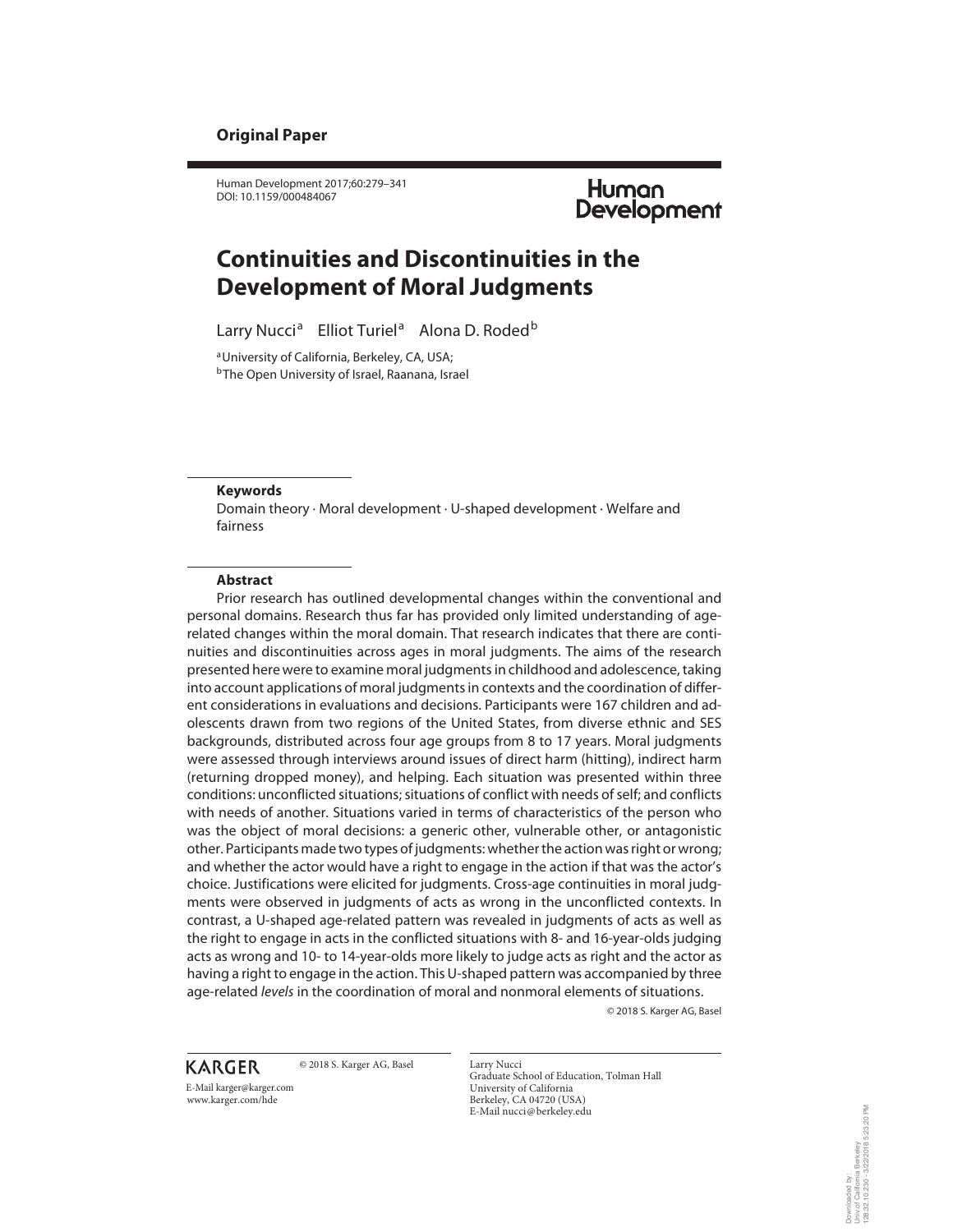In contemporary times, many researchers study what some refer to as "moral psychology." A number of these researchers, including those using neuroscience methods, do not study the development of morality in ontogenesis, but instead restrict themselves to a period of generic adulthood (often with college undergraduates). Moreover, in many instances it is proposed that moral functioning is nonrational or irrational, stems from unconscious processes, and is largely driven by emotions. In those perspectives, moral evaluations and actions do not centrally involve thinking, reflection, moral meaning-making, or interconnections between thought and emotions.

 By contrast, there is a long tradition within developmental psychology of theorizing and research on the formation of morality from childhood to adulthood. In one tradition, the emphasis has been on the acquisition of societal standards or values through socialization by adults and social learning on the part of children [e.g., Aronfreed, 1968; Bandura & McDonald, 1963; Freud, 1930; Grusec, 2006, 2017; Hoffman, 1970; Mischel & Mischel, 1976; Skinner, 1971; Thompson, 2014]. Another tradition within developmentalal psychology proposes that individuals, starting in childhood, form moral judgments through their social interactions that involve reasoning, reflection, and interconnections between thought and emotion [Baldwin, 1906; Kohlberg, 1963, 1969, 1971; Nucci, 1981; Piaget, 1932, 1960/1995; Turiel, 1966, 1978, 1983a, 1983b]. Both Piaget and Kohlberg – and others working within their frameworks – described levels or development stages of moral judgments involving progressive differentiations of moral judgments of welfare, justice, and rights from matters like prudence, self-interest, and the conventions of social systems. The validity of these types of characterizations of moral judgments in children and adolescents has been brought into question by research showing that, starting at young ages, children form patterns of moral thinking that are distinct from patterns of thinking about prudence, self-interest, or social conventions. A body of research suggests that there are developmental pathways within each of the domains. Moreover, the research on these domains indicates that there are continuities and discontinuities across ages in moral judgments, that there is an interaction of moral judgments with social contexts, and that moralsocial decisions can involve coordination of moral and social considerations and goals, as well as coordination between different moral goals. By continuities we mean that there are contexts in which similar moral judgments are made across age. By discontinuities, we are referring to qualitative age-related changes in moral judgments. Research conducted thus far within the domain approach has provided only limited understanding of age-related changes within the moral domain. The aims of research discussed here were to examine moral judgments in childhood and adolescence, taking into account the application of moral judgments in social-situational contexts and the coordination of different considerations in evaluations and decisions.

## **What We Know and Do Not Know about the Development of Moral Judgments**

 Prior to the 20th century, philosophers [e.g., Kant, 1785/2002; Mill, 1863/2001] formulated propositions of morality grounded in substantive concepts of justice and rights – as have many in the 20th and 21st centuries [e.g., Dworkin, 1977, 1993; Gewirth, 1982; Habermas, 1990; Nussbaum, 1999, 2000; Rawls, 1971, 1993; Sen, 1999,

Human Development 2017;60:279–341 280 Nucci/Turiel/Roded DOI: 10.1159/000484067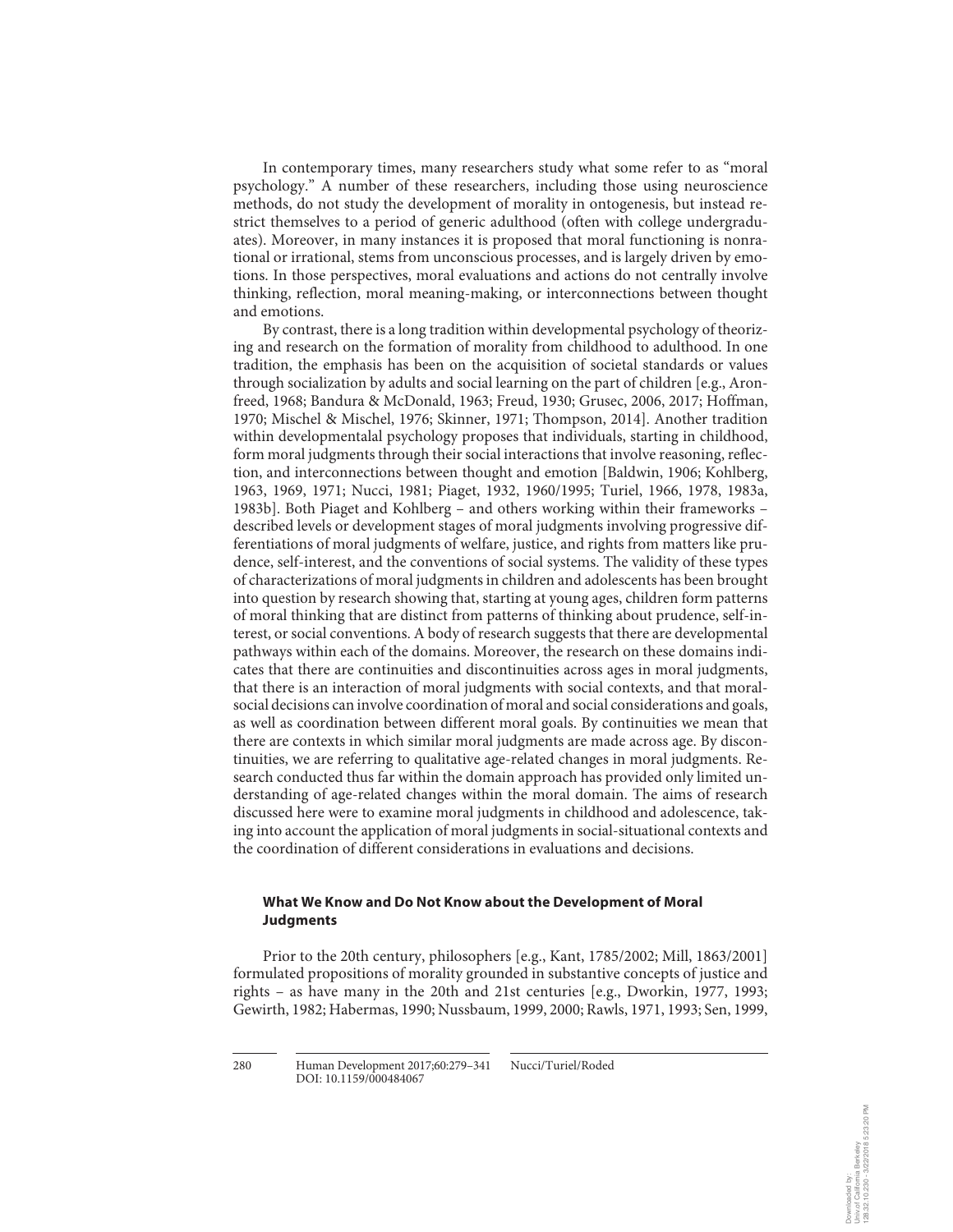2009]. Piaget [1932] was the first to report extensive and systematic empirical research into the moral judgments of children of different ages. His research included several different types of specific studies: interviews examining children's conceptions (and application) of rules in games; interview responses to paired stories about intentions and consequences regarding material damage, theft, and lying; and interviews about retributive justice, distributive justice, equality, and authority.

 In Piaget's interpretation, these different components of the research yielded findings that revealed two levels of development (he did not use the term stages at the time) representing, as he put it, "the two moralities of the child and types of social relations" [Piaget, 1932, p. 326] involving the development of *heteronomous* moral thinking in early childhood that becomes transformed into *autonomous* moral thinking in late childhood or early adolescence. In the level of heteronomous morality, coming after a premoral phase, children do not distinguish judgments about harm or fairness from social rules and authority. Judgments about right and wrong are based on adherence to rules, whether they are in games or any other type of rules, such as in the family and school. At this level of thinking, rules are seen as fixed, unchangeable, and everlasting. Rules are seen as emanating from omniscient adults in authority, for whom there is unilateral respect. Part of the heteronomous form of thinking is that children do not take others' perspectives and do not judge by an actor's intentions. Instead, they judge on the basis of consequences; thus, for instance, they evaluate unintentional greater material damage as worse than intentional smaller material damage. In the shift to the level of autonomous morality, children judge by intentions and apply concepts of welfare, fairness, equality, and the need for cooperation. Adherence to rules and to the dictates of authority is seen as flexible and based in the promotion of goals of fairness and justice.

 The proposed sequence from heteronomy to autonomy constitutes a differentiation model of development in that thinking at the earlier level involves an inability to distinguish morality from nonmoral domains, such as rules, authority, and the force of custom. At that level, there is a failure to distinguish the descriptive from the prescriptive in that children "identify what is with what ought to be" [Piaget, 1932, p. 347], as well as "that if distributive justice is brought into conflict with adult authority… the youngest subjects will believe authority right and justice wrong" [Piaget, 1960/1995, p. 304]. The transformation of thought that comes about with the shift to the autonomous level entails understandings that allow "for the emancipation of what ought to be from what is" [Piaget, 1932, p. 350]. The shift also entails a displacement of sentiments of unilateral respect by mutual respect, such that authority can be seen as subservient to justice.

 Since the early work of Piaget on the development of moral judgments, many studies were designed to test various aspects of his formulations [see Keasey, 1977, for a review]. However, research by Kohlberg [1963], published about 30 years after Piaget's publication, resulted in a major and influential reformulation of the description of the development of moral judgments into six stages (a term he did use). Although the six-stage sequence differed in its specifics from Piaget's two levels, Kohlberg, too, proposed that moral development involves progressive differentiations and that moral understandings distinct from other domains do not emerge until the most advanced stages. Since the highest stages of thinking were only found in late adolescence or early adulthood, in Kohlberg's formulations differentiated moral judgments develop later in life than in Piaget's formulation.

 Development of Moral Judgments Human Development 2017;60:279–341 281 DOI: 10.1159/000484067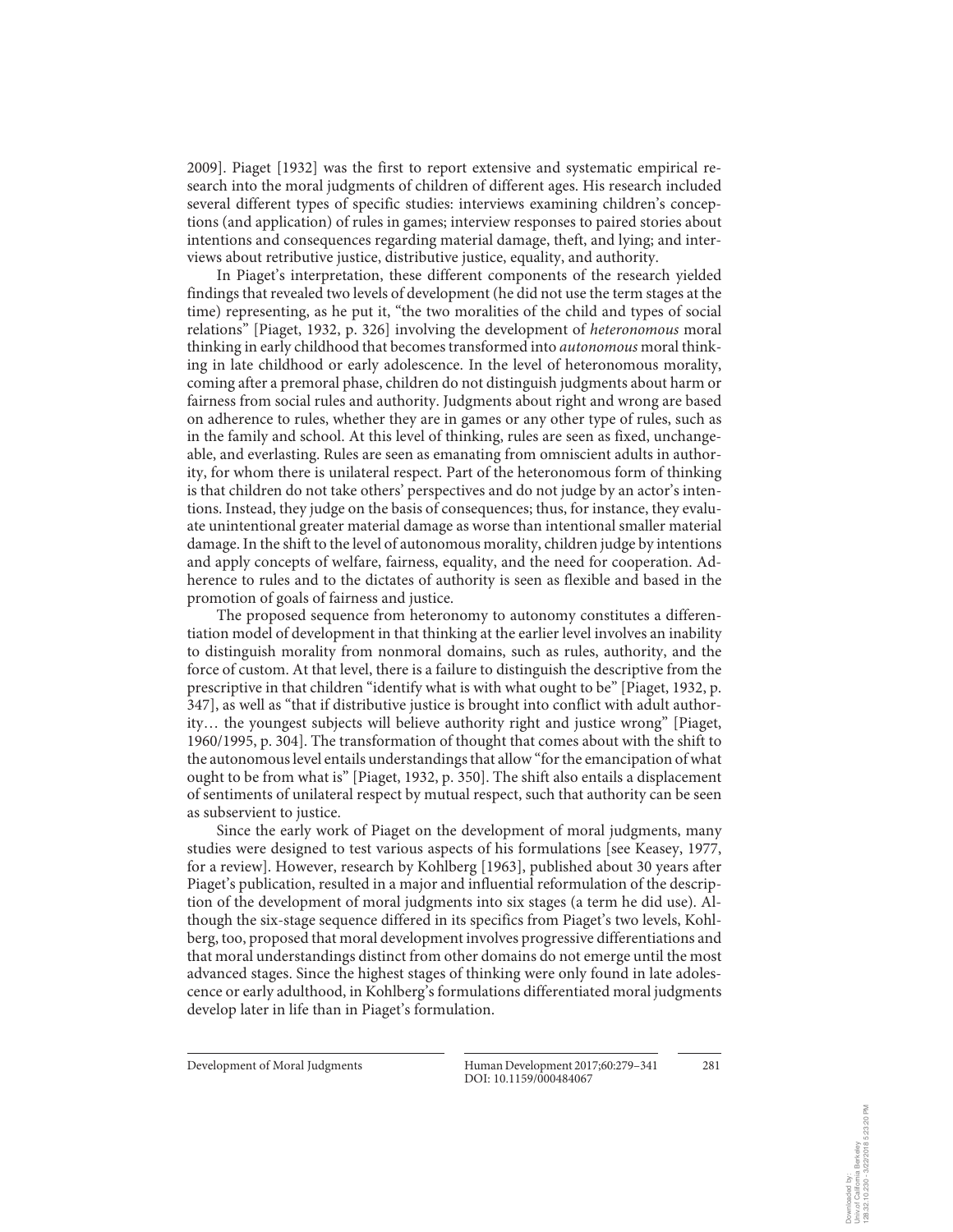As explicitly stated by Kohlberg [1971], distinct moral judgments, with understandings of justice and rights, only emerge at the highest stages, whereas at lower stages they are not differentiated from understandings based on punishment, selfinterest, prudence, adherence to rules, respect for authority, and commitments to societal conventions:

 The individual whose judgments are at Stage 6 asks "Is it morally right?" and means by morally right something different from punishment (Stage 1), prudence (Stage 2), conformity to authority (Stages 3 and 4) etc. Thus, the responses of lower-stage subjects are not moral for the same reasons that responses of higher-stage subjects to aesthetic or other morally neutral matters fail to be moral...This is what we had in mind earlier when we spoke of our stages as representing an increased differentiation of moral values and judgments from other types of values and judgments. (p. 216)

 The methods used by Kohlberg and his colleagues to study moral judgments differed from those used by Piaget. On the assumption that moral decisions involve conflict resolution, Kohlberg [1958, 1963] presented participants with a set of hypothetical situations entailing conflicts among different considerations and goals. The multiplicity of considerations embedded in the hypothetical situations is illustrated by a story of a man whose wife is dying of cancer and has to decide if he will steal medication to try to save her life from a pharmacist who is overcharging for it and that the husband cannot afford to buy. The situation includes considerations of the value of life, family obligations, property rights, legally prohibited acts, and the characteristics of one of the protagonists (i.e., a self-interested pharmacist). Posing such multifaceted situations with their serious conflicts might serve to draw participants to think about moral conflicts or dilemmas, but the complexity of the situations also runs the risk of making it more difficult for respondents (especially the younger ones) to express concepts they possess. In addition, such situations, insofar as they include moral and nonmoral considerations, may have resulted in errors in explanations of participants' judgments because judgments about nonmoral domains were being analyzed from only the lens of morality.

 Consider another multifaceted situation in Kohlberg's set of stories. It is a story in which a doctor is deciding whether to meet a request of a dying woman in great pain that he give her drugs that would make her die sooner. The situation does raise moral issues regarding the value of life, the responsibilities of doctors regarding the well-being of patients, and the legality of assisted suicide. However, the situation also raises issues about the quality of life and personal choices, as well as when it may be legitimate for an individual to end her life in the context of a terminal illness and great pain.

 We can consider the following responses by a 10-year-old boy in one of Kohlberg's [1963] studies: "From the doctor's point of view, it could be a murder charge" (p. 23). He also stated, "From her point of view, it isn't paying her to live anymore if she's just going to be in pain," and "It should be up to her; it's her life, not the law's life." These responses were interpreted (in the application of the coding system) as if they entailed only moral judgments. Therefore, the responses were coded mainly as responses in the second stage of Kohlberg's sequence; that is, thinking of morality as involving instrumental hedonism and a person's ownership rights. An alternative interpretation is that the boy was making nonmoral judgments, as well, taking into account the perceived legitimate realm of personal jurisdiction and choice bearing on the quality of one's life. He may have also been considering the pragmatic component for the doctor in violating the law [see Turiel, 2008a, for further discussion].

 Human Development 2017;60:279–341 282 Nucci/Turiel/Roded DOI: 10.1159/000484067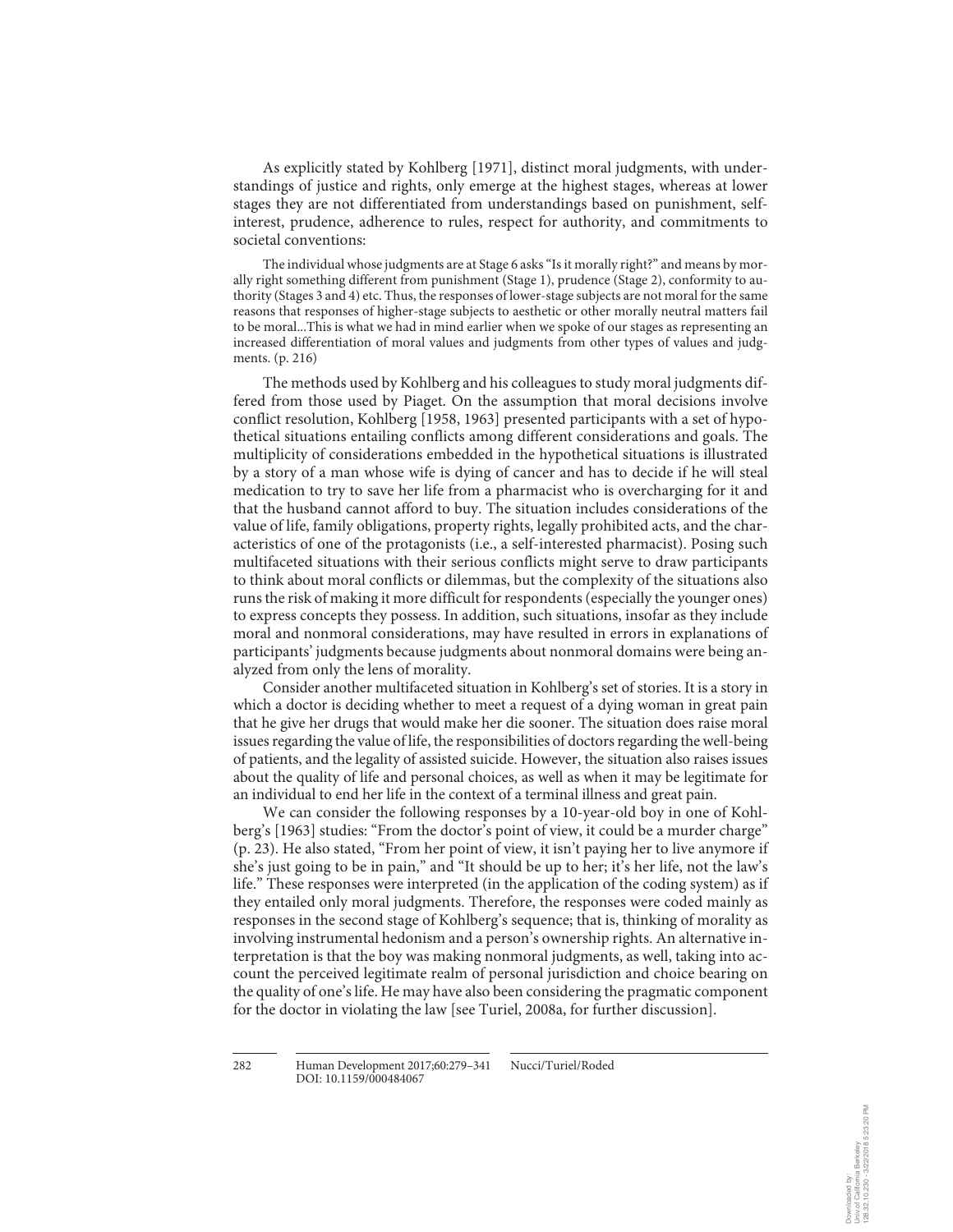In the absence of further investigation into the boy's thinking, we cannot know if he was making nonmoral judgments about the domain of personal jurisdiction and trying to coordinate them with moral judgments about the value of life. We do know from other research, however, that children even younger than 10 years of age make judgments about the domain of personal jurisdiction [Nucci, 2001], as well as about the domain of social conventions [Turiel, 1978, 1983a], which are distinct from moral judgments that are not based solely on personal choice, adherence to rules or laws, or authority dictates.

#### **Domains of Judgments Developing Alongside Each Other**

 The research findings of judgments in the moral, social conventional, and personal domains are *not* consistent with the differentiation models of moral development put forth by both Piaget [1932] and Kohlberg [1963, 1969, 1971]. A large and extensive program of research begun in the 1970s [Nucci & Turiel, 1978; Turiel, 1975, 1978, 1979] and carried into later years [for summaries see Nucci, 2001; Smetana, Jambon, & Ball, 2014; Turiel, 1998, 2015a] showed that children make distinctions between morality in their judgments about welfare and fairness, and the social conventions of the family, school, and society. Children do not fail to differentiate morality from prudence, the perspectives of persons (self or others), or self-interest [Nucci, 1981].

 The research on domains was initially conducted by disentangling and thereby separating different components in the complex types of situations that had often been used in prior research. For example, participants were presented descriptions of transgressions or of positive actions that were straightforward and not juxtaposed with other considerations (e.g., inflicting harm, theft, helping, sharing, violation of rights, or unequal treatment). In turn, they were presented with straightforward transgressions pertaining to societal conventions (e.g., pertaining to modes of dress, forms of address, or classroom rules), as well as personal choices that did not involve impinging on the welfare or rights of others and which were not regulated by convention.

 It was found in these studies, conducted with members of several cultures, that children as young as 4–6 years of age have formed patterns of thinking about morality which are *differentiated* from patterns of thinking about the conventional and personal domains. In drawing such distinctions, children do not judge moral issues on the basis of the need to follow fixed rules, or adhere to the dictates of persons in authority, or by following common practices within a group. Underlying ways of thinking about the noncontingency (on rules or authority) and generalizability (across groups or societies) of moral prescriptions are conceptions regarding the need to maintain and further welfare, justice, and rights (though understanding of justice and rights are not well formed at the youngest ages). By contrast, social conventions are judged to be contingent on rules, authority, and common practice. Research has also shown that children and adolescents make similar judgments about hypothetical situations and situations in which they have been involved within school settings [Turiel, 2008b].

 These understandings of the connections of authority to evaluations of acts in the moral domain are especially pertinent to views that children's moral judgments

 Development of Moral Judgments Human Development 2017;60:279–341 283 DOI: 10.1159/000484067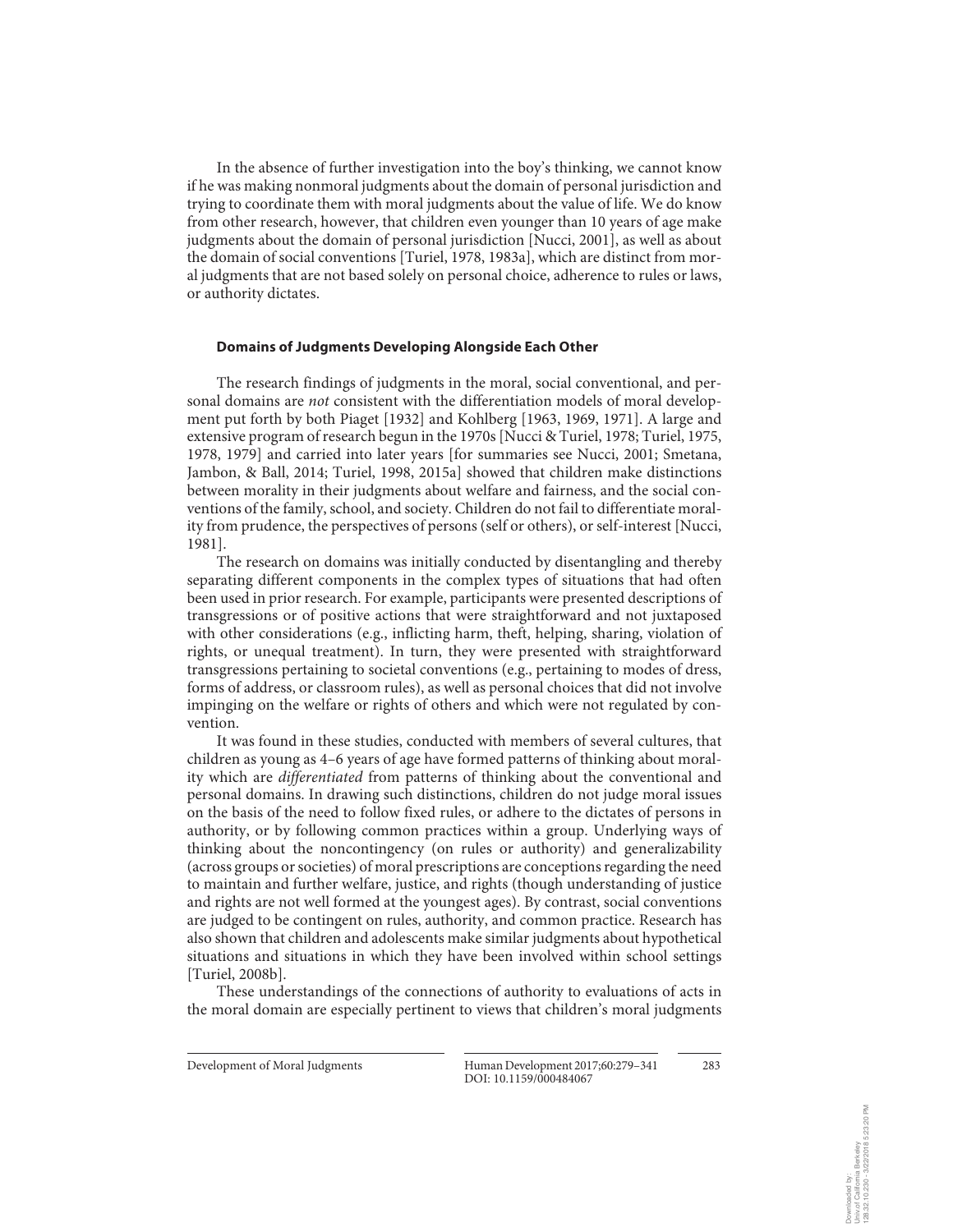are not differentiated from unilateral respect (as in Piaget's heteronomous level) or the maintenance of authority in the social order (as in Kohlberg's Stage 4 of an authority maintaining orientation). Several studies specifically examining judgments about authority have shown that younger and older children, as well as adolescents, make distinctions between welfare or justice and do not believe "authority right and justice wrong" when the two are in conflict. As one example, even 5-year-olds maintain that a school authority could not legitimately impose a rule that would allow children to hit each other, but that a person in authority could impose a rule regarding dress because of his or her position [Weston & Turiel, 1980]. More generally, it has been found that the legitimacy of parents and others in positions of authority is accepted with regard to conventional norms but not when they prescribe or promote actions violating moral norms [Kim, 1998; Kim & Turiel, 1996; Laupa & Turiel, 1986; Tisak, 1986]. Children also draw distinctions regarding contexts in which persons in positions of authority have legitimate jurisdiction, such as a principal in a school, as opposed to the home or a playground [Laupa, 1991].

 The findings that young children distinguish among the domains do not imply a nativist position on the sources of the judgments [see Glassman & Zan, 1995, for an example of a misattribution of a nativist position]. Rather, thinking within each domain develops through constructions out of children's early social experiences and interactions [Nucci & Nucci, 1982; Nucci & Turiel, 1978; Turiel, 1983a]. We have proposed that the domains constitute different developmental pathways and identified age-related sequences in the conventional [Geiger & Turiel, 1983; Midgette, Noh, Lee, & Nucci, 2016; Turiel, 1983a] and personal [Nucci, 2001] domains. Yet, age-related changes within the moral domain, as distinct from other domains, have not been studied directly or systematically.

#### **Evidence of Age-Related Changes in the Moral Domain**

 We have conducted research attempting to systematically examine age-related changes in reasoning about moral issues of human welfare and harm. Our goal was to explore whether there are developmental trends in moral reasoning while also examining the potential connection of contextual situations to moral judgments. The need for such research stems from two major considerations. One is, as already indicated, that attempts to explain the development of moral judgments as involving a *linear* process of qualitative stages or cohesive ways of thinking have not been successful (e.g., as in Kohlberg's stages). The second and related consideration is that research indicates that there are variations in moral judgments and decisions in accord with variations in situational contexts. By taking contextual variations into account, we expected to find that age-related changes do not follow a linear progression, that there are continuities and discontinuities, and that nonlinearity is associated with different approaches to different situational contexts in arriving at moral decisions. Although prior research has not provided these types of systematic analyses of agerelated changes within the moral domain, there have been a number of studies that have pointed to the likelihood that reasoning about fairness, rights, and human welfare undergoes development and in concert with contextual variables.

 One of the early studies in the program of research on domains indicated that concepts of harm and welfare are formed earlier than concepts of justice [Davidson,

Human Development 2017;60:279–341 284 Nucci/Turiel/Roded DOI: 10.1159/000484067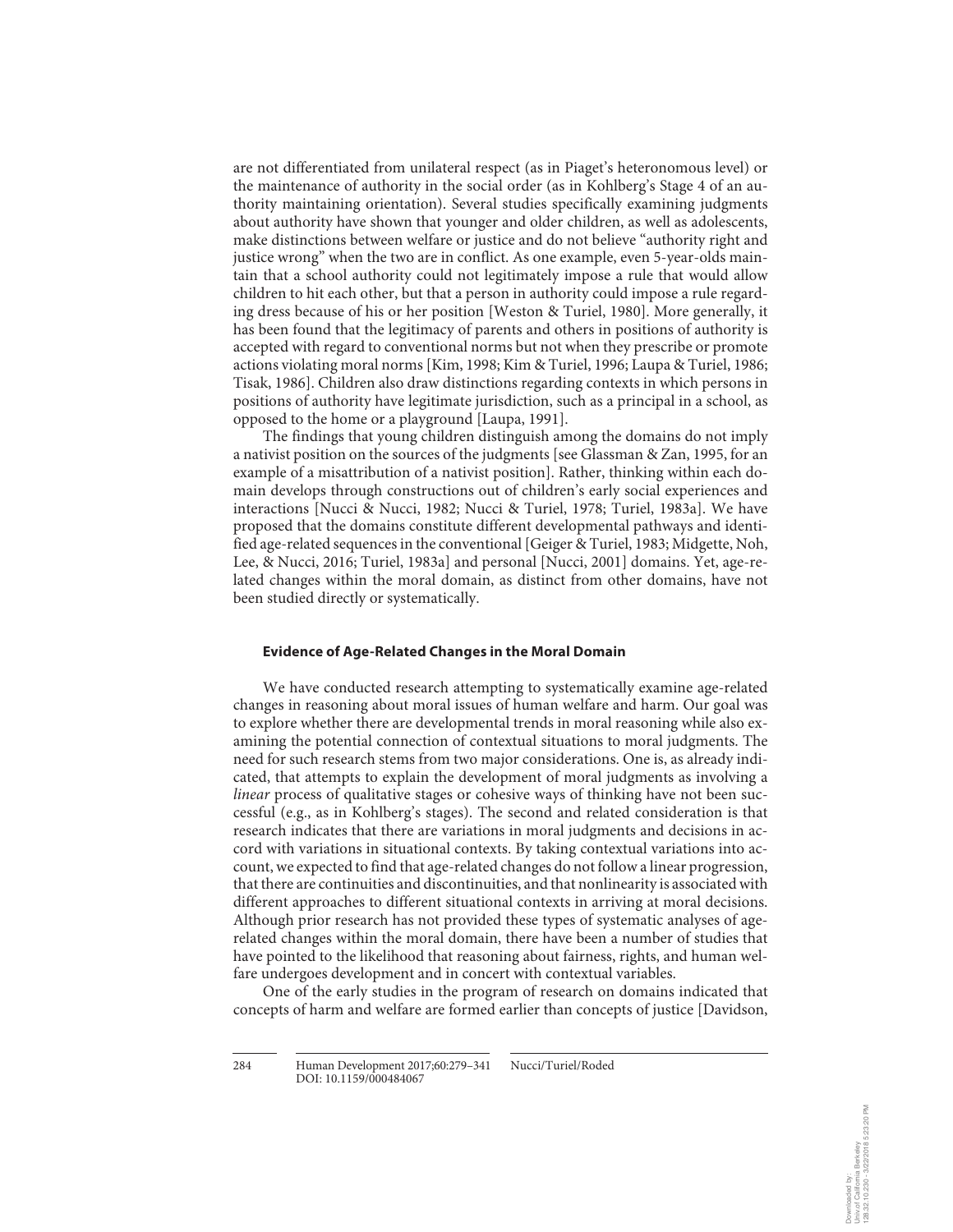Turiel, & Black, 1983]. In that study, children between 6 and 10 years of age were presented with a number of moral and conventional transgressions in hypothetical situations that were varied by their familiarity to participants. Evaluations of the acts and judgments about rules and authority jurisdiction were assessed, along with reasons or *justifications* for the evaluations. It was found that the familiarity of situations made a difference in the judgments of the youngest children, but not across the board. The youngest children tended to judge familiar acts (e.g., a child stealing money from another) more consistently with moral criteria than unfamiliar acts (e.g., an employee embezzling money). The older children judged familiar and unfamiliar acts more consistently with moral criteria.

 As with other studies, children at all ages judged moral transgressions differently from the conventional transgressions. Analyses of the justification categories for the moral transgressions (using a reliable coding system) showed that the children most often used reasons pertaining to welfare (avoiding harm and preserving the interests of a victim) and fairness (maintaining a balance of goods and rights). Reasons of welfare were the most used by the children and were used equally at all ages. However, age differences did emerge regarding the justification of fairness: it was used more by 10- than 8-year-olds, who in turn used it more than 6-year-olds. At least with regard to the situations in that study, 6-year-olds displayed little use of concepts of fairness to justify their evaluations or judgments.

 A number of subsequent studies have obtained findings in line with those of Davidson et al. [1983], indicating that younger children's moral judgments are based on concrete harm and welfare of others, whereas at older ages there is a greater emphasis, as well, on fairness involving equality and equal treatment between persons [Damon, 1975; Kahn, 1992; Nucci, 2001; Tisak & Turiel, 1988]. An example of very young children's use of welfare comes from a study by Smetana [1981] with preschoolers. She found that they more consistently used moral criteria in situations involving physical harm (such as one child hitting another) than to situations involving fairness (such as a child failing to share). Even within the context of welfare, age differences were found. Acts of inflicting physical harm were judged to be wrong more consistently than acts inflicting psychological or emotional harm [Helwig, Hildebrandt, & Turiel, 1995]. It appears that young children do not interpret situations of psychological harm to entail welfare as readily as they can interpret the welfare involved in acts of physical harm [Helwig, Zelazo, & Wilson, 2001; Jambon & Smetana, 2013]. In addition, the research documented that by early adolescence concepts of fairness are applied as generalizable across situations.

 However, it is not sufficient to simply characterize the development of moral reasoning as entailing a shift from concepts of harm and welfare to fairness and equal treatment – or more precisely a shift from judgments of welfare (with emerging concepts of fairness) to judgments based on both welfare (which are still maintained at older ages) and fairness. In the first place, there are continuities in development that need to be taken into account. Younger and older children make the same evaluations in many situations, with the same justifications about actions like inflicting harm or the importance of helping others in distress [Turiel, 2015b]. Most importantly, evaluations and justifications vary by age in a nonlinear way and in accord with situational contexts. For example, age-related changes in children's judgments about fair distribution of goods are associated with whether the goods to be distributed are necessities. When asked to distribute goods that are nice and fun to play with children

 Development of Moral Judgments Human Development 2017;60:279–341 285 DOI: 10.1159/000484067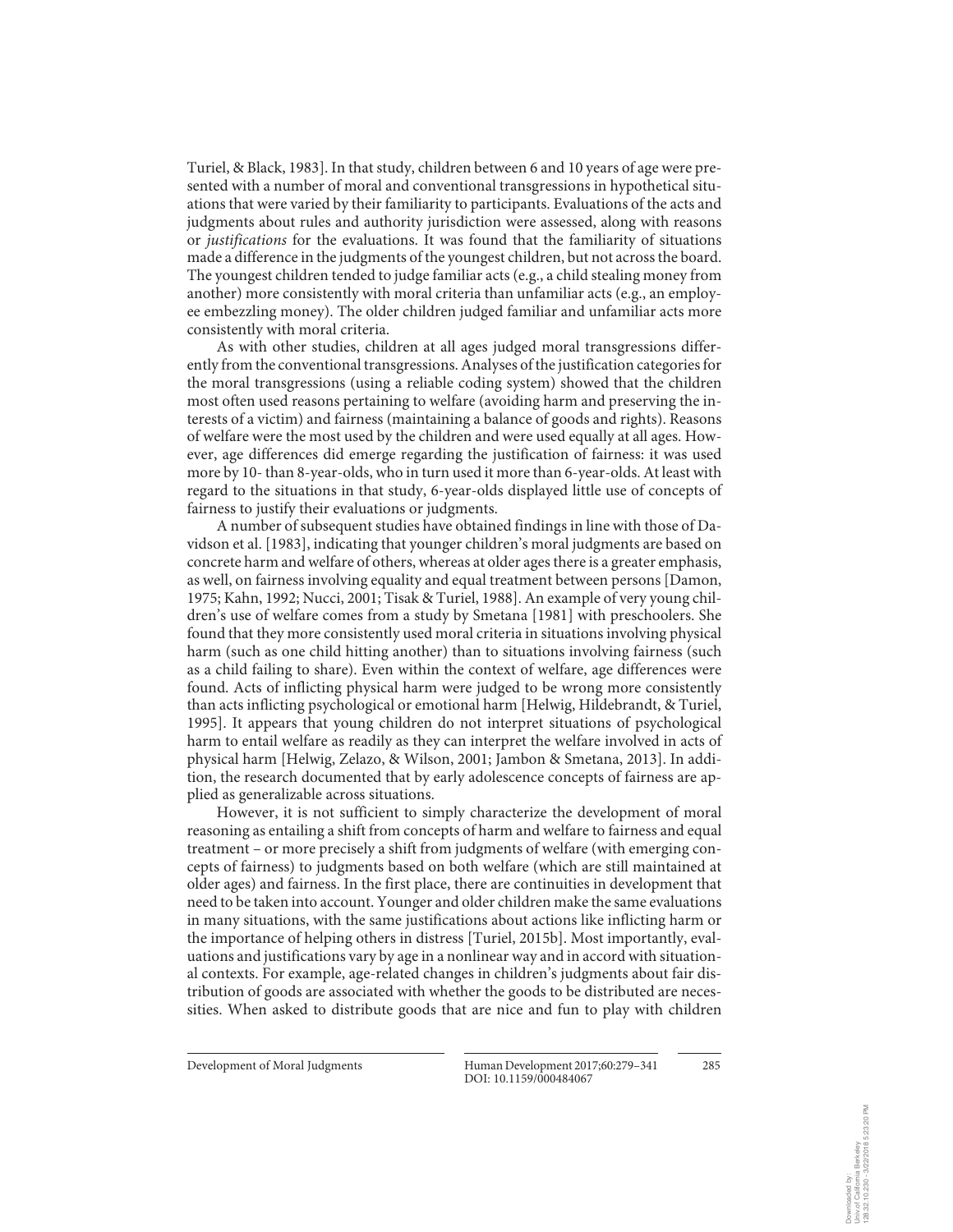below the age of 10 years tend to employ concepts of equality and not equity. However, when the goods are described as necessary (e.g., school supplies or medical equipment), children of the ages of 5 or 6 years employ concepts of equity to ensure that disadvantaged children have access to needed goods [Elenbaas, Rizzo, Cooley, & Killen, 2016; Rizzo, Elenbaas, Cooley, & Killen, 2016]. Research on judgments about rights [Helwig, 1995a, 1995b, 1997, 2006; Helwig, Ruck, & Peterson-Badali, 2014], social inclusion [Killen, Lee-Kim, McGlothlin, & Stangor, 2002; Killen, Elenbaas, Rizzo, & Rutland, 2016], and trust [Gingo, 2017; Perkins & Turiel, 2007] has also yielded results indicating that in many situations decisions might involve coordination of different moral goals and of moral and nonmoral social goals that do not show a straightforward relation to age.

#### *Rights and Social Exclusion*

 A good deal of early large-scale survey research with adults clearly shows that the development of attitudes towards rights does not lead to a straightforward increase in their endorsement. Put briefly, most American adults endorse rights when put in general or abstract terms. However, when placed into particular contexts, with possible conflicts with other considerations, adults sometimes endorse rights and other times subordinate rights to other considerations [Hyman & Sheatsley, 1953; Mc-Closky & Brill, 1983; Stouffer, 1955].

 Developmental research on reasoning yields similar findings [Helwig, 1995a, 1995b, 1997, 2006]. In that research, adolescents and young adults (12–22 years of age) were presented with questions about rights in general, as well as with different types of situations in social contexts. In response to general questions, it was found that across ages, rights to speech and religion are endorsed, and it is reasoned that the rights are not contingent on laws or practices (e.g., it would be wrong for laws or governments to place restrictions on freedom of speech). Some of the contextualized situations were framed in terms of a straightforward application of the right (e.g., a public speech critical of governmental policy). Other situations depicted conflicts between the right or freedom and other social and moral considerations (e.g., a public speech advocating violence). Responses to the situations involving straightforward applications of the rights were consistent with the responses to the general questions. At all ages, the abstract judgments about rights were applied to examples of concrete manifestations of the freedom in straightforward situations. In some situations of conflict, however, the freedoms were not supported – such as when freedom of speech was in conflict with physical harm. Some age differences were found. Younger adolescents were more likely than older adolescents or adults to judge that restrictions could be placed on rights or freedoms when in conflict with equality (e.g., speech advocating exclusion of low-income people from political parties).

 Other studies indicate that by about 6 years of age children have formed some concepts about rights to speech [Helwig, 1997]. For instance, young children judge that children have a right to talk about topics of interest even if parents or others disapprove. Endorsements of freedom of speech by 6-year-olds are based on psychological justifications, including needs for expression and negative consequences of its restriction. Older children and young adolescents are more likely to base their endorsements on facilitating processes of communication, whereas older adolescents

286 Human Development 2017;60:279–341 Nucci/Turiel/Roded DOI: 10.1159/000484067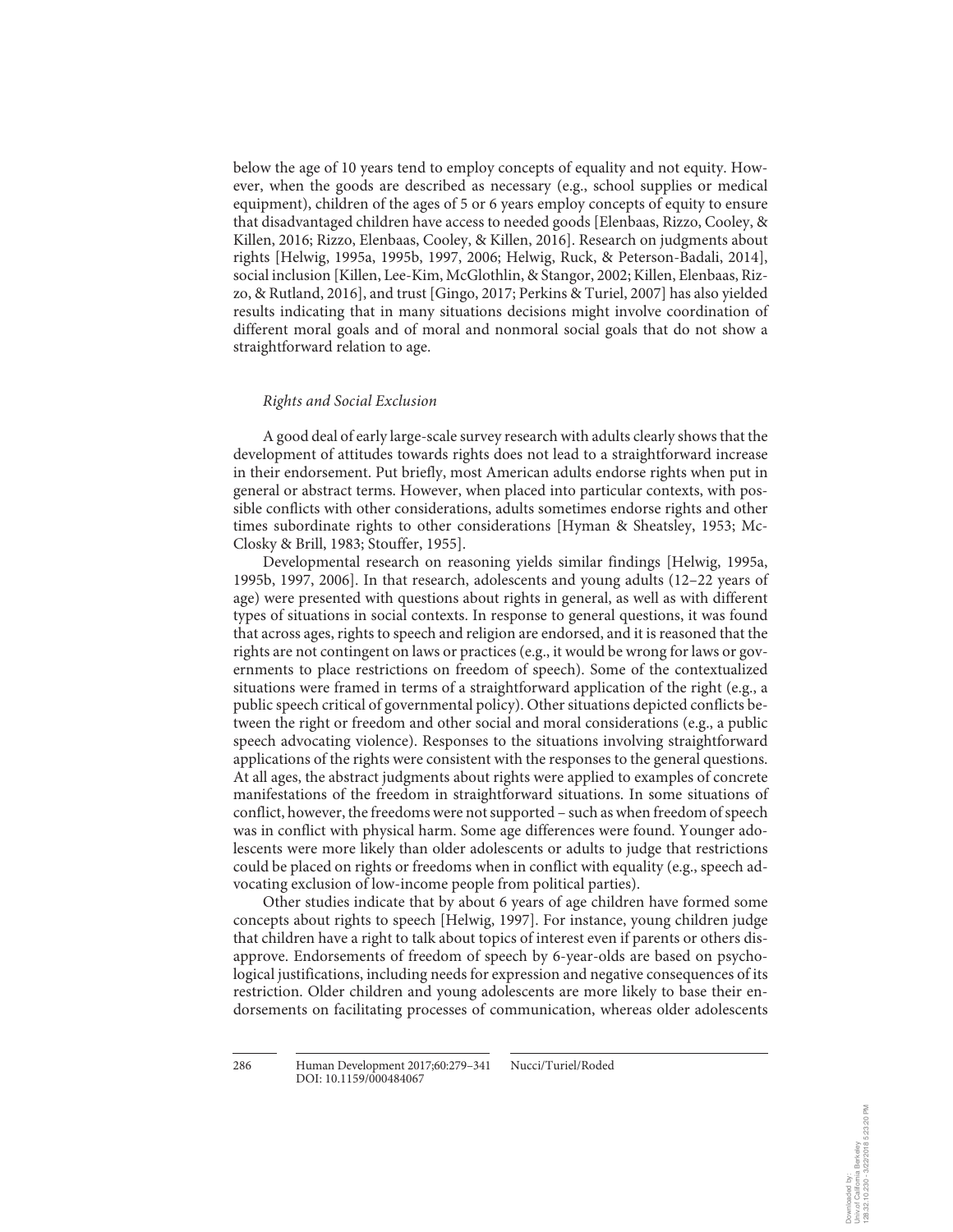conceptualize it in terms of democratic processes and justice. In addition, younger children do not draw distinctions between the rights of adults and children to freedom of speech or religion. They maintained that children and adults have rights to the freedoms even in the face of restrictions imposed by governmental, school, or parental authorities. They based those judgments on reasons of personal choice and individual autonomy. By the age of 11 years, distinctions were drawn between the rights of children and adults in different social contexts. For instance, the older children and adults accepted the legitimacy of restrictions placed by parents on their young children's right to practice a different religion from that of the parents. By contrast, they did not accept the legitimacy of such restrictions by school or governmental authorities. The acceptance of parental authority over young children's rights was based on assumptions that young children lack competencies to make certain decisions. In this regard, older individuals were more likely than younger children to restrict rights and freedoms.

 The early development of moral concepts, along with different patterns in applications in situational contexts, is also evident in evaluations and judgments about inclusion and exclusion within group activities. Some of these studies were conducted by presenting children with situations in which a child is excluded from a group activity because of gender or race [e.g., Killen & Stangor, 2001]. As examples, children were asked if it is all right for a group of girls playing with dolls to exclude a boy; or a group of boys playing with trucks to exclude a girl [see also Killen, Pisacane, Lee-Kim, & Ardila-Rey, 2001]. In line with findings on rights, children of different ages, starting with preschoolers, judged it wrong and unfair to exclude a child solely on the basis of gender or race. Similarly, the large majority of children and adolescents judged it wrong to deny educational opportunities because of gender or race [Killen et al., 2002]. In contrast with the judgments made about such straightforward situations, it has been found that exclusion was not judged to be wrong when due to reasons pertaining to the optimal functioning of a group in particular activities. For instance, even older children and adolescents judge exclusion as acceptable when it occurs because the child does not have as much ability as another for the activity (e.g., a White child excluded from a basketball team in favor of a Black child; a Black child excluded from a math club in favor of a White child). It has also been found that exclusion is judged differently in the contexts of friendships, peer groups, and the school as a social institution – with greater acceptance of exclusion in friendships and peer groups than in the school context.

#### *Honesty, Trust, and Deception*

 Another topic yielding analogous findings of nonlinear age-related shifts is in decisions regarding honesty or trust when in conflict with other moral and nonmoral goals. With regard to honesty, too, adults make different judgments in accord with situational contexts. For example, one study [Freeman, Rathore, Weinfurt, Schulman, & Sulmasy, 1999] showed that physicians judge it acceptable to deceive insurance companies in order to obtain treatments for patients for the severe and lifethreatening conditions. However, in the case of less severe conditions, most physicians did not endorse deception. These results suggest that adults are aware of considerations of welfare and trust, decided on the side of welfare in some situations

 Development of Moral Judgments Human Development 2017;60:279–341 287 DOI: 10.1159/000484067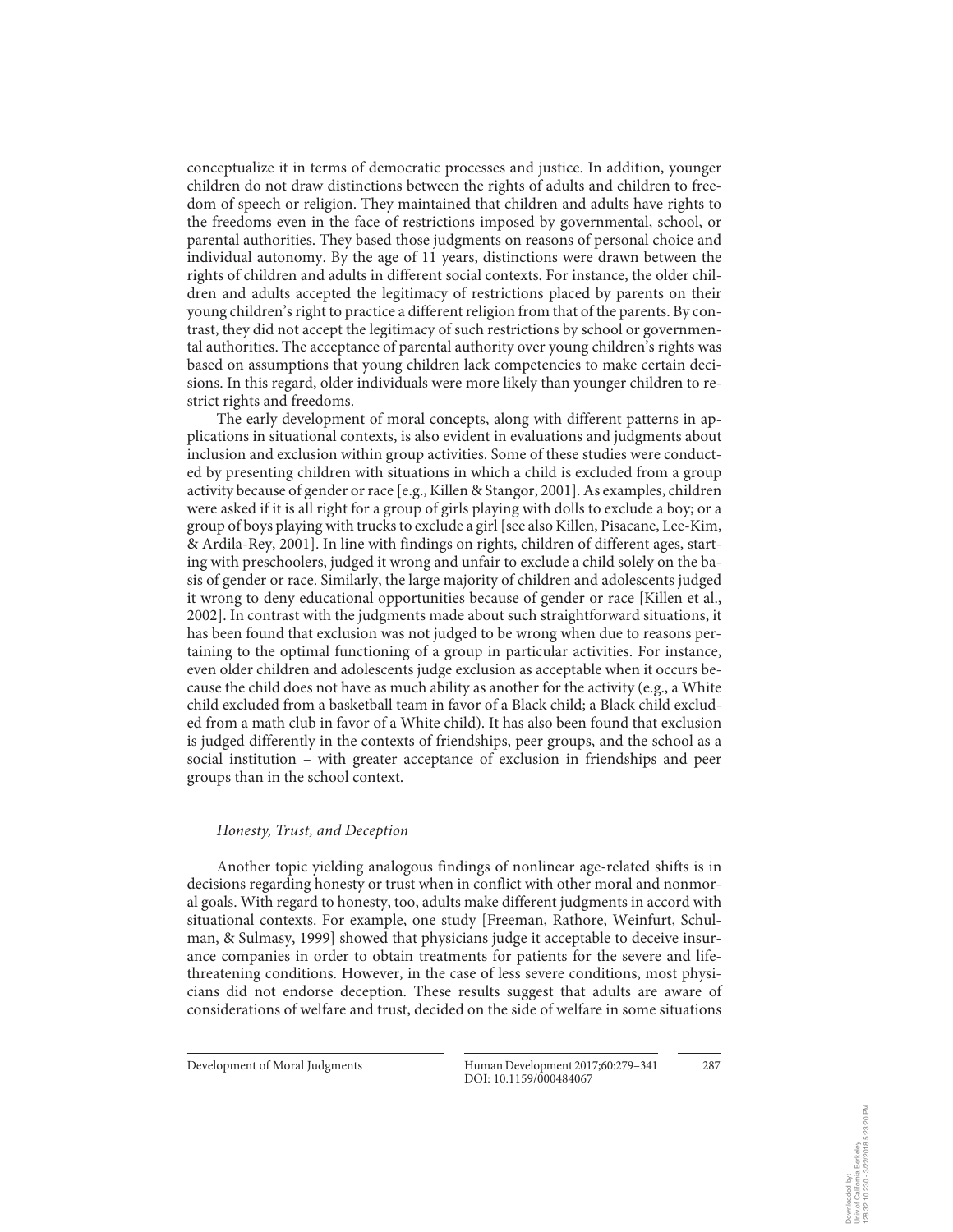and on the side of trust in other situations. Several other studies investigated reasoning and coordination regarding trust and other moral and social considerations with children [Gingo, 2017] and adolescents [Perkins & Turiel, 2007].

 In the research with children (aged 7–12 years), parents or teachers were depicted as directing their children (or students) to engage in acts considered morally wrong (e.g., cutting in line), acts in the personal domain (e.g., pertaining to choice of friends), and prudential acts (e.g., climbing a wall at a park). The person receiving the directions, who does not want to engage in the action, chooses not to do so and then lies about it. The children evaluated the legitimacy of the directives of parents or teachers, acts of noncompliance by the child protagonists in the situations, and the acts of deception. Children at all ages negatively evaluated the directives from parents or teachers regarding the acts in the moral domain, and positively evaluated noncompliance with such directives. However, most did not judge deception of parents or teachers positively. The large majority of the 7- to 8-year-olds (90%) judged deception regarding the moral acts negatively. Negative evaluations of deception did decrease with age: 70% of the 9- to10-year-olds and 50% of the 11- to 12-year-olds.

 In the research on deception with children [Gingo, 2017], age differences were found with regard to acts in the personal domain. It was found that younger children were more accepting of the directives from parents or teachers and more likely to reject noncompliance than older children. In turn, with age, there was increased acceptance of deception regarding the acts involving personal choices (corresponding with the moral domain evaluations of deception). Judgments regarding the prudential acts were different in that at all ages the legitimacy of parental or teacher jurisdiction was accepted, and both noncompliance and deception were judged as wrong.

 The age patterns found in the study by Gingo [2017] with judgments among those of later adolescent ages, as shown by a study [Perkins & Turiel, 2007] with groups of 12- to 13- and 16- to 17-year-olds who were asked to judge acts of deception after directives from parents in the moral, personal, and prudential domains (acts identified as age appropriate). The large majority in both adolescent age groups did not accept the legitimacy of the parental directives in the moral domain and judged deception regarding those acts as acceptable. Therefore, among adolescents a little older than those in the Gingo [2017] study, moral goals are given priority over honesty. It was also found that in these groups honesty is subordinated to fulfilling personal goals. The majority of the 12- to 13-year-olds judged deception of parents regarding the personal acts as acceptable (62%), and an even larger percentage of the 16- to 17-year-olds judged this kind of deception as acceptable (92%). There were no differences in the judgments of the adolescents and younger children regarding the prudential acts since most rejected the legitimacy of deception.

#### *Harm and Human Welfare in Context*

 With respect to judgments about harm, the most consistent finding has been that unprovoked harm is evaluated as wrong by very young children, and that judgments about unprovoked harm do not vary with age [Smetana et al., 2014]. It should be noted that there are age-related differences in the ways young children apply all of the criteria for treating harm as a moral transgression [Smetana, Rote, Jambon, Tasopoulos-Chan, Villalobos, & Comer, 2012]. Children below the age of 4 years do not view

Human Development 2017;60:279–341 288 Nucci/Turiel/Roded DOI: 10.1159/000484067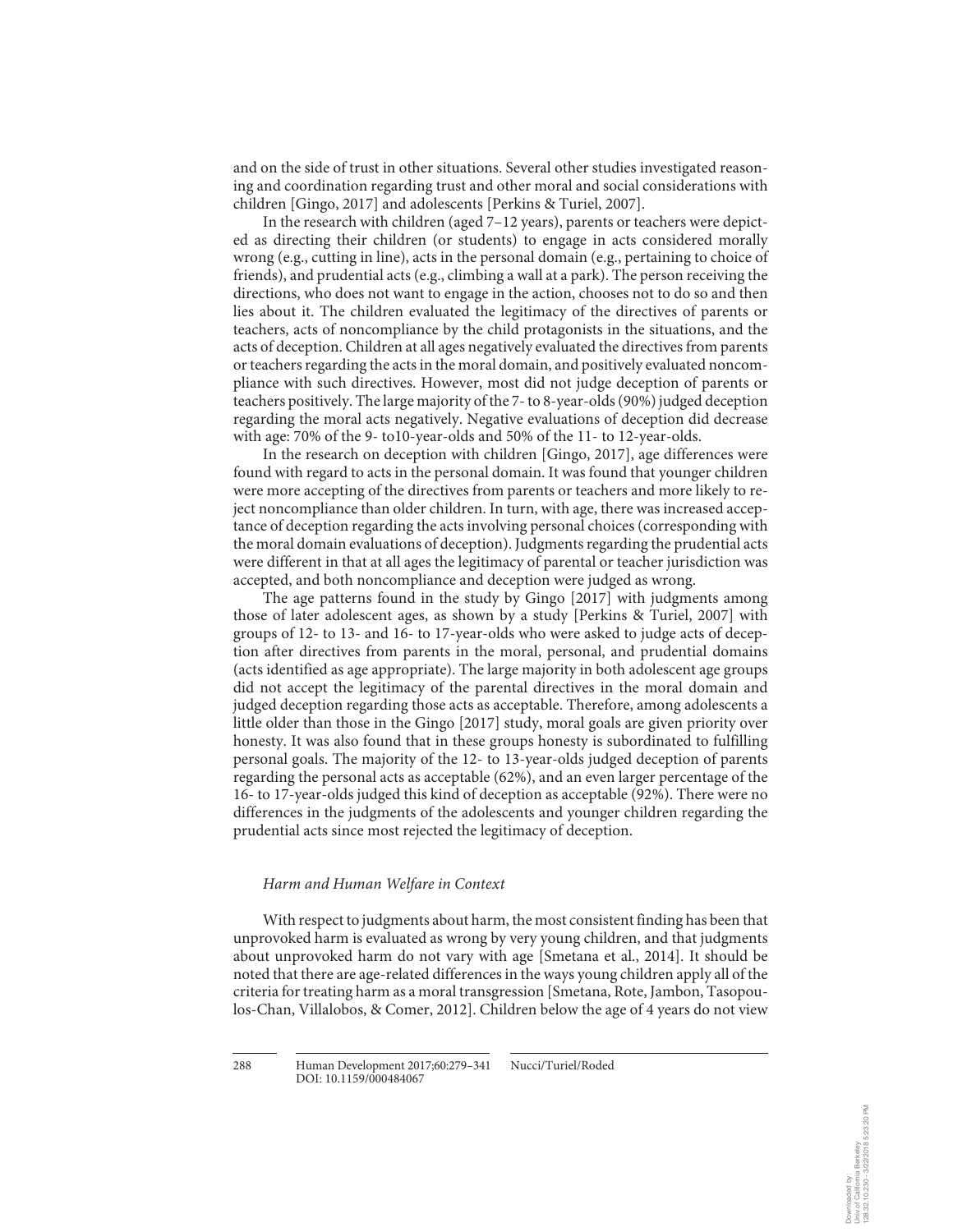acts such as hitting and teasing as wrong independent of the dictates of authority. Thus, even in the case of unprovoked harm, there is evidence of age-related changes in children's moral understandings.

 In the present study, we used unprovoked hitting and hurting as a way of studying judgments about harm and helping in contexts where the harmful or helpful act competes with other considerations. Prior work has indicated that children adjust their evaluations of harm if it is employed in self-defense, or if it is intended to deter aggression in protection of someone else [Jambon & Smetana, 2014]. In such cases engaging in hitting, another may be viewed as both fair and necessary. Results indicated that older (9- to 11-year-old) children were more accepting of hitting in cases of self-defense and to protect another person than were younger (6- to 9-year-old) children. Jambon and Smetana [2013] found that the older children made greater reference to the protective purposes of the hitting than did the younger children. That is, the older children appeared to better coordinate the competing elements and goals of the act of hitting in the unprovoked and protective contexts.

 In addition to weighing the moral purposes of inflicting harm, research has uncovered developmental effects on children's and adolescents' evaluations of harm as a function of the relationship to the person being harmed. Posada and Wainryb [2008] found that Colombian children and adolescents from age 7-15 years all evaluated it as wrong to engage in unprovoked harm (hit, kick, and hurt someone), and most of them maintained these same judgments in cases where harm would aid in their own personal welfare (hit another child and steal his bike to use for transportation to a job). However, these judgments were different when the person who would be the target of the harm was someone who had previously harmed a family member. In this "revenge" condition, the study participants were more likely to accept harm, with adolescents twice as likely as children to endorse harm in the revenge condition.

 The role of relationship in moral judgments about harm has been observed in children's judgments about harm to friends and siblings [Wainryb, Brehl, & Matwin, 2005]. Through narrative accounts of children's (7, 11, and 16 years) own transgressions, the researchers documented that instances of harm between friends were "unusual, unforeseeable, and circumstantial" [Recchia, Wainryb, & Pasupathi, 2013, p. 1459], while instances of harm to siblings were not uncommon. Children and adolescents described their own actions entailing harm to siblings as more ruthless than the harm caused to friends. Harm against friends was relationship oriented, whereas harm toward siblings was more explicitly offensive and property oriented. With age, the form of harm across relationships shifted from damage to property toward psychological insensitivity [Recchia et al., 2013]. It is significant, we believe, that in the body of research on children's narrative accounts of their own experiences of harming others (or being harmed by others), similar judgments were made as in responses to hypothetical situations about harm.

 Acts of inflicting harm and helping others in need produce moral judgments about human welfare. However, as we discuss below, harm and helping are not simply two sides of the same coin. Narrative accounts of children and adolescents differ in the salience of the impact of helpful and harmful acts directed at peers [Recchia, Wainryb, Bourne, & Pasupathi, 2015]. Children at age 7 years were more likely to refer to the consequences of harm than of helping, and by age 16 referred to the consequences of helping and harmful actions equally. This indicates that the positive effects of helping are less salient to younger children, and that the negative effects of harm are easier to

 Development of Moral Judgments Human Development 2017;60:279–341 289 DOI: 10.1159/000484067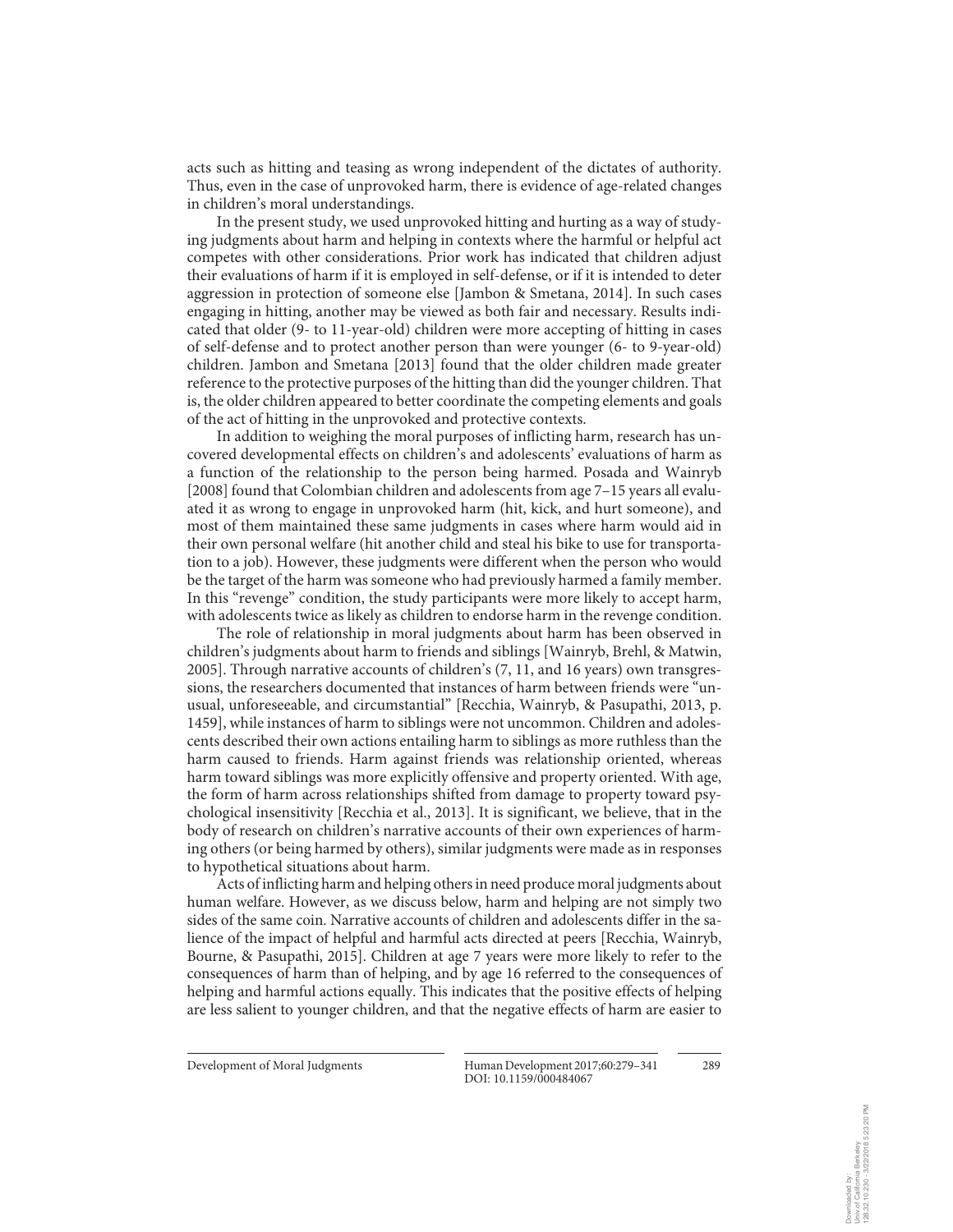identify [Recchia et al., 2015]. This research also found that adolescents were more likely than children to consider the costs of helping to the self. This latter finding is consistent with findings from studies of prosocial reasoning indicating that concerns for the costs of helping and expression of self-interest as a factor in weighing whether or not to help increase in adolescence [Eisenberg, Carlo, Murphy, & Court, 1995]. Instead of a linear pattern of moral development with age, judgments about whether or not to engage in helping show a nonlinear pattern with an apparent phase of judgments that includes concerns with self-interest in early adolescence [see also Weller & Lagattuta, 2013]. A similar quadratic U-shaped function in the priority given to self-interest rather than prosocial factors in decisions about whether to help appears again in early adulthood [Eisenberg, Guthrie, Cumberland, Murphy, Shepard, Zhou, et al., 2002].

#### **Ways to Study the Development of Moral Judgments in Ontogenesis**

 The research we have considered thus far documents several features about moral judgments as associated with age. First, it has been well documented that starting early in life, individuals' judgments about welfare, justice, and rights differ in type from judgments about the conventional and personal domains. The research also indicates that there are similarities in moral decisions across ages, and that moral judgments are applied in different ways in different social situational contexts. Research also indicates that along with age-related continuities, there are age-related discontinuities in moral judgments and decisions. Although younger children's judgments focus on harm, older children also make judgments on the basis of harm (hence continuities) along with the increased considerations of fairness (perhaps suggesting discontinuities).

 Previous research has shown that there is an interaction of moral judgments with the parameters of social contexts, such that decisions can be interpreted to involve coordination of moral and nonmoral social or personal considerations and goals, as well as between different moral considerations and goals. It is, therefore, important to consider both possible similarities and differences in moral judgments at different ages, and to consider the application of moral judgments in different types of situational contexts. Situational contexts can include considerations pertaining to the intentions of actors, the status of recipients of actions, the physical and emotional status of recipients, and the relationship between actors involved. In addition, it is important to take different types of actions (such as positive social actions like helping others and negative social actions such as hitting others) into account, as well as how the emergence of considerations like personal autonomy and individual rights influence decisions. Anything near a full design to address all these components is beyond the scope of one project, given the complexity of these interconnections. However, the research we detail here was designed to examine several of these salient features in moral decisions and used methods amenable to more detailed analyses of processes of coordination.

## *The Structure of the Research and Expectations*

 On the basis of our presumption that it is necessary to identify and separate components of social situations, we studied three general components. We included more than one type of action, different contexts, and introduced variations in the

 Human Development 2017;60:279–341 290 Nucci/Turiel/Roded DOI: 10.1159/000484067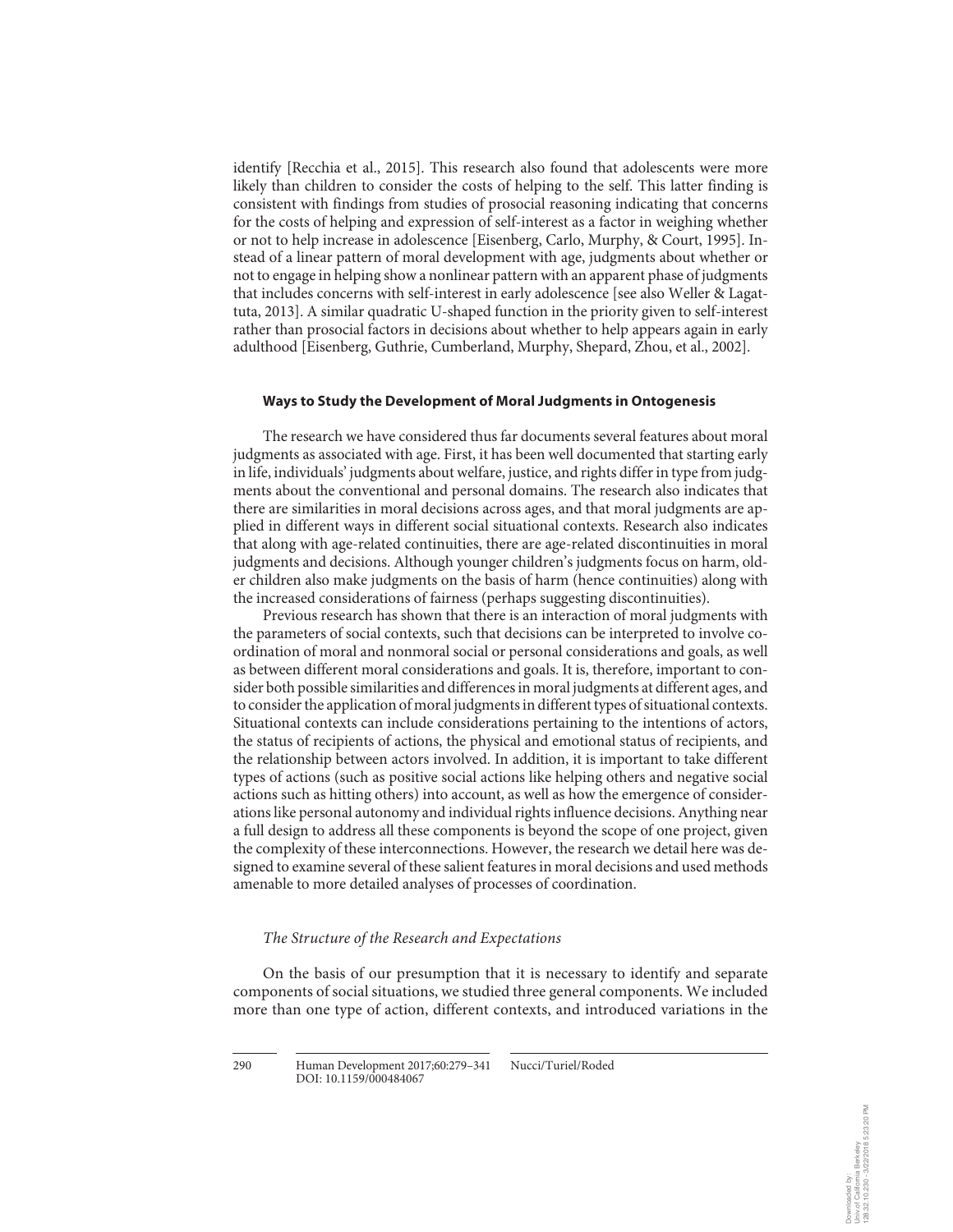relationships among the actors involved. First, we included situations related to three types of actions, hitting *(inflicting physical harm)* , a form of theft involving what we term *indirect harm*, and *helping*. An act like a person inflicting physical harm on another (such as in "hitting") is regarded as violating moral obligations pertaining to preventing harm and promoting welfare. Preventing harm is generally defined as involving necessary moral obligation applied universally. As noted above, there is an extensive body of research demonstrating that starting at a very young age individuals judge unprovoked hitting to be wrong and not contingent on existing rules, authority dictates, or common practice [for reviews, see Smetana et al., 2014; Turiel, 2002].

 A second type of action, entailing what we refer to as indirect harm, involved taking the property of another. The depiction of this action was designed to include elements of obligation *and* individual choice. It involved situations in which an individual has to decide whether or not to return money to someone who had unknowingly dropped it. The features of *discretion* and indirect harm embedded in the situation were that the person deciding whether or not to return the money was not the cause for the money to be potentially lost. It has been found that taking someone else's property is usually classified as wrong in ways similar to judgments about inflicting harm [Nucci, 2001; Turiel, 1983a]. It may be, however, that the act of keeping another's property (by someone who can use the money) when the other is unaware that he or she has lost it (i.e., when a person has unknowingly dropped money) has a discretionary element in the thinking of children and adolescents<sup>1</sup>.

 The third type of action of helping another in distress is generally regarded as a "prosocial" action that might have features different from actions like hitting or theft [e.g., Eisenberg, Fabes, & Spinard, 2006; Kahn, 1992; Mussen & Eisenberg-Berg, 1977; Turiel, 2015b]. The act of helping another can be seen as involving discretionary judgments with an element of personal or individual choice and may be seen as going beyond obligation in that they might be valued from a moral point of view but not required [see Kahn, 1992; Williams, 2011]. In that regard, helping in many contexts may differ from inflicting physical harm, which from a philosophical-epistemological standpoint and on the basis of previous findings does not involve personal discretion.

 Development of Moral Judgments Human Development 2017;60:279–341 291 DOI: 10.1159/000484067

<sup>1</sup> The situations involving whether or not to return the money were considered as different from the hitting situations. Although electing to keep the money that someone else unknowingly dropped could be considered stealing, there are aspects to this situation that differ from a direct and purposeful attempt to take another's property. First, the situation presents itself by chance. The protagonist in these situations did not set out to take another person's money and did not actively cause it to leave the other person's possession. In the situations we employed, the money falls to the ground in a public space (a bus or a park), and not in an area such as a house owned by the person who loses the money. An exact parallel comparison between an issue of direct and indirect harm involving property would have been to compare whether to return the money with an instance of direct theft. However, findings from prior research had indicated that children and adolescents evaluate unprovoked hitting and direct stealing as wrong at the same rates and in similar ways [Nucci, 2001; Turiel, 1983a]. To confirm that this would be the case with the situations in the present study, we conducted a separate brief online written response survey with a sample of preteens and adolescents that included an unconflicted direct stealing version (i.e., deciding whether to take USD 20 from another student's unattended backpack) of our indirect stealing situation. In the straightforward context, 97% of the sample ages 11–16 years stated that it would be wrong to take the money; 93% stated that one would not have a right to keep the money even if that was the individual's choice. Thus, we feel confident that the outcomes for the decisions about whether or not to keep the money in the situations in the present study were due to the indirect and more complex nature of the potential for "stealing" depicted.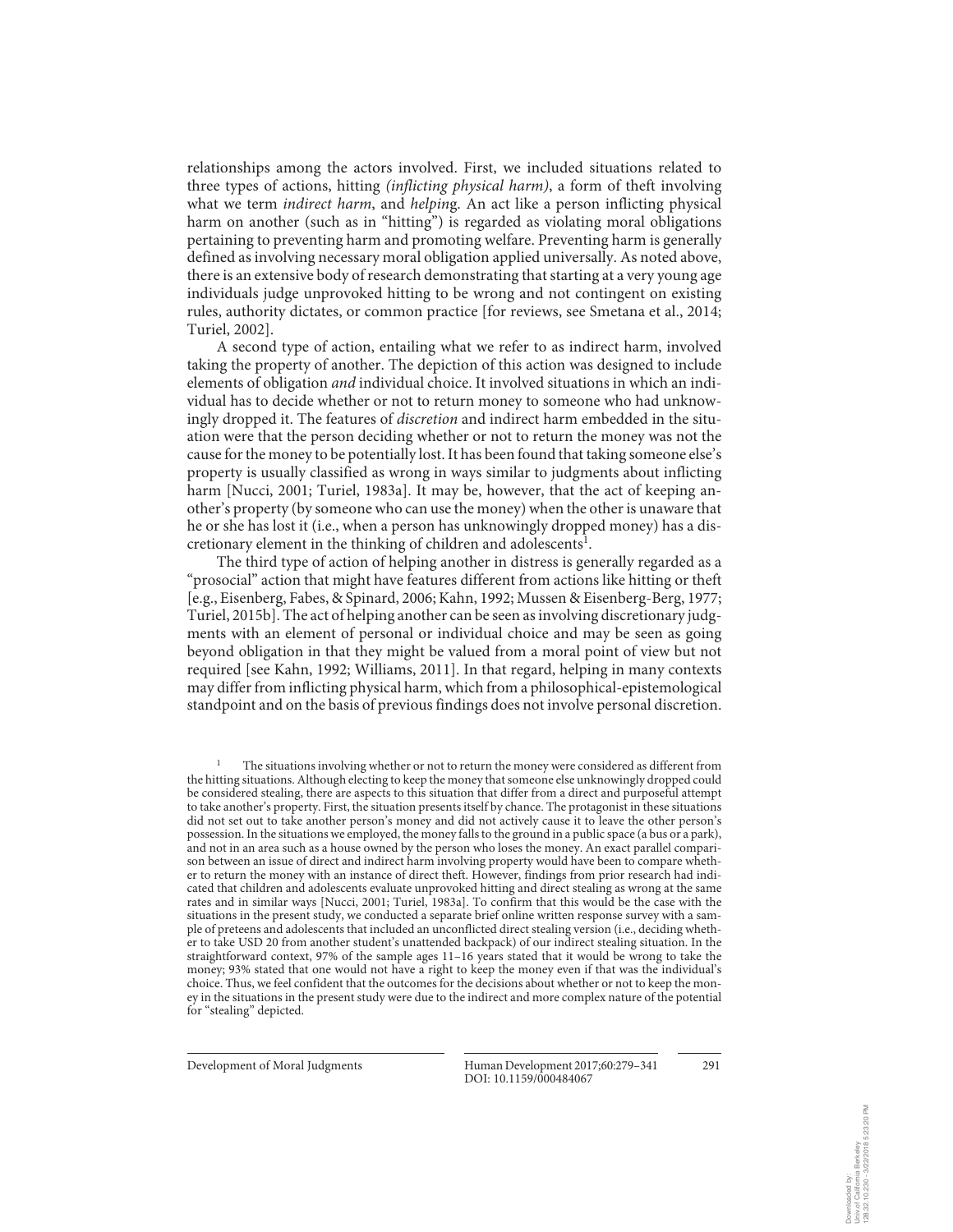Research into judgments about helping and other prosocial actions has found greater variation by individuals, culture, and context than in decisions about unprovoked harm [Kahn, 1992; Miller & Brand, 2014; Mussen & Eisenberg-Berg, 1977]. However, it should be noted that there are situations in which helping another might be classified as involving moral obligations [Turiel, 2015b]. An example would be if someone could help another avoid physical harm without incurring any risks or costs to the self.

 The second component included in the design was to depict each action within three different contexts. In one context, there were no competing goals for the actor (e.g., hitting for no reason). In a second context, the actions involved a conflict with goals of the actor (e.g., hitting in self-defense). The third context involved a conflict with the goals of a third person (e.g., hitting to protect another child).

 The third component of the design was that within each type of act and context characteristics of the recipient of the act were varied as follows: recipient described as a generic child; or a vulnerable child (e.g., a child with emotional or physical disabilities); or another who is in an antagonistic relationship with the actor (e.g., one who had previously teased the actor).

 The purpose of this design, with variations in types of actions, contexts, and person characteristics, was to include features found to be significant in previous research. One of our expectations stemmed from the large body of research showing that young children form judgments in the moral domain, which are maintained at later ages. We expected there would be no age differences in judgments about each of the three types of acts in the situations depicted as entailing no conflicting goals for the actor. We expected that in each age group most would judge hitting another, taking another's property, and the failure to help another to be wrong. We also expected similar judgments about each act with regard to a vulnerable child. A further expectation was that, at all ages, preventing harm and promoting welfare would be given as reasons or justifications for these judgments. However, we also expected that adolescents would additionally invoke reasons of fairness and equity for their judgments.

 Generally, we expected that the situations within contexts of conflicts for self or others would result in greater variations in judgments, including age differences, than situations that did not involve conflicts. As an example, it was expected that hitting in self-defense or defense of another would be more likely to be judged as acceptable. As another example, it was expected that failing to help another would be more acceptable in situations of conflict entailing a loss to one's personal goal – especially with regard to an antagonistic child.

 On the basis of previous research, we expected that by the mid-adolescent years there would be greater consideration of the role of personal choice and jurisdiction in the process of making decisions [as was found in the Perkins and Turiel, 2007, research on deception; see also Smetana, 2011]. We expected that such considerations would be reflected in justifications for decisions, as well as in the ways different moral and nonmoral considerations and goals are coordinated. The greater emphasis on personal jurisdiction in mid-adolescence might result in greater efforts to include personal jurisdiction and rights in decisions involving moral considerations as well. It may be, as suggested by the research on honesty and deception, and the research on prosocial reasoning [Eisenberg et al., 2002], that the process of coordinating personal and moral considerations is more unstable in mid-adolescence than in late adolescence when there is an increased understanding of the boundaries of the per-

 Human Development 2017;60:279–341 292 Nucci/Turiel/Roded DOI: 10.1159/000484067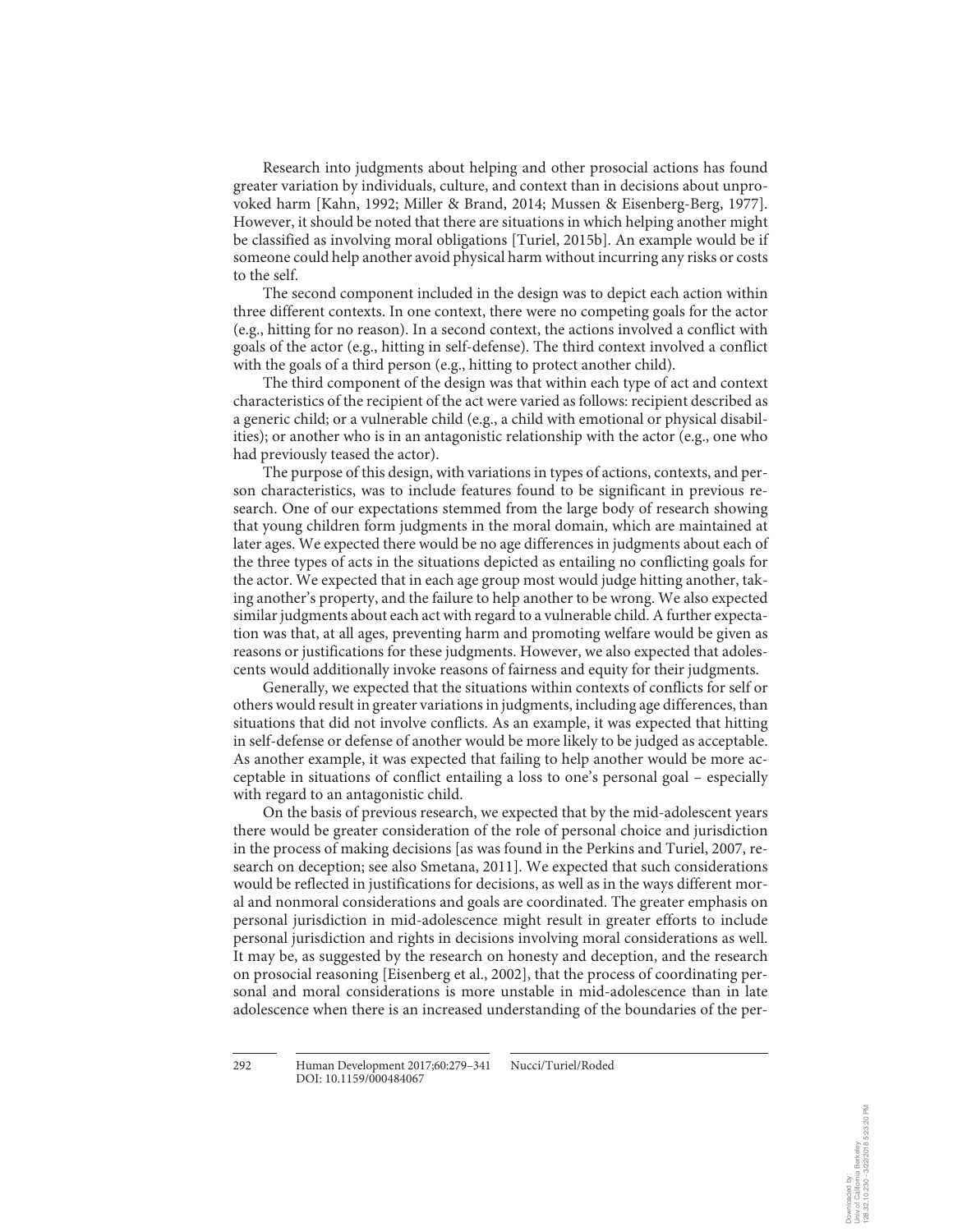sonal. More generally, we expected that in some situations there would be different types or levels of coordination between nonmoral and moral considerations, as well as between different moral considerations.

## **Methods**

#### *Participants*

 The study included 167 children and adolescents (82 males; 85 females) distributed across four age groups: mean ages 8–9 years (M 8.31; SD 0.46), 10–11 years (M 11.20; SD 0.53), 13–14 years (M 14.21; SD 0.53), and 16–17 years (M 16.67; SD 0.72). Each age group included 36 or more participants divided across genders as follows: 8-year-olds (23 males, 20 females); 11-yearolds (17 males, 24 females); 14-year-olds (19 males, 17 females); and 16–year-olds (23 males, 24 females). Unequal cell sizes existed because we did not exclude any student who was eligible to participate in the study (i.e., those students who received parental consent and who provided their assent). In order to obtain a diverse sample, we drew participants from schools in urban and suburban settings in two areas of the country: the upper Midwest and the San Francisco Bay Area of California. Approximately two-thirds of the sample (103 participants) were from the Midwest, and evenly divided between participants from a major city and the neighboring suburbs. Students from the major city were from low-income populations in public schools where all students were eligible for free or subsidized lunch. Students from the Illinois suburbs and the Bay Area were from middle- to upper-middle income communities in schools with few students eligible for subsidized lunch. This resulted in a total sample that mirrored the ethnic and racial diversity of major groups in the United States (56.3% European American, 16.6% Latino, 10.2% African American, 5.4% Asian American, and 11.5% mixed race). Our goal in this research was not to systematically examine the potential effects of race and ethnicity on the variables examined, but rather to ensure that the findings were not obtained solely with the dominant European American population. A set of preliminary analyses examining possible ethnicity effects on the major variables of the study yielded no significant outcomes. These preliminary analyses also did not yield systematic effects for gender. Thus, the analyses of findings did not include ethnicity, race, or gender.

## *Design, Procedures, and Assessments*

 Participants were administered a semi-structured interview regarding the three types of actions discussed in the section on the structure of the research: inflicting physical harm (hitting), indirect harm (stealing), and helping another in need.

 As already noted, we also systematically varied specific contexts for each action by altering the type of conflict posed for the protagonist in the stories. The varying contexts included unconflicted situations, situations of conflict with needs of self, and conflicts with needs of another. In addition, we varied the characteristics of victims in relationship to the protagonist as a generic child, a vulnerable child, and an antagonistic child. The situations employed in the study are presented in Table 1.

 The interviews took approximately one class period to complete and were conducted by trained graduate students. Interviewers were trained in techniques for conducting semi-structured developmental interviews [Turiel, 1983a]. The interviewers followed the interview protocol and asked follow-up questions to allow for participants to clarify or further explain their responses. The interviews were audio recorded and transcribed for coding.

*Contexts.* The interview included depictions of each act in a context that was straightforward and not in conflict with other considerations. In those contexts, the protagonist is presented with a decision about whether to engage in an action in the absence of any expressed personal need. In the unconflicted hitting situation, for example, the protagonist is described as hitting another

 Development of Moral Judgments Human Development 2017;60:279–341 293 DOI: 10.1159/000484067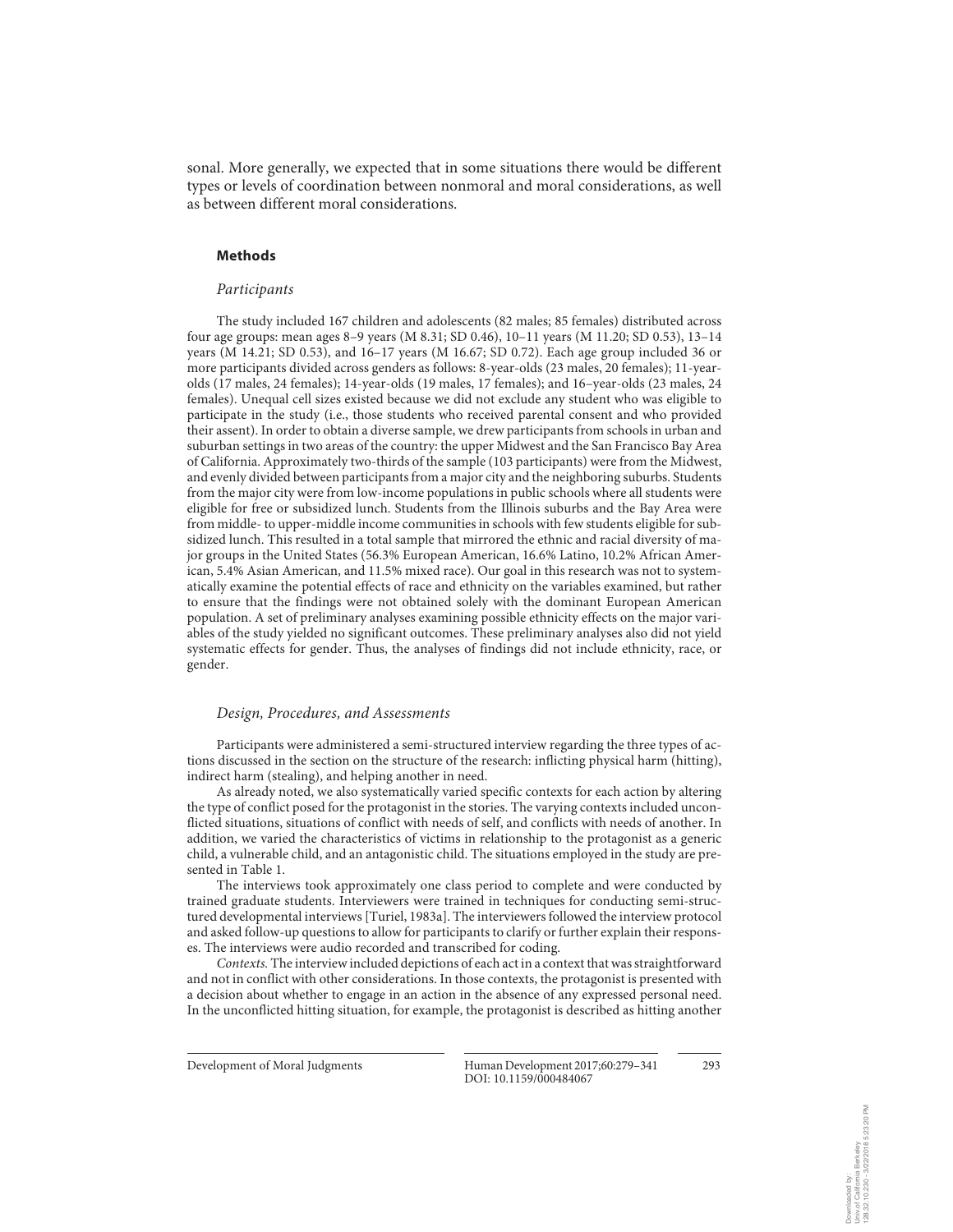| <b>Hitting</b><br>Unconflicted | Martin is in a bad mood; on his way to the park he sees a boy from his<br>grade at school and considers punching him                                                                                                                                                                                                                                                                                                                                                                                                                                                                                                                                                                                                                                                                                                                                                                                                                                                                                                          |
|--------------------------------|-------------------------------------------------------------------------------------------------------------------------------------------------------------------------------------------------------------------------------------------------------------------------------------------------------------------------------------------------------------------------------------------------------------------------------------------------------------------------------------------------------------------------------------------------------------------------------------------------------------------------------------------------------------------------------------------------------------------------------------------------------------------------------------------------------------------------------------------------------------------------------------------------------------------------------------------------------------------------------------------------------------------------------|
| Conflicted-self                | Martin is at a neighborhood park when another boy begins pushing him<br>and slapping his face; Martin is about the same age and same size as the<br>boy who had pushed and slapped him; Martin is thinking of punching the<br>boy to protect defend him/herself                                                                                                                                                                                                                                                                                                                                                                                                                                                                                                                                                                                                                                                                                                                                                               |
| Conflicted-other               | Martin is in a neighborhood park when he sees a boy begin pushing<br>another boy and slapping his face; Martin is about the same size as the<br>boy doing the pushing and slapping; Martin is thinking of punching<br>the boy who is doing the pushing and slapping to protect the boy who is<br>being hurt                                                                                                                                                                                                                                                                                                                                                                                                                                                                                                                                                                                                                                                                                                                   |
| Indirect harm (stealing)       |                                                                                                                                                                                                                                                                                                                                                                                                                                                                                                                                                                                                                                                                                                                                                                                                                                                                                                                                                                                                                               |
| Unconflicted                   | Judy is in the playground when she sees a 10-dollar bill fall out of another<br>kid's pocket; the other kid doesn't know that the 10-dollar bill has fallen<br>out of her pocket; Judy is considering picking up the 10 dollars and<br>keeping it for herself                                                                                                                                                                                                                                                                                                                                                                                                                                                                                                                                                                                                                                                                                                                                                                 |
| Conflicted-self                | Judy and her friends all come from families that do not have a lot of<br>money; a band that is the favorite of Judy and her friends is going to give a<br>concert near where they live; the band has never come to her city before<br>and may never come there again; so, Judy and her friends get jobs baby-<br>sitting and save up their money to go to the concert; Judy does her best but<br>by the time she needs to buy the tickets she is 10 dollars short; Judy had<br>really had her heart set on going to the concert; her friends don't have<br>enough money to lend her any either; later that day, when she is on the<br>playground, she sees a 10-dollar bill fall out of another girl's pocket; the<br>other girl does not know that the 10-dollar bill has fallen out of her pocket;<br>Judy is considering picking up the 10 dollars and keeping it for herself                                                                                                                                              |
| Conflicted-other               | Judy and her friends all come from families that do not have a lot of<br>money; a band that is the favorite of Judy and her friends is going to give a<br>concert near where they live; the band has never come to her city before,<br>and may never come there again; so, Judy and her friends get jobs<br>babysitting and save up their money to go to the concert; Judy's friend<br>Veronica does her best but by the time she needs to buy the tickets she is<br>10 dollars short; Veronica had really had her heart set on going to the<br>concert; her friends do not have enough money to lend her any either;<br>later that day, when she is on the playground, Judy sees a 10-dollar bill fall<br>out of another girl's pocket; the other girl does not know that the 10-dollar<br>bill has fallen out of her pocket; if Judy keeps the money she can give it to<br>her friend Veronica so that Veronica can go to the concert; Judy is<br>considering picking up the 10 dollars so that she can give it to Veronica |
| <b>Helping</b><br>Unconflicted | John is walking home when he sees a boy slip and fall and get hurt; the kid<br>is in pain, is crying and cannot stand up; the boy tells John where his<br>house is and asks John to get his parents so that they can take him to the<br>doctor; John is considering whether to help the boy by getting his parents                                                                                                                                                                                                                                                                                                                                                                                                                                                                                                                                                                                                                                                                                                            |

 **Table 1.** Situation components: actions, contexts, relationships

 Human Development 2017;60:279–341 DOI: 10.1159/000484067 294 Human Development 2017;60:279–341 Nucci/Turiel/Roded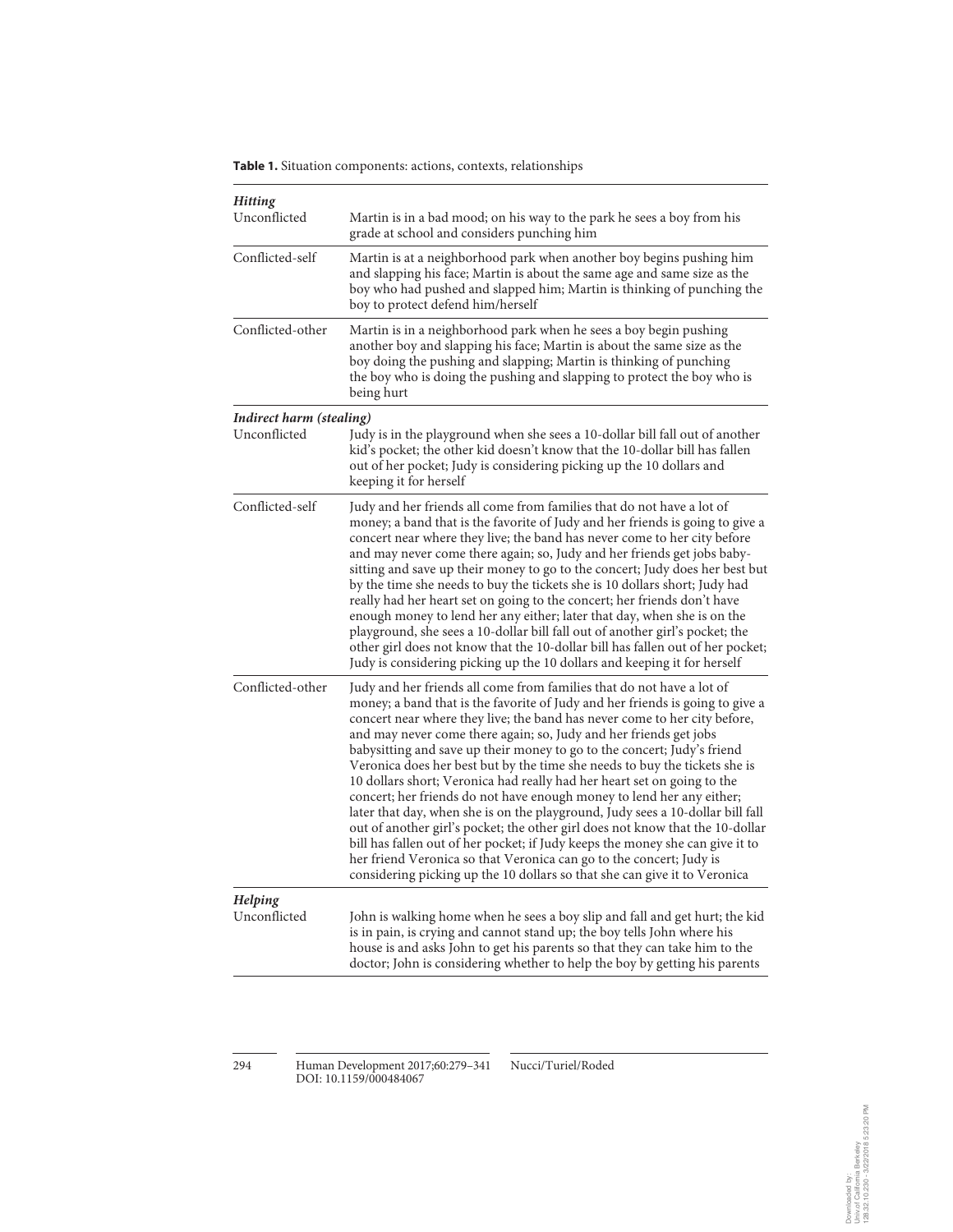#### **Table 1** (continued)

| Conflicted-self  | John is on his way to tryouts for his soccer team; it's the last day when final<br>cuts will be made; he really wants to make the team and has a good chance<br>if he does well on this last day; anyone who is late for the final tryout will<br>be automatically cut – no excuses; on the way to the tryout he sees a kid<br>slip and get hurt; the kid is in pain, he is crying, and cannot stand up; the<br>boy tells John where his house is and asks John to get his parents so that<br>they can take him to the doctor; but if John stops to help the kid, he will be<br>late for the tryouts and be cut from the team; John is considering whether<br>to stop and help the boy or keep going so that he can be on time for his<br>tryouts                                                        |
|------------------|----------------------------------------------------------------------------------------------------------------------------------------------------------------------------------------------------------------------------------------------------------------------------------------------------------------------------------------------------------------------------------------------------------------------------------------------------------------------------------------------------------------------------------------------------------------------------------------------------------------------------------------------------------------------------------------------------------------------------------------------------------------------------------------------------------|
| Conflicted-other | John is on his way to bring his little brother to the last day of soccer tryouts;<br>his brother has his heart set on making the team and has a great chance to<br>make it; however, John has to get his brother to the tryout on time, or his<br>brother will be automatically cut – no excuses; on his way to get his brother<br>to take him to the tryouts, John sees a kid slip and fall and get hurt; the kid<br>is in pain, he is crying, and cannot stand up; the boy tells John where his<br>house is and asks John to get his parents so that they can take him to the<br>doctor; if John stops to help the kid, his brother will be late for the last day<br>of tryouts and will be cut from the team; John is considering whether to<br>help the kid or get his brother to the tryout on time |

 In addition to the types of action and context, the third component was relationship among the actors. For all situations, the recipient of actions was varied to include a child in general, a vulnerable child, and an antagonist in that order. The gender of story characters was changed to match that of the child being interviewed. For older subjects the context of the money being dropped was changed from a playground to a bus with no other passengers beyond the story characters and the driver.

child without provocation: a child who is in a bad mood punches a child of his own age while on the way to the park (see Table 1). In the conflicted-self situations, the protagonist weighs whether to engage in an action in the context of a personal need or desire. The example of the hitting situation of conflicted-self involves self-defense: a child is deciding whether to punch another who is pushing and hitting him. In the conflicted-other situation, the protagonist weighs whether to engage in an action in order to respond to the needs or desires of the target person in the situation. In the example of hitting involving conflicted-other, a child is deciding whether to punch another who is pushing and hitting a third child in order to protect that child.

*Variations in Relationship.* For each type of act and context, characteristics of the target of the protagonist's actions were varied as follows: (a) a generic/general other was described solely as another boy or girl (as in the example of the unconflicted hitting situation); (b) a vulnerable other (e.g., a child with a disability or much younger and, therefore, less able than others in the situation); and (c) an antagonistic other person in relation to the protagonist (e.g., a child who had previously harmed or teased the protagonist).

#### *Assessment Questions*

 Following the presentation of each situation, participants were asked to respond to a set of questions. The first question was aimed at obtaining the participant's evaluation of the action: "Would it be all right or not all right for (the protagonist) to (do the act)?" This was followed by a question aimed at eliciting the reasons or justifications for the valuation: "Why? or Why not?".

 Development of Moral Judgments Human Development 2017;60:279–341 295 DOI: 10.1159/000484067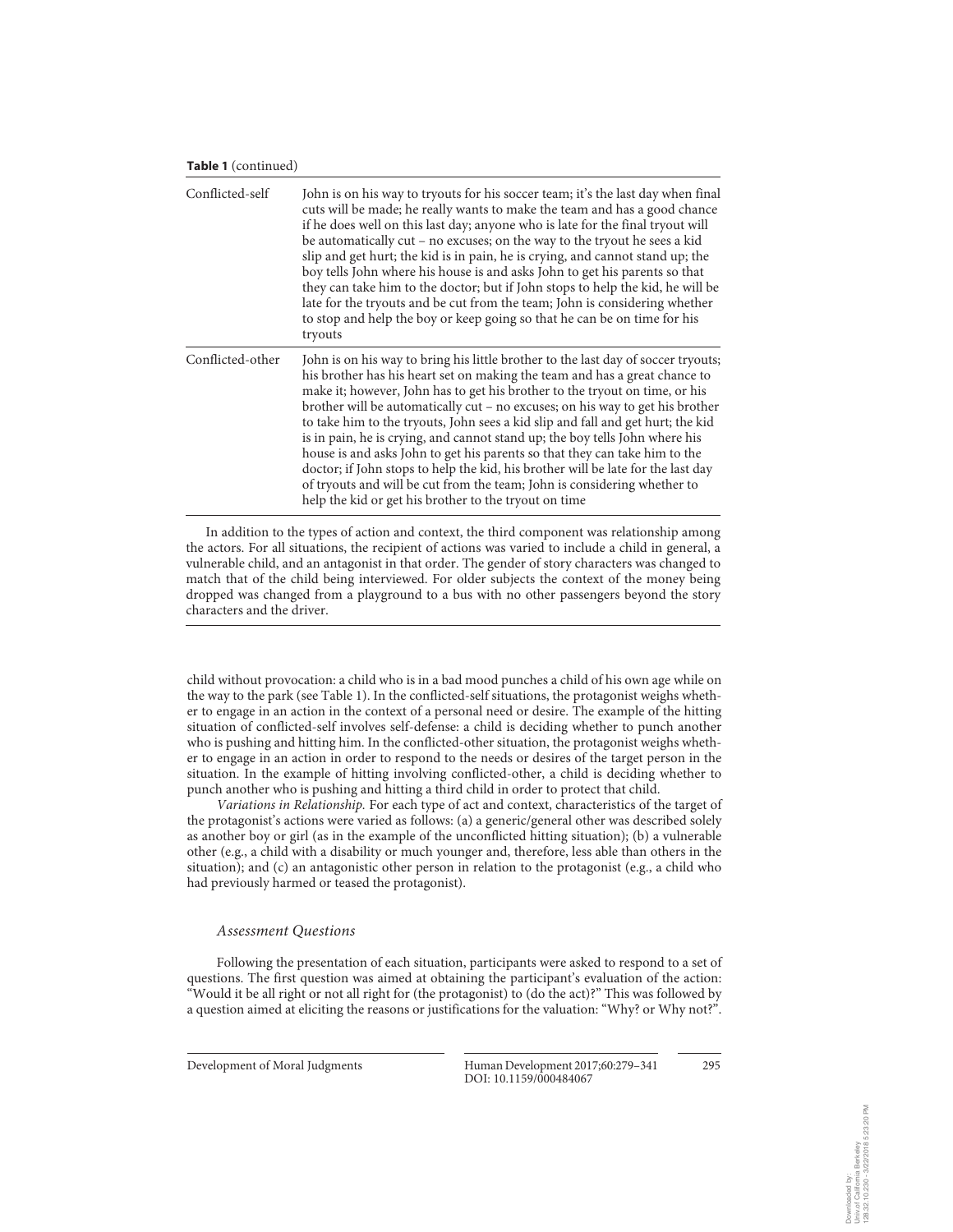They were then asked whether the protagonist would have a "right" to make the "nonmoral" choice (e.g., hit the other). "Suppose the protagonist decided to (do the act), would he/she have a right to do it if he/she wanted to?" This question was primarily designed to be an indicator of whether the participants maintained that the protagonist would be bound by a judgment that engaging in a given nonmoral choice would be wrong. In cases where participants judged that it would be right for the protagonist to engage in the action (e.g., hit someone in self-defense; not help someone in need), this question elicited judgments about whether that judgment stemmed from a view that the protagonist was not only right to engage in the act but also had a right to do so.

*Ordering of the Situations.* The three actions, three contexts, and three relationships meant that there were nine possible ways to order the presentation of issues. We arranged the situations into three interview formats with male and female versions so that the main characters matched the gender of the participant. Each interview format addressed each of the three issues in only one context, such that context was a between-subject variable. The context sequence was as follows: unconflicted, conflicted-self, and conflicted-other. The order of situations was counterbalanced so that a different one would begin the interview in the unconflicted context. The ordering of situations for interview Format 1 was: unconflicted helping, conflicted-self indirect stealing, conflicted-other hitting; for Format 2: unconflicted indirect stealing, conflicted-self hitting, conflicted-other helping; for Format 3: unconflicted hitting, conflicted-self helping, conflicted-other indirect stealing. Within each context, participants would first consider the situation for the general other, followed by the vulnerable other, and last the antagonist other. Each participant responded to only one interview format.

 Thus, participants responded to the issue of helping in the unconflicted context in interview Format 1, helping in the conflicted-self context in interview Format 3, and helping in the conflicted-other context in Format 2. Participants responded to the issue of indirect stealing in the unconflicted context in interview Format 2, the conflicted-self context in interview Format 1, and the conflicted-other context in interview Format 3. The issue of direct harm in the unconflicted context appeared in Format 3; in the conflicted-self context it appeared in Format 2, and in the conflicted other context in Format 1. The interview protocol is available from the authors.

## *Coding and Reliability*

*Evaluations and Judgments of Right of the Individual.* One part of the analyses focused upon responses to two questions in the interview: whether the act was considered right or wrong, and whether the actor would have a right to engage in the action, if that was the actor's choice. Coding of these two judgments was accomplished by two trained raters, one serving as the primary coder and the other as the reliability coder. Reliabilities were estimated on 20% of the transcripts with equal numbers of male and female participants selected randomly within each age group. The interrater agreement for judgments of "right/wrong" was 94% and for "have a right" 90%. The agreement range within groups was from 87% (age 11 years) to 97% (age 8 years). The overall κ for judgments of right/wrong and "rights" combined was 0.81.

*Justifications.* Coding of justifications for the evaluations and judgments of having the right was based on a coding system adapted from prior research [Davidson et al., 1983; Nucci, 1981; Nucci & Smetana, 1996; Smetana, 1989, 2000; Turiel, 1983a]. Justifications were coded into one of 23 categories that were grouped within three basic domains: moral, conventional, and personal, and a fourth category pragmatics (considerations of potential reward/punishment, social approval/disapproval, and prudential considerations). These categories are summarized in Table 2. A more detailed discussion of these categories is presented below in our discussion of results for justifications.

 Reliability of the coding of participant statements into these justification categories was estimated through comparison of scores provided by a trained graduate assistant reliability coder and a graduate assistant coder of 21% of the interviews randomly selected within each age group. Overall agreement between these raters was 90% (range: 88–92%) with an overall κ of 0.73.

 Human Development 2017;60:279–341 296 Nucci/Turiel/Roded DOI: 10.1159/000484067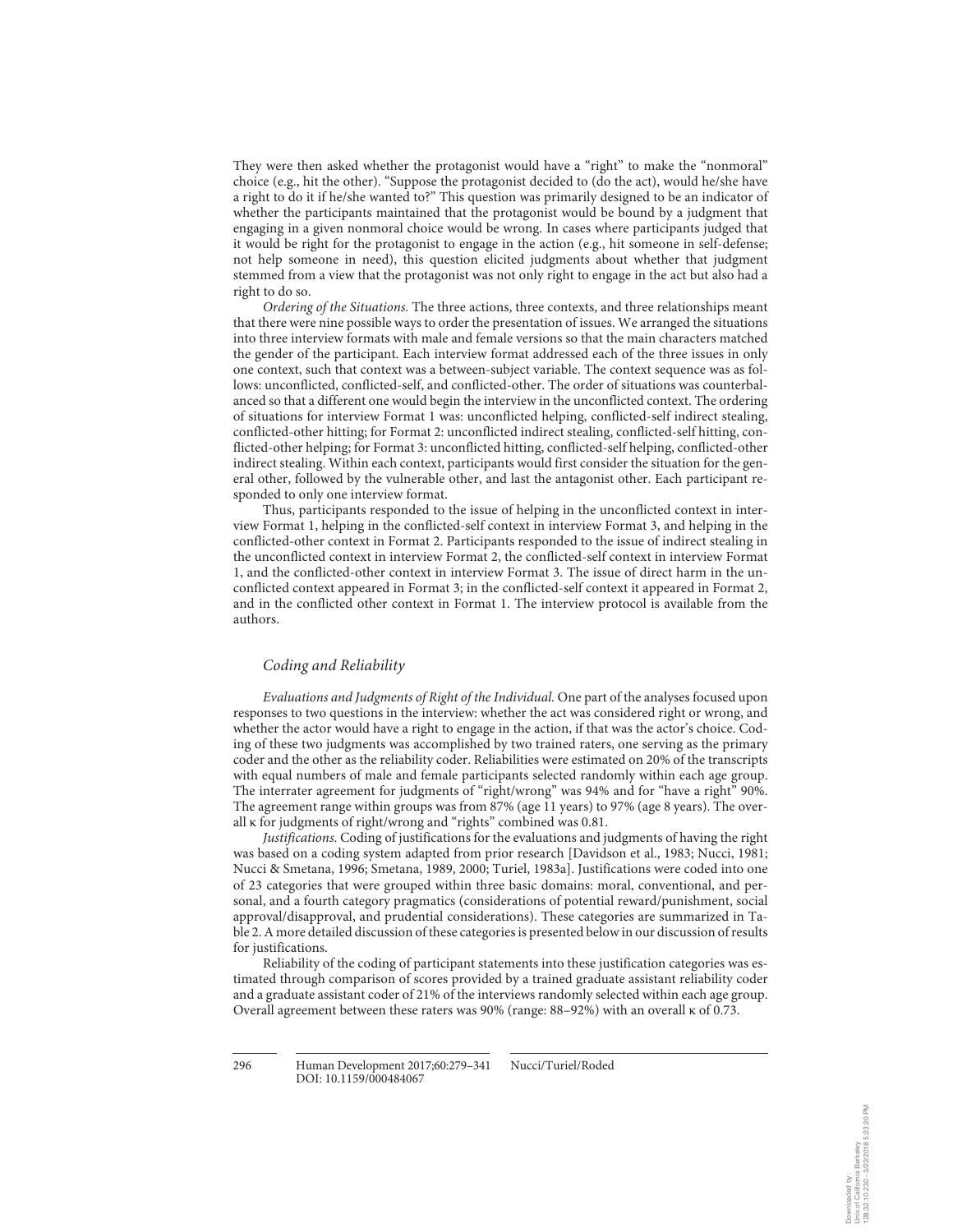**Table 2.** Categories for coding of justifications by domain

| Moral<br>Categorically wrong                          | Refers to subject's asserting that an act is wrong without additional justification                                                                                                                                                    |
|-------------------------------------------------------|----------------------------------------------------------------------------------------------------------------------------------------------------------------------------------------------------------------------------------------|
| Empathy and caring                                    | Appeals to the feelings of the individual being harmed, and to the helping and<br>caring of others; subjects must show concern for the character's feelings, and<br>may include elements of perspective taking or "feeling one's pain" |
| Equality                                              | Appeals to the equal treatment of persons                                                                                                                                                                                              |
| Equity                                                | Acknowledges that people may have different needs or capacities resulting in<br>different treatment to accomplish a fair outcome                                                                                                       |
| Reciprocity                                           | Appeals to tit-for-tat justifications, or gaining a benefit from the other by<br>engaging in the action; reciprocity occurs between equal status peers                                                                                 |
| Fairness                                              | Appeals to the maintenance of fairness in the treatment of persons, with no<br>elaboration of what constitutes fair treatment                                                                                                          |
| Rights                                                | Spontaneously using rights as a moral justification and not in reference to direct<br>questions about rights                                                                                                                           |
| Ownership<br>(affirm)                                 | Appeals to simple ownership or lack of ownership as the basis for why stealing<br>is right or wrong                                                                                                                                    |
| Ownership<br>(questioning)                            | Refers to the fact that the money is no longer in the possession of the original<br>owner, and, therefore, ownership is indeterminate                                                                                                  |
| Self-defense                                          | Refers to the subject's right to defend him/herself in order to avoid harm to self                                                                                                                                                     |
| Welfare                                               | Reference to harmful consequences to others, including physical or mental pain                                                                                                                                                         |
| Welfare<br>(negation)                                 | Subject determines that the circumstances of the situation do not cause harm                                                                                                                                                           |
| Moral self-worth                                      | Appeals to the subject's concern with being a moral person                                                                                                                                                                             |
| Social conventional<br>Authority                      | Appeals to parental jurisdiction, parental authority, and government rules and<br>laws                                                                                                                                                 |
| Social approval/<br>disapproval                       | Reference to negative reactions of others toward actor, including social<br>condemnation                                                                                                                                               |
| Social<br>coordination                                | Appeals to the need for social organization or for maintaining a system of<br>shared expectations                                                                                                                                      |
| Social tradition                                      | Appeals to social norms and traditions; the way things have always been done                                                                                                                                                           |
| Personal<br>Personal choice                           | Appeals to individual preferences or prerogatives, including getting what you<br>want                                                                                                                                                  |
| Pragmatic<br>Attaining reward/<br>avoiding punishment | The act is evaluated based on the likelihood that the story character will be<br>punished or rewarded for doing the act                                                                                                                |
| Prudential                                            | Refers to the maintenance of the actors own health, comfort, security, and<br>well-being; refers only to direct consequences to the actor, which are not<br>imposed by others                                                          |

 Development of Moral Judgments Human Development 2017;60:279–341 297 DOI: 10.1159/000484067

Downloaded by:<br>Univ.of California Berkeley<br>128.32.10.230 - 3/22/2018 5:23:20 PM 128.32.10.230 - 3/22/2018 5:23:20 PMUniv.of California Berkeley Downloaded by: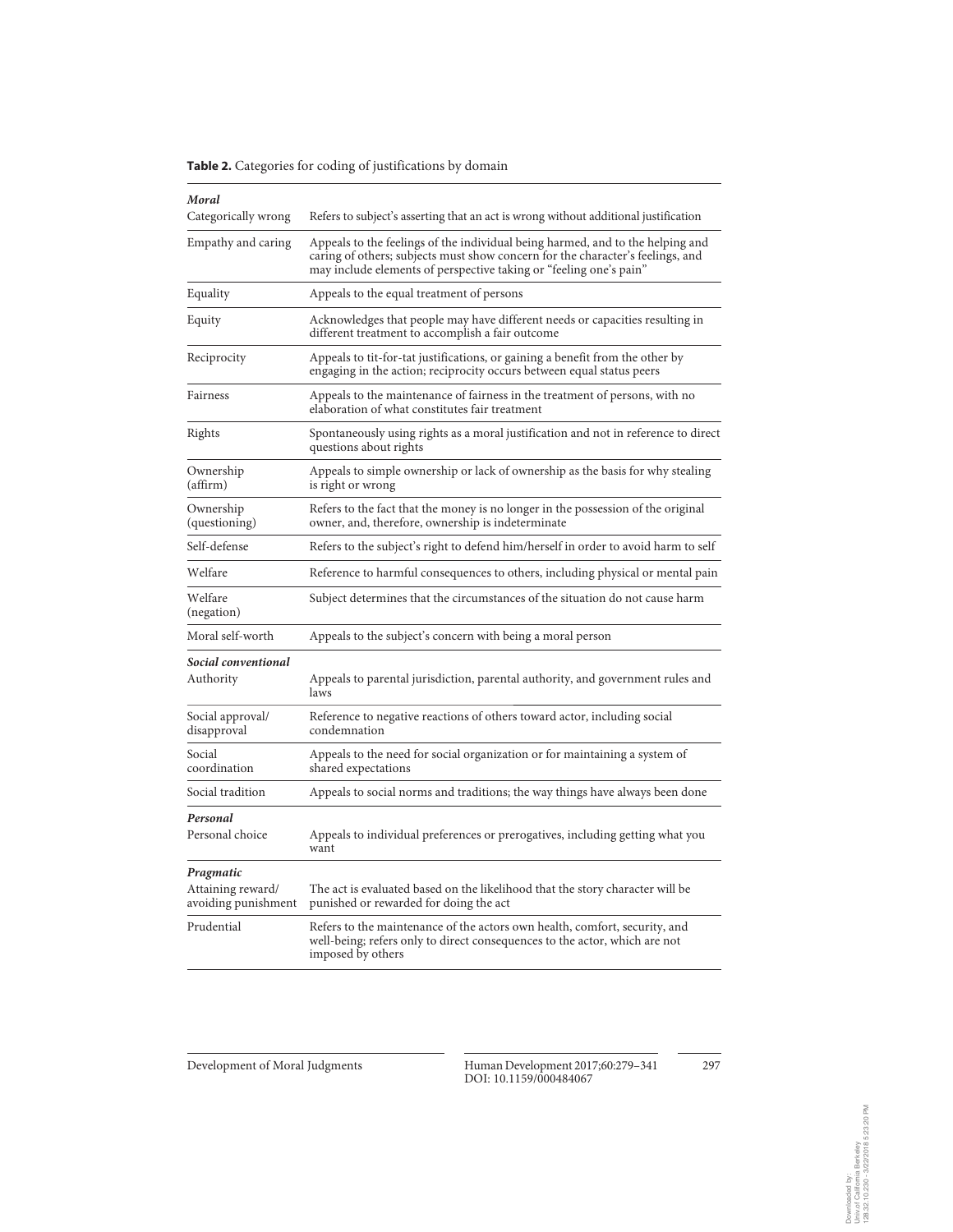*Coordination Levels.* In addition to coding of individual judgments and justifications offered by participants, we also conducted a global qualitative analysis of the forms of reasoning provided in response to each of the situations. As discussed in greater detail in later sections, this global analysis revealed three general age-related patterns in participants' ways of coordinating different moral and nonmoral factors in their decisions. To reduce repetition, the descriptions of these three levels along with examples are presented below in our discussion of results for levels of coordination. Scoring of transcripts for these levels of coordination was conducted by two trained graduate assistants, one of whom was the main coder and the other a reliability coder. Reliabilities of coding of the coordination levels based on 26% of the randomly drawn transcripts resulted in 73% overall agreement (range 70–76%) and overall κ of 0.51.

## *Analysis Strategy*

 Data were analyzed using generalized linear mixed models with binomial error distribution and logit link function [Hox, 2010]. For this analysis, we employed R version 3.1.2. All generalized linear mixed models included random intercept for subjects, a fixed linear and quadratic effect of child age group, and fixed effects of situation, context, and relationship. Except when noted below, interactions between fixed effects were not significant and were not included in the final models. Hypotheses were tested using likelihood ratio tests and Wald tests (for individual regression coefficients).

 For analyses of judgment data, two-way interactions between fixed effects were typically hypothesized. However, we wanted to avoid interpreting significant main effects even in the presence of the nonhypothesized interactions. To address the latter concern, and to maintain a principled approach to significance testing, two-way interaction terms were first included in the models to test for significant interactions. If interaction effects were not significant, the interaction terms were dropped from the models, and we proceeded to test for main effects. We note below when interactions were significant. In all other cases, interactions between fixed effects were not significant, and interaction terms were not included in the final model.

 In the main statistical analysis of justifications, the dependent variable was whether a participant made use of a justification (coded as 1) or not (coded as 0). Only data from participants providing at least one justification to issues in a given situation were included in the analysis for that situation. In 3% of situations, participants provided no justification at all for their judgments about having a right to hit, steal, or not help. Because the use of any justification category was highly dependent on the use of other justifications (as evidenced by the fact that the majority of participants only provided justifications falling within a single category), the presence of each category was analyzed separately. The fixed effect predictors were justification category, age, age<sup>2</sup> (curvilinear function for age), moral issue, context, and relationship to the other child. We were primarily interested in predictors of each justification category (e.g., whether the use of moral justifications depended upon issue, context, relationship to other, or age of the participant). The models also included random intercepts for subjects to account for within-subject correlations. Whenever there was an interaction between predictors for at least one of the justification categories, separate models were fitted for each level of one of the predictors. For theoretical reasons, analyses were split (as necessary) first by issue, then by context, and then by relationship to other.

#### **Judgments: Context, Relationship, and Age Effects**

 We begin our discussion of outcomes with the judgments that children and adolescents made about whether the proposed action would be right or wrong, and whether the protagonist in a given situation would have the right to engage in the action if that is what the protagonist had decided that he or she wanted to do. The purpose of the second question was to probe into whether the judgment of right and

Human Development 2017;60:279–341 298 Nucci/Turiel/Roded DOI: 10.1159/000484067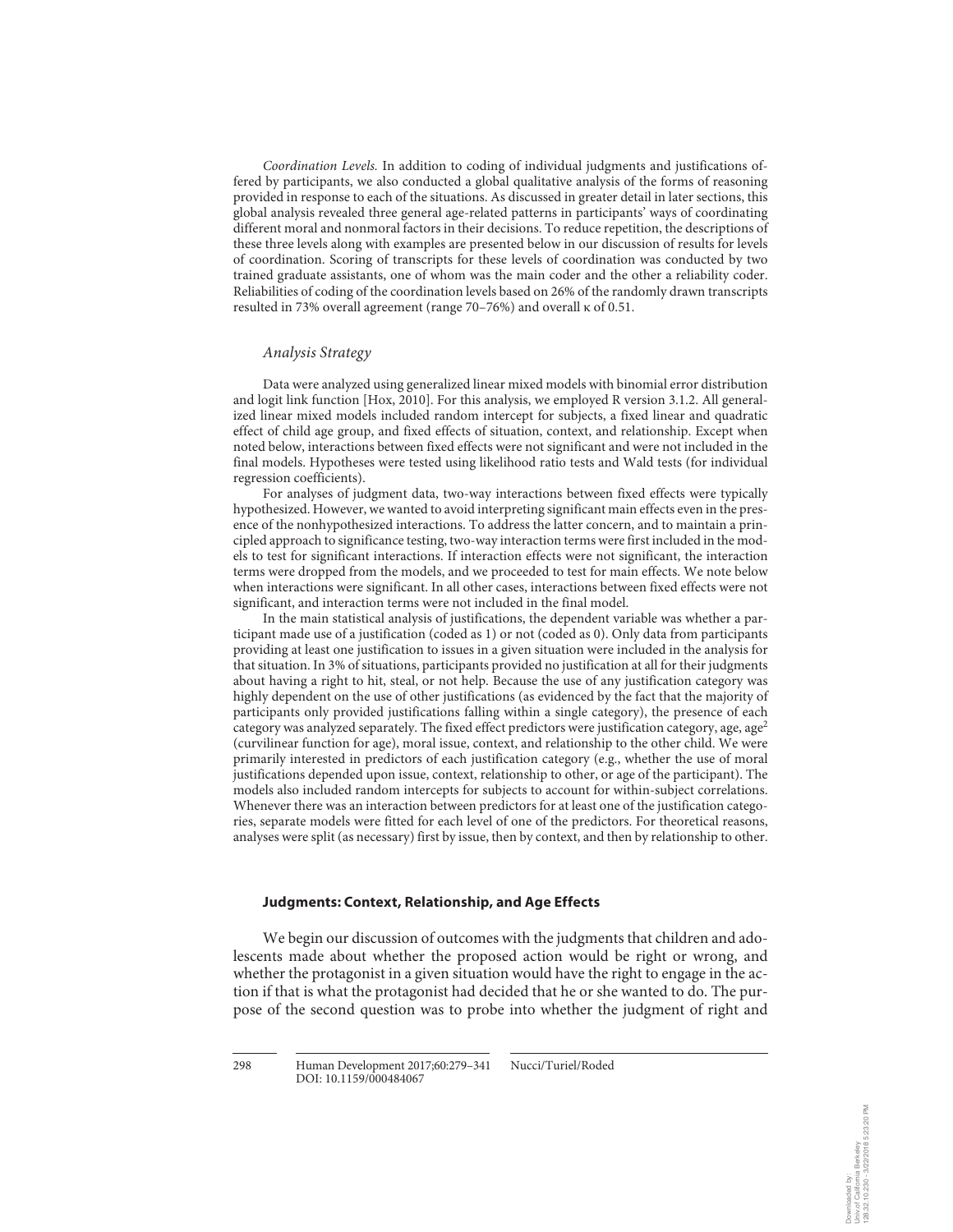wrong carries with it a corollary obligation about how the person should act. We expected that age effects in moral decisions would be more evident in responses to this second question than in judgments of right and wrong. In what follows, we present the details of our statistical analyses. Readers who are less interested in those details may follow the outcomes of our research by reading the summaries at the end of each section on judgments and justifications, along with the description of outcomes regarding levels of development.

## *Judgments of Acts as Right or Wrong*

 Preliminary analyses across all three types of moral actions indicated that the majority of children and adolescents judged the protagonist's actions (i.e., hitting, keeping the money, or not helping) to be wrong. Omnibus analyses also revealed a near-significant curvilinear relation between age and these evaluations,  $\chi^2(1) = 3.56$ ,  $p = 0.059$ . Pooling across moral issues and situations, the 14-year-olds were somewhat less likely than children at other ages to judge actions as wrong. These main effects were, however, modified by complex interactions. Thus, we present the remainder of the findings regarding judgments of right and wrong separately for each moral issue.

#### *Hitting*

*Context Effects.* Based on previous work, we had expected that nearly all of the participants would judge unprovoked hitting of the general other to be wrong. This expectation was borne out as can be seen in Table 3. Within that context of unprovoked hitting, it was also found that participants judged hitting to be wrong for the vulnerable other and antagonist other. In comparison with judgments about unprovoked hitting, we expected that participants across ages would be more likely to judge hitting as all right in the contexts that described conflicts with the needs and desires of the self (conflicted-self) as well as in contexts that entailed potentially meeting the needs of another person (conflicted-other). The conflicted-self situations could be interpreted as involving self-defense, while the conflicted-other situations could be interpreted as involving hitting in order to protect another person from aggression. This expectation was also supported. Children and adolescents were more likely than in the unprovoked situations to accept hitting in response to being hit (the conflictedself condition) and about hitting to protect another child (conflicted-other) situation,  $\chi^2(2) = 23.24$ ,  $p = 0.001$ . Participants were more likely to accept hitting in self-defense than they were to accept hitting to protect another person  $[\chi^2(1) = 4.62, p < 0.05]$ .

*Relationship Effects.* Whereas nearly all participants across contexts and relationships judged it wrong to engage in unprovoked hitting, there was a significant effect for relationship in judgments about hitting within the two contexts entailing conflicts,  $d(2) = 8.04$ ,  $p < 0.02$ . Within the conflicted contexts, there was no significant difference in judgments about hitting the general other or the antagonist *.* However, participants were less likely to judge hitting of the vulnerable child (7%) as all right compared with either the antagonist (47%) or general other (37%).

*Age Effects.* As expected, there were no age effects for hitting in the unconflicted context. There was a significant curvilinear age effect,  $d(1) = 4.75$ ,  $p < 0.03$  in the

 Development of Moral Judgments Human Development 2017;60:279–341 299 DOI: 10.1159/000484067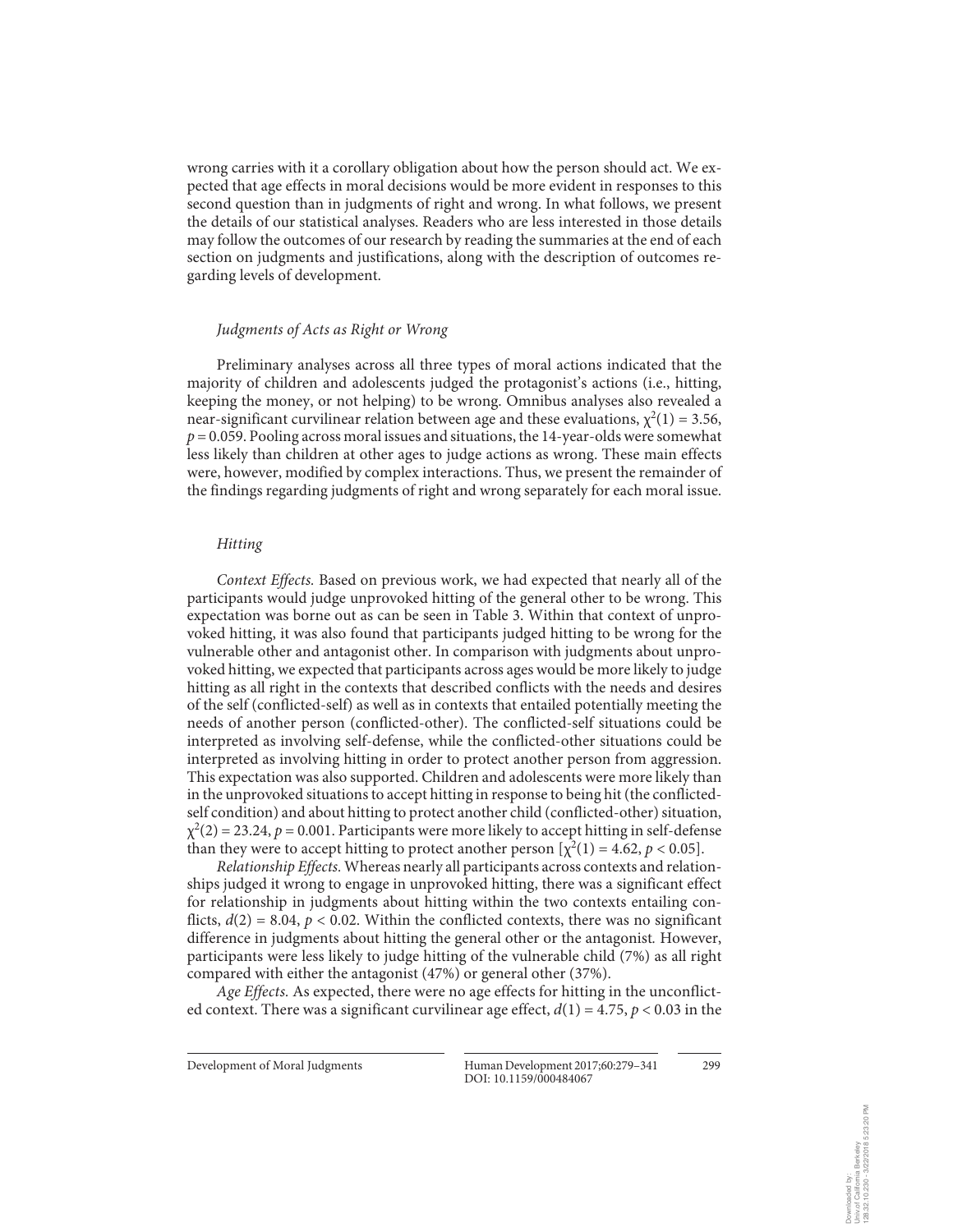| Context/<br>relationship | Hitting |                 |                 |            | Indirect stealing |     |     |     | (Not) Helping |                        |                |     |     |     |       |
|--------------------------|---------|-----------------|-----------------|------------|-------------------|-----|-----|-----|---------------|------------------------|----------------|-----|-----|-----|-------|
|                          | 8 y     | 11 <sub>v</sub> | 14 <sub>V</sub> | 16 y total |                   | 8 y |     |     |               | $11 y 14 y 16 y$ total | 8 <sub>V</sub> | 11y | 14y | 16y | total |
| Unconflicted             |         |                 |                 |            |                   |     |     |     |               |                        |                |     |     |     |       |
| General other            | 100     | 100             | 100             | 100        | 100               | 100 | 100 | 77  | 100           | 94                     | 100            | 100 | 92  | 87  | 95    |
| Vulnerable               | 100     | 100             | 100             | 100        | 100               | 100 | 93  | 100 | 100           | 98                     | 92             | 93  | 100 | 100 | 96    |
| Antagonist               | 100     | 83              | 92              | 94         | 92                | 75  | 64  | 62  | 88            | 72                     | 69             | 53  | 83  | 80  | 71    |
| Conflicted-self          |         |                 |                 |            |                   |     |     |     |               |                        |                |     |     |     |       |
| General other            | 62      | 21              | 25              | 50         | 40                | 92  | 100 | 92  | 93            | 94                     | 94             | 71  | 55  | 81  | 75    |
| Vulnerable               | 100     | 100             | 92              | 88         | 95                | 92  | 100 | 100 | 93            | 96                     | 94             | 93  | 73  | 94  | 88    |
| Antagonist               | 69      | 36              | 42              | 38         | 46                | 92  | 67  | 75  | 79            | 78                     | 81             | 71  | 45  | 88  | 71    |
| Conflicted-other         |         |                 |                 |            |                   |     |     |     |               |                        |                |     |     |     |       |
| General other            | 85      | 67              | 50              | 67         | 67                | 92  | 100 | 73  | 87            | 88                     | 100            | 92  | 77  | 100 | 92    |
| Vulnerable               | 100     | 100             | 83              | 86         | 92                | 92  | 100 | 91  | 93            | 94                     | 100            | 92  | 85  | 100 | 94    |
| Antagonist               | 77      | 67              | 33              | 64         | 60                | 87  | 100 | 91  | 80            | 87                     | 79             | 75  | 69  | 69  | 73    |

 **Table 3.** Percentage of participants judging hitting, indirect stealing, and not helping to be wrong at each age (from 8 to 16 years) by context and relationship

self-defense context. For the conflicted-other context, there was a near-significant curvilinear effect of age,  $d(1) = 3.64$ ,  $p = 0.056$ . However, some of these age effects were attenuated by the lack of variation within judgments of hitting involving the vulnerable other child. With the data from the judgments in relation to the vulnerable child removed, there was a clear curvilinear age-related pattern in judgments of hitting as wrong, with the percentage of participants judging hitting as wrong being greater among the youngest (8 years: 73.5%) and oldest participants (16 years: 54.8%), and fewer among the 11-year-old (47.58%) and 14-year-old (37.5%) participants.

#### *Indirect Stealing (Not Returning the Money)*

 Unlike the hitting situations, the situations involving whether or not to return the money were considered to include both moral and nonmoral considerations (e.g., including an element of personal discretion). Therefore, we were especially interested in ascertaining how variations in these situations would compare with variations in the hitting situations. As can be seen in Table 3, the majority of participants across ages judged that it would be wrong to not return the money to someone who had accidentally dropped it. For this action, there were no main effects for context or age. There was a significant effect for the characteristics of the other person,  $\chi^2(3) = 80.85$ ,  $p < 0.001$ .

 Fewer participants judged it to be wrong to keep the money rather than returning it to an antagonistic other than judged it to be wrong to keep the money dropped either by someone in general (Wald test:  $\chi^2(1) = 15.03$ ,  $p < 0.001$ ) or a vulnerable other whose disability contributed to dropping the money (Wald test:  $\chi^2(1) = 14.19$ , *p* < 0.001). However, judgments of whether it was wrong to keep the money did not differ for the general other and the person described as vulnerable.

Human Development 2017;60:279–341 300 Nucci/Turiel/Roded DOI: 10.1159/000484067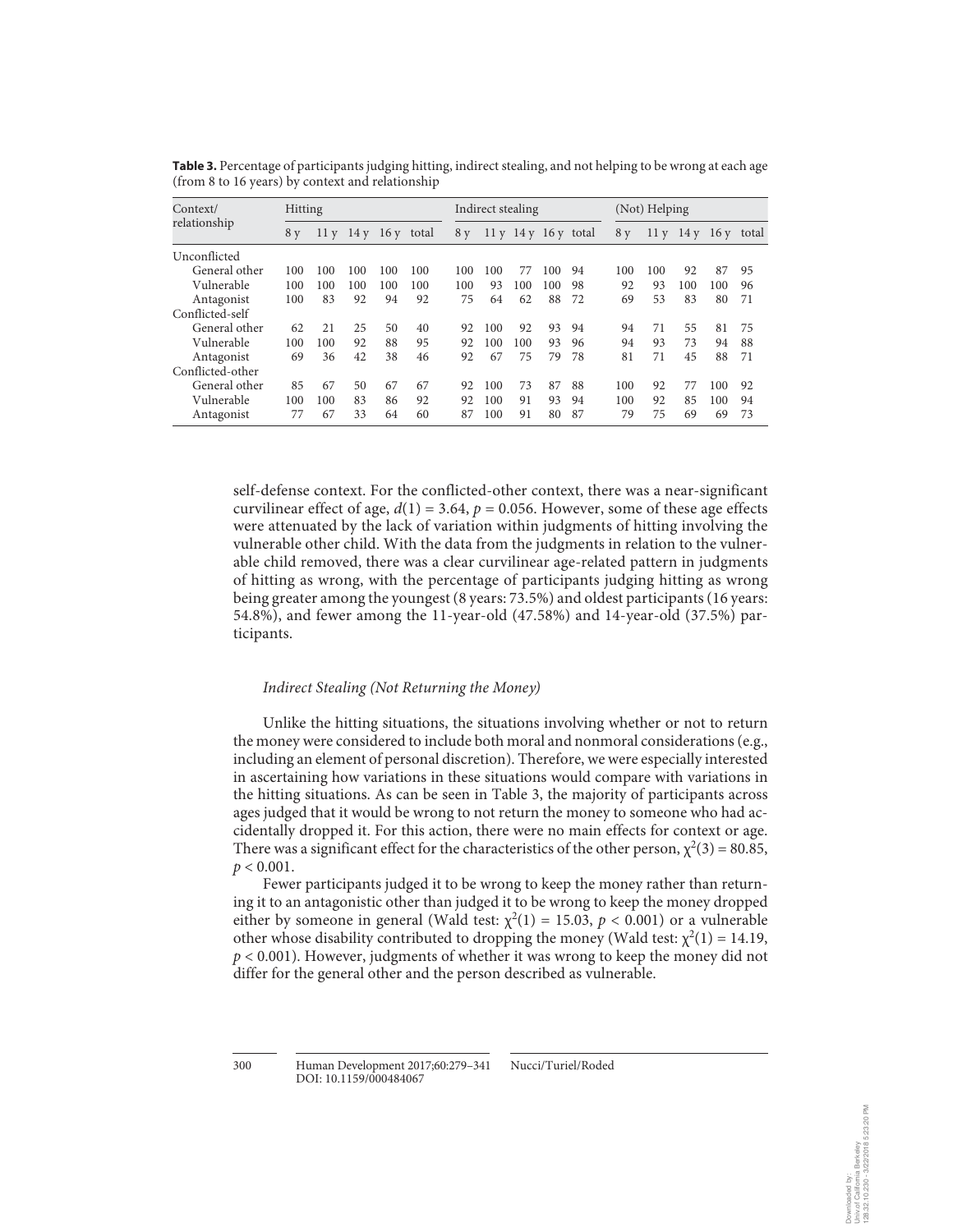#### *Helping*

*Context and Relationship Effects.* As a prosocial action, helping has a discretionary aspect and may be judged in some circumstances, but not all, to be less obligatory than either unprovoked harm or keeping money that another person accidently dropped. As can be seen in Table 3, the majority of participants across ages judged that it would be wrong to not to help an injured child. There were no effects as a function of context. Participants were just as likely to judge that it would be wrong not to help an injured child in the situations posing a conflict of interest for self or other as in the ones that posed no conflict. As was the case with hitting and indirect stealing, there were significant differences in judgments that it is wrong not to help as a function of the characteristics of the other child ( $\chi^2(2) = 78.19$ ,  $p < 0.001$ ). Participants were less likely to judge it wrong to not help the antagonist than either a child in general ( $\chi^2(1) = 10.01$ ,  $p = 0.002$ ) or the vulnerable child ( $\chi^2(1) = 10.32$ ,  $p = 0.001$ ).

*Age Effects*. The age  $\times$  other interaction approached significance,  $\chi^2(2) = 5.37$ ,  $p = 0.068$ . As with hitting and indirect stealing, when the judgments about helping the vulnerable child were removed, we observed the same curvilinear age-related pattern in judgments about whether it would be wrong not to help (8-year-olds: 87%, 11-year-olds: 77%, 14-year-olds: 70%, and 16-year-olds: 84%).

#### *Summary of Judgments of Acts as Right or Wrong*

 The results indicate that moral judgments of right or wrong about actions entailing hitting, keeping the money, and helping with a person in general in unconflicted situations do not vary by action or participant age. Each of the actions was judged to be wrong by nearly all of the participants: hitting (100%), keeping the money (94%), and not helping an injured person (95%). Although we selected the actions to vary in terms of the presumed level of moral salience, there were no variations in judgments about these acts.

 We did find that variations in judgments occurred with shifts in the types of conflict situation. This was primarily when the action was directed toward an antagonist. There was little effect of the presence of a conflict in the judgments made with regard to the vulnerable other. The age effects showed a curvilinear pattern, with the judgments of acts as wrong more prevalent among younger and older participants and with judgments of actions as all right more prevalent among early adolescents. These age effects were most evident in contexts that involved conflicts and that did not include the vulnerable child. Given that these age-related patterns were most evident in contexts entailing greater complexity in features of situations, we anticipated that the U-shaped pattern in age-related responses would be even more evident in response to judgments of whether the actor would have the right to engage in the action if that was the person's action choice. We turn to those findings.

#### **Judgments of Whether the Actor Would Have a Right to Engage in the Action**

 As we stated, philosophers have proposed that understandings of acts as wrong can include judgments that moral evaluations should override other considerations, such as the person's preferences or desires [Frankena, 1973; McDowell, 1979; Seld-

 Development of Moral Judgments Human Development 2017;60:279–341 301 DOI: 10.1159/000484067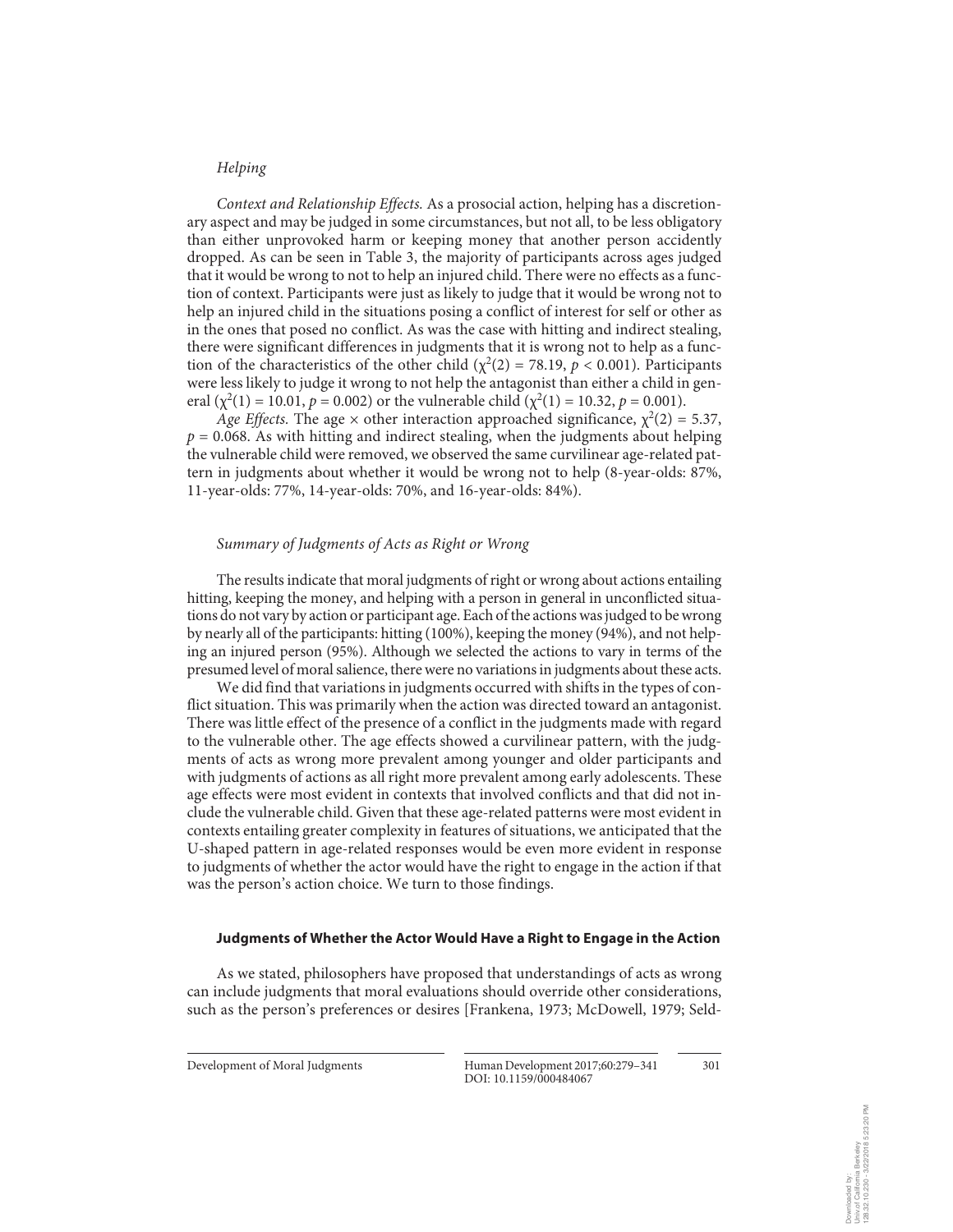

**Fig. 1.** Percentage of participants by age judging that the protagonist would have a right to hit, to keep the money, or to not help.

man, 2005]. This would appear to be a more complex criterion for judging the morality of an action, as it requires coordination of the moral evaluation of an act as right or wrong with the implications of that evaluation upon the actor's subsequent action choices. Therefore, we examined whether participants would be more likely to agree that an actor would have a right to engage in hitting, keeping the money, and not helping than judged these acts as wrong.

 Initial analyses across issues determined that, as was the case with judgments about right and wrong, there was a curvilinear association between age and judgments that one would have a right to engage in the various actions. (The curvilinear age function is expressed as age<sup>2</sup>.) This trend reached statistical significance,  $b_{age^2}$  = –0.10, *z* = –4.31, *p* < 0.001. This general trend is illustrated by the curved line in Figure 1 , pooling outcomes across situations. Moreover, this age-related trend in rights judgments was more clear-cut than observed with judgments of whether actions were right or wrong. Pooling across actions, contexts, and relationships, children at the youngest (8-year-old: 23%) and oldest age groups (16-year-old: 27%) were less likely overall than the 14-year-olds (48.1%) to indicate that the protagonist would have a right to engage in the actions.

 There was also a significant overall main effect for the moral issue on the frequencies of judgments of a right to engage in the action,  $d(2) = 40.76$ ,  $p < 0.001$ . Judgments of a right to engage in the action were least frequently provided for unprovoked hitting (8%), with more frequent judgments of a right to engage in the action for indirect stealing (22%), and most frequent judgments in support of not helping (66%). The observed main effects for issue were tempered, however, by significant two-way

Human Development 2017;60:279–341 302 Nucci/Turiel/Roded DOI: 10.1159/000484067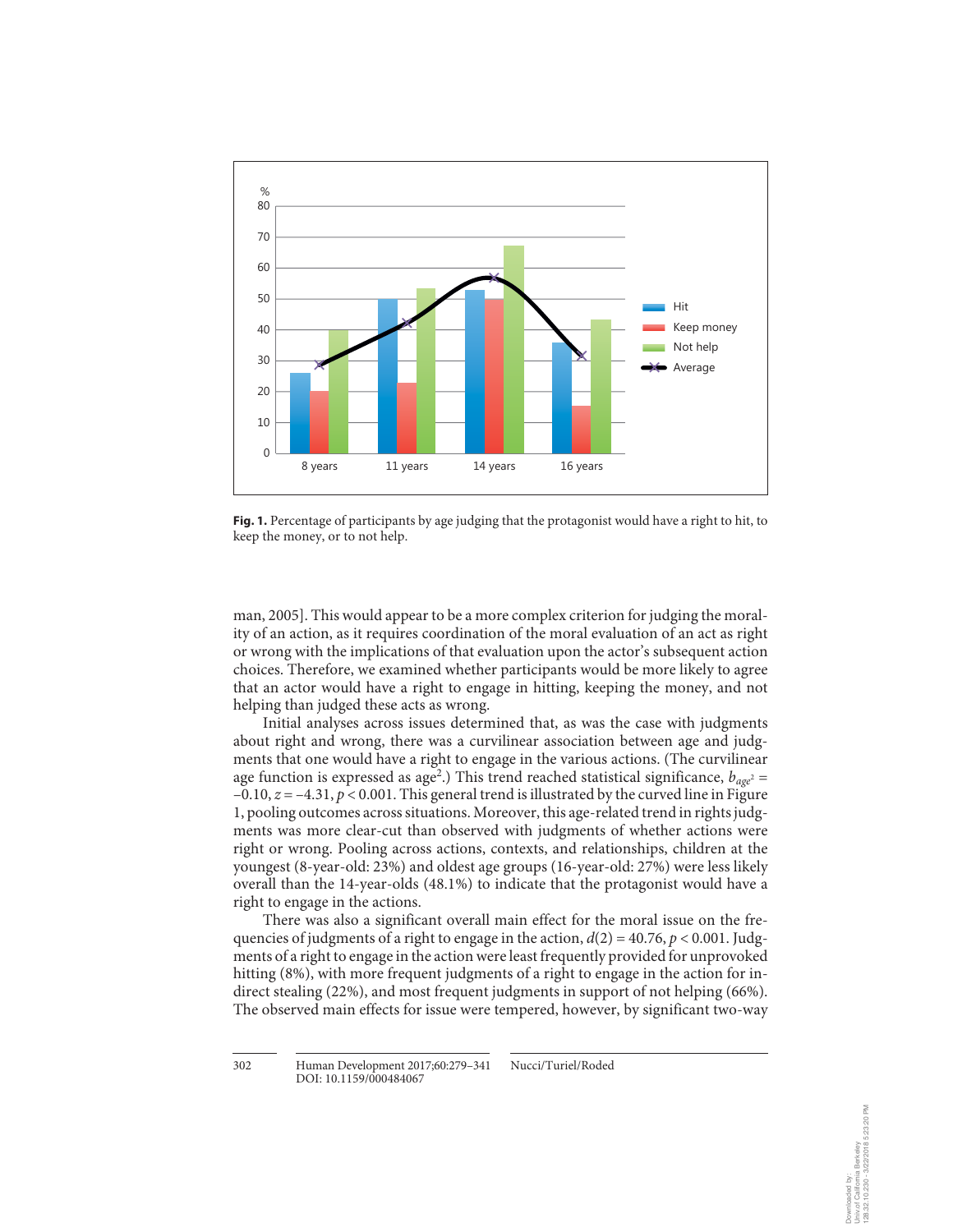| Context/<br>relationship | Hitting  |          |    |          | Indirect stealing |     |    |    | (Not) Helping |                     |     |     |            |    |            |
|--------------------------|----------|----------|----|----------|-------------------|-----|----|----|---------------|---------------------|-----|-----|------------|----|------------|
|                          | 8 y      | 11y      |    |          | $14y$ 16 y total  | 8 y |    |    |               | $11y$ 14y 16y total | 8 y |     | $11y$ 14 y |    | 16 y total |
| Unconflicted             |          |          |    |          |                   |     |    |    |               |                     |     |     |            |    |            |
| General other            | $\Omega$ | 17       | 17 | $\Omega$ | 8                 | 6   | 29 | 46 | 6             | 22                  | 38  | 73  | 92         | 60 | 66         |
| Vulnerable               | 7        | 17       | 25 | $\Omega$ | 12                | 12  | 14 | 38 | 6             | 18                  | 46  | 33  | 73         | 53 | 52         |
| Antagonist               | 21       | 25       | 33 | $\Omega$ | 20                | 25  | 36 | 77 | 6             | 36                  | 54  | 67  | 83         | 73 | 69         |
| Conflicted-self          |          |          |    |          |                   |     |    |    |               |                     |     |     |            |    |            |
| General other            | 44       | 93       | 83 | 69       | 72                | 15  | 17 | 45 | 13            | 22                  | 50  | 92  | 85         | 56 | 71         |
| Vulnerable               | 6        | $\Omega$ | 33 | 31       | 18                | 17  | 8  | 36 | 13            | 18                  | 36  | 50  | 69         | 31 | 46         |
| Antagonist               | 38       | 79       | 58 | 62       | 59                | 23  | 8  | 64 | 20            | 29                  | 50  | 75  | 62         | 44 | 58         |
| Conflicted-other         |          |          |    |          |                   |     |    |    |               |                     |     |     |            |    |            |
| General other            | 15       | 47       | 50 | 47       | 40                | 31  | 27 | 50 | 33            | 35                  | 31  | 27  | 50         | 33 | 35         |
| Vulnerable               | 15       | 13       | 33 | 36       | 24                | 38  | 27 | 42 | 13            | 30                  | 38  | 2.7 | 42         | 13 | 30         |
| Antagonist               | 38       | 40       | 75 | 43       | 49                | 15  | 40 | 50 | 29            | 34                  | 15  | 40  | 50         | 29 | 34         |

 **Table 4.** Percentage of participants judging that the protagonist would have a right to hit, steal, and not help at each age (from 8 to 16 years) by context and relationship

interactions. The effect of moral issue was influenced both by the type of other person in the given situation,  $d(4) = 14.13$ ,  $p < 0.008$ , and the conflicted/unconflicted context,  $d(4) = 196.63$ ,  $p < 0.001$ . There was also a significant interaction between the curvilinear age effect, age<sup>2</sup> and relationship to the other,  $d(2) = 6.43$ ,  $p < 0.05$ , and a significant interaction between context and other,  $d(4) = 17.87$ ,  $p < 0.001$ . As with the analyses of the judgments of right and wrong, we investigated the interactions associated with judgments of the right to engage in the actions by conducting additional separate analyses for each moral issue.

## *Hitting*

 Situations that involve harm but as a means of preventing harm in the form of self-defense or protecting another are likely to produce acceptance of the right to do so. Consequently, we were especially interested in how participants would judge the right action in these contexts, as well as judgments regarding the situations that included vulnerable and antagonistic others.

*Context and Relationship Effects.* The percentages of participants at each age who judged that one would have a right to hit for each context and relationship are presented in Table 4. As was the case with judgments about wrongness, judgments about whether one would have a right to hit varied as a function of context,  $\chi^2(2) = 37.13$ , *p* < 0.001. Participants were less likely to say that the protagonist had a right to hit in the unconflicted context (13.3%) entailing unprovoked hitting than in the conflictedself (49.7%) situations involving hitting in response to being hit, Wald test:  $\chi^2(1)$  = 26.48, *p* < 0.001, and the conflicted-other (37.6%) situation in which hitting was in an effort to intercede on behalf of someone else who was being hit,  $\chi^2(1) = 14.91$ ,  $p <$ 0.001. The judgments of a right to hit for the conflicted-self and conflicted-other contexts did not differ from one another. This overall effect of context, however, was moderated by a 2-way interaction between context and the relationship with the other,  $\chi^2(4)$  = 55.50,  $p < 0.001$ . There was also a significant two-way interaction between

 Development of Moral Judgments Human Development 2017;60:279–341 303 DOI: 10.1159/000484067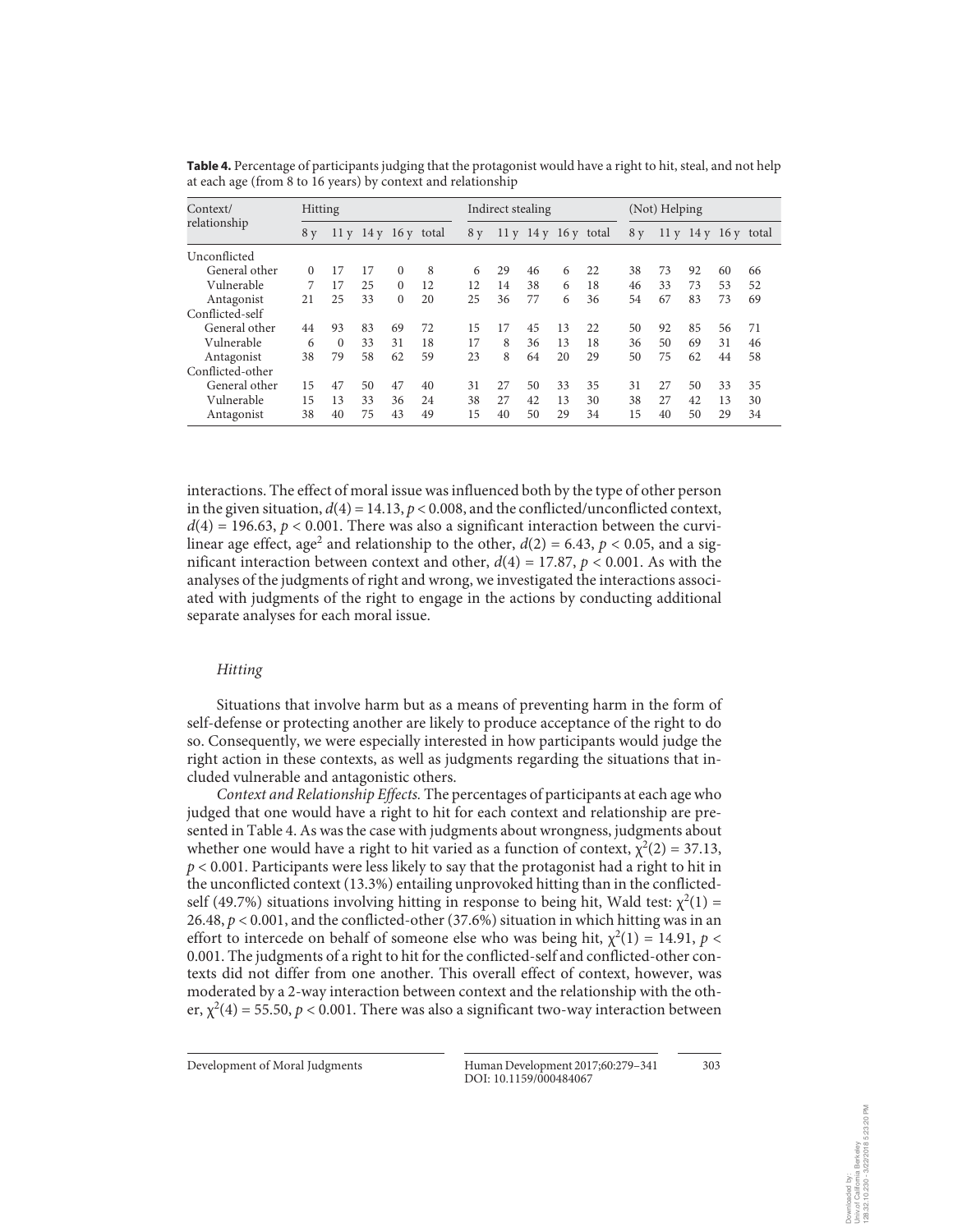age<sup>2</sup> and relationship to the other,  $\chi^2(2) = 13.49$ ,  $p = 0.001$ . To interpret these two-way interactions, we fitted separate logistic regression models for each type of other who was the focal target in the hitting situations.

 Participants were more likely overall to say that a protagonist had a right to hit either the general other (40%) or the antagonist (42%) than to hit the vulnerable other child (17%). There was no context effect in judgments that one had the right to hit the vulnerable child. In contrast, participants were significantly more likely to judge one had a right to hit either the antagonist or the generic child in the two conflict situations than in the unconflicted unprovoked harm scenarios (all values of  $p < 0.001$ ).

*Age Effects.* There was a significant overall curvilinear relation between age and judgments of a right to hit the child in general,  $b = -0.12$ ,  $z = -3.35$ ,  $p < 0.001$ , and a significant overall curvilinear relation between age and judgments of a right to hit the antagonist,  $b = -0.07$ ,  $z = -2.39$ ,  $p < 0.02$ . As can be seen in Figure 1, 8-year-old (26%) and 16-year-old (36%) participants were less likely than 11-year-olds (50%) and 14-year-olds (53%) to judge that there is a right to hit the general other or the antagonist. There was also an age-related pattern in judgments about whether one would have a right to hit the vulnerable child. However, this was a linear pattern in which participants were more likely with age to claim a right to hit the vulnerable child in contexts of self-defense or in order to protect another,  $b = 0.17$ ,  $z = 2.33$ ,  $p < 0.05$ .

#### *Indirect Stealing (Not Returning the Money)*

*Context and Relationship Effects.* The percentages of participants who judged that the protagonist would have a right to keep the money are also presented in Table 4. As noted, there was a greater tendency to judge that one would have a right to keep the money in the unconflicted situation (22%) than to judge that one would have a right to hit (8%). However, there were no effects for context in judgments about whether the protagonist had the right to keep the money. There was a significant effect for the relationship to the other child in the situations,  $d(2) = 13.25$ ,  $p = 0.001$ , which held only for comparisons between the vulnerable child and the antagonist. Participants were more likely to say that the protagonist had a right to keep the money dropped by the antagonist (33%) than the vulnerable child (22%, Wald test:  $\chi^2(1) = 10.56, p = 0.001$ .

*Age Effects.* There was a significant curvilinear main effect for age,  $d(1) = 6.01$ ,  $p = 0.014$ , with more 14-year-olds (49%) than participants at the younger (8-year-olds 20%; 11-year-olds 23%) and older (16-year-olds 15%) ages saying that the protagonist had a right to keep the money. These trends are illustrated in Figure 1. In essence, across relationships and contexts, there was roughly a chance probability that an early adolescent (14-year-old) in the study would judge that the protagonist in the story had a right to keep the money dropped by the other person in the situation.

#### *Helping*

 The distribution of judgments of having a right not to help by age and relationship to the other across contexts is presented in Table 4 . The acceptance of a right not to help in the unconflicted context (62%) was greater than for judgments of either a

Human Development 2017;60:279–341 304 Nucci/Turiel/Roded DOI: 10.1159/000484067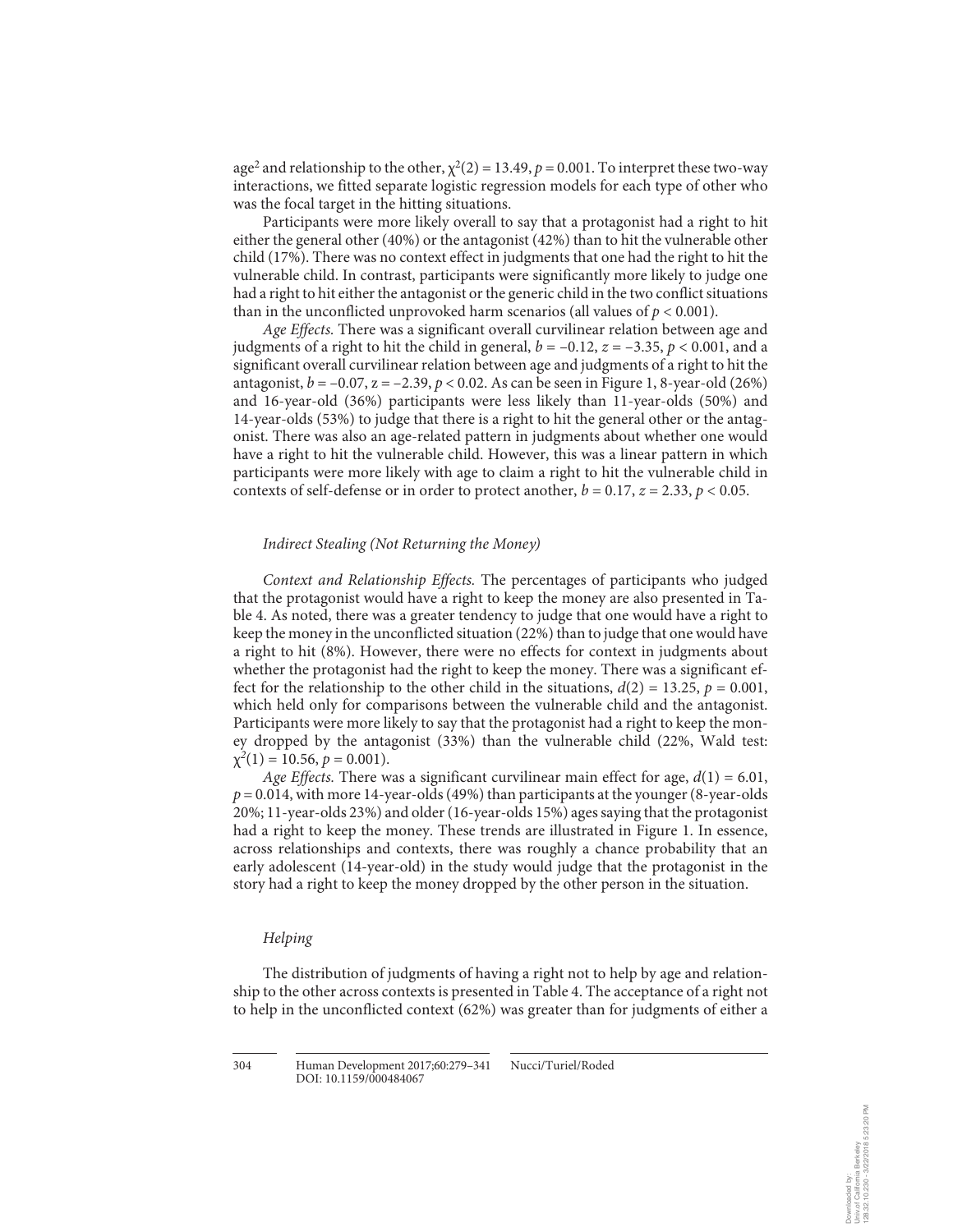right to hit (7%) or to keep the money (25%) in unconflicted situations. Thus, helping was viewed as a more discretionary obligation than either hitting another person without provocation or keeping another person's money.

*Context and Relationship Effects.* There was no difference between the judgments of a right to not help in the unconflicted (62.3%) and conflicted-self contexts (58.3%), and in both situations the judgments of a right not to help were greater than in situations with a conflict between helping the injured child or meeting the needs of a third party (conflicted-other) (33%). There was a significant main effect in the judgments of a right not to help as a function of the relationship between the protagonist and the other child in the situations,  $d(2) = 21.74$ ,  $p < 0.001$ . Overall, participants were less likely to judge one had a right to not help the vulnerable child (48%) than either the child in general (67%) or the antagonist (63%).

*Age Effects.* There was a significant curvilinear age-related pattern in judgments that one had a right not to help,  $d(1) = 7.47$ ,  $p = 0.006$ . This curvilinear trend can be seen in Figure 1, which shows that the 8-year-olds (46%) and 16-year-olds (53%) were less likely to make the judgment of a right not to help than were the 11-year-olds (64%) and 14-year-olds (78%). This trend was mitigated by an age  $\times$  relationship interaction,  $\chi^2(2) = 9.12$ ,  $p = 0.010$ . The curvilinear age effect was significant for both the general other,  $b = -0.14$ ,  $z = -3.53$ ,  $p < 0.001$ , and the antagonist,  $b = -0.06$ ,  $z =$  $-1.85$ ,  $p = 0.054$ . However, there was no age effect for the judgments of a right to not help the vulnerable child.

## *Summary of Judgments of a Right to Engage in the Action*

 We found that the children and adolescents in this study were more likely to judge that an actor would have a right to engage in hitting, keeping the money, and not helping than they were to judge these acts as wrong. These findings indicate that judgments as to whether one retained a right to engage in an action was a more stringent moral criterion than a judgment as to whether a given action choice was right or wrong. Moreover, the age-related U-shaped pattern was more evident for judgments of whether the actor would have the right to engage in the action than in judgments of whether acts were right or wrong. At the same time, we also found variations in judgments as a function of the action type, the presence or absence of conflict, and the relationship to the other child in the situations.

 The large majority of participants across ages rejected the idea that one would have a right to engage in unprovoked hitting of a child in general or a vulnerable child (see Table 4). These same unconflicted contexts involving the child in general and the vulnerable child in the indirect stealing and helping situations produced progressively greater overall tendencies to judge there is a right to engage in the acts indicating, as we had expected, that each moral action choice evoked different applications of moral judgment.

 Context effects were evident for situations of hitting in self-defense or hitting to protect another person. In these cases, the idea of a right to engage in the act of hitting may have taken on broader meaning than simply the freedom to make a nonmoral action choice since self-defense can be seen as a moral choice. In the next section, we present analyses of reasons or justifications that participants provided to explain their judgments. Context was not a factor in judgments about indirect steal-

 Development of Moral Judgments Human Development 2017;60:279–341 305 DOI: 10.1159/000484067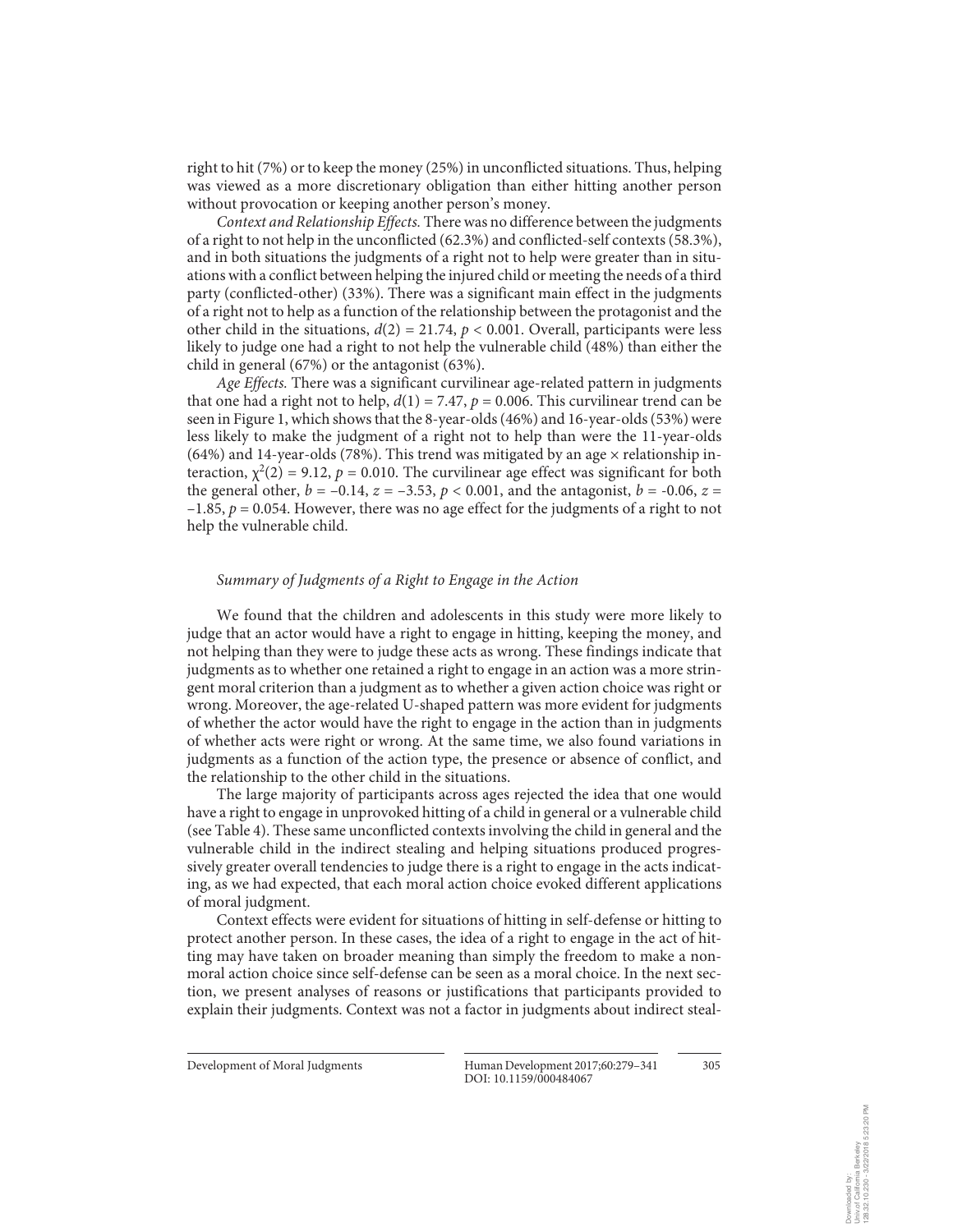ing but was a factor for decisions about helping only in contexts entailing a conflicting obligation to another child. In those situations, participants were less likely to judge that the protagonist had a right to choose not to help the injured child.

 As we saw with decisions about right and wrong, there was a greater tendency to accept the notion of a right to engage in the action choice when directed at the antagonist (especially in hitting situations) and less of a tendency to judge there is a right to hit, steal, or not help the vulnerable other child.

#### **Justifications for Judgments: Age, Context, and Relationship Effects**

 Following each of the judgments discussed above, participants were asked to provide their reasons for their decisions. The justifications can be grouped into those that correspond with the moral, social conventional, and personal domains, as well as a fourth grouping referred to as pragmatic. The presentation of these results also includes specific categories of justifications used frequently within these broad groupings.

#### *Justifications for Judgments of Acts as Right or Wrong*

 Across situations, moral justifications were the most common reasons provided for judgments of acts as right or wrong; they accounted for more than 90% of the total justifications in all age groups. These overall tendencies were, however, affected by significant three-way interactions among age<sup>2</sup>, context, and issue for the use of conventional justifications,  $d(4) = 12.45$ ,  $p = 0.014$ , and personal justifications,  $d(4) =$ 10.26,  $p = 0.036$ . For conventional justifications, there were significant three-way interactions between age<sup>2</sup>, context, and relationship with other,  $d(4) = 9.68$ ,  $p = 0.046$ and between relationship with other, moral issue, and age<sup>2</sup>  $d(4) = 31.20, p < 0.001$ . There were no significant three-way interactions for moral justifications. To interpret these interactions, we analyzed data from each situation separately.

## *Hitting*

 As we expected, the large majority of justifications for acts of hitting were within the moral domain. There was very little use of justifications in the personal (less than 1% overall) or conventional domains (about 6%). Justifications about punishment or rewards in response to hitting were confined almost entirely to the 8-yearolds. On average, 12% of 8-year-olds referred to rewards or possible punishments in the context of hitting, with the highest rate (24%) in the context of unprovoked hitting of a vulnerable other child. Justifications pertaining to rewards or punishments were provided by less than 4% of participants overall for the other age groups. Since judgments about hitting were mainly based on justifications within the moral domain, the remaining focus of analyses is on relationships between context, relationship (to the other child), and age. Although the large majority of these justifications were within the moral domain, we were interested in ascertaining if there were differences in specific types of moral justifications regarding context, relationship, or age.

 Human Development 2017;60:279–341 306 Nucci/Turiel/Roded DOI: 10.1159/000484067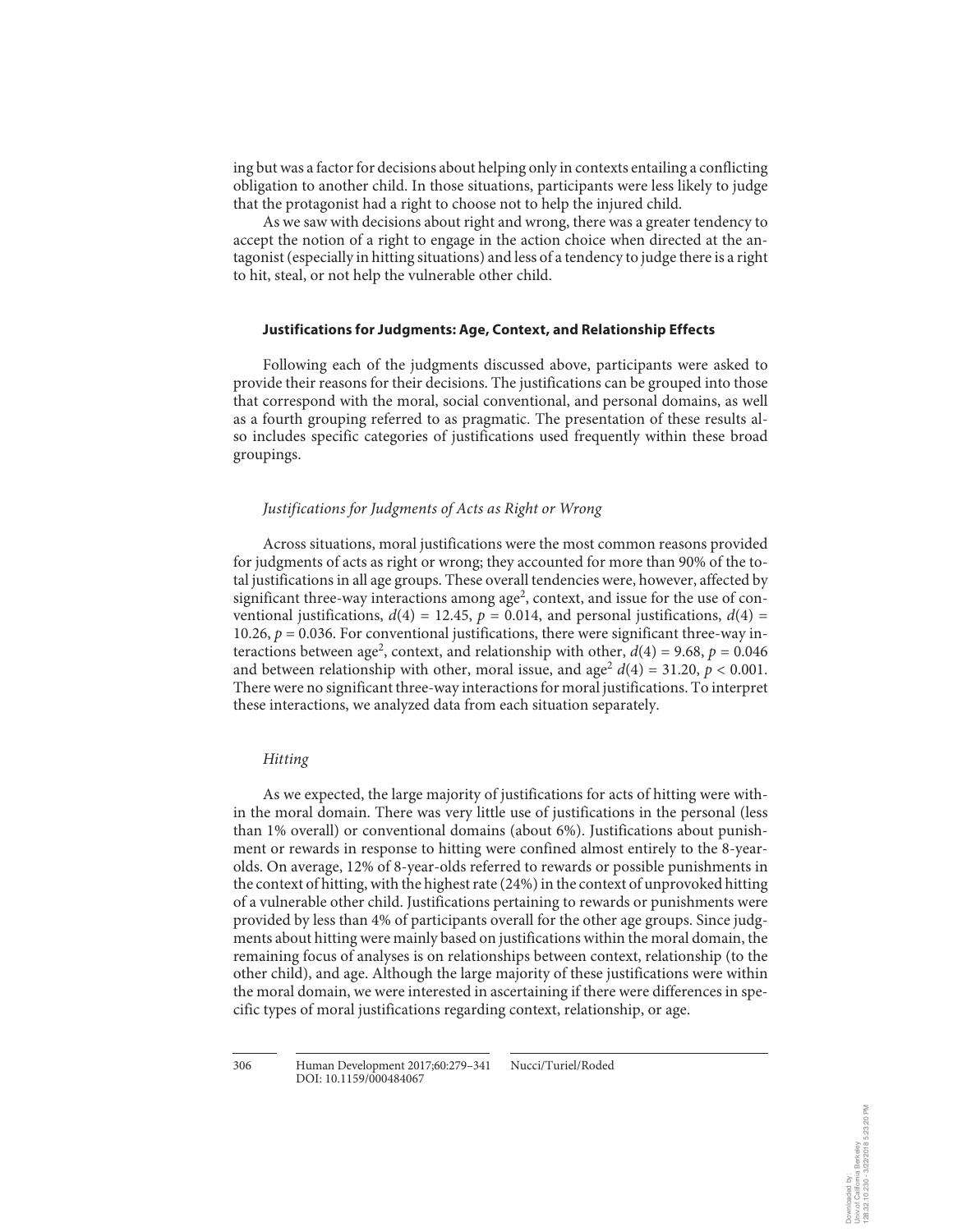| <b>Iustification</b> | Hitting |                | Indirect stealing |           |       | Not helping |  |  |
|----------------------|---------|----------------|-------------------|-----------|-------|-------------|--|--|
|                      | wrong   | all right      | wrong             | all right | wrong | all right   |  |  |
| Affirm ownership     |         |                | 45                | 9         |       |             |  |  |
| Categorical wrong    | 16      | 2.             | 12                | 3         | 6     |             |  |  |
| Empathy/caring       |         |                | 6                 | 0         | 10    | 10          |  |  |
| Fairness (equality)  |         |                | 9                 |           | 9     |             |  |  |
| Fairness (equity)    | 26      | 8              | 10                | $\Omega$  | 9     | 2           |  |  |
| Moral self-worth     |         |                | 11                | 24        | 11    | 8           |  |  |
| Self-defense         | 5       | 49             |                   |           |       |             |  |  |
| Simple fairness      | 11      | $\overline{c}$ | 5                 | 3         |       |             |  |  |
| Simple reciprocity   | 24      | 34             | 23                | 59        | 23    | 50          |  |  |
| Welfare              | 44      | 37             | 34                | 28        | 77    | 40          |  |  |

 **Table 5.** Percentages of participants employing justifications for hitting, indirect stealing, and not helping as wrong and all right

 Table 5 presents moral justifications provided for judgments of right or wrong with respect to all three issues. As can be seen in Table 5 , there was overlap in the types of justifications across issues, while some justifications were employed with some but not all issues. Statistical analyses were conducted only with categories that were used by at least 5% of participants for a given issue. The totals sum to more than 100% because participants sometimes provided more than one justification. This occurred in 21% of the cases for the provision of justifications for judgments of whether acts were right or wrong, and 19% of the justifications for judgments of whether the actor would have a right to engage in the action.

 As can be seen in Table 5 , welfare was the most frequently used justification for judgments that hitting is not all right. Welfare was also used as a justification for judgments that hitting is all right in the case of protecting another or in self-defense. The other most frequently used justifications also within the moral categories were fairness (simple and equity) and reciprocity *.* Fairness justifications were used for judgments that hitting is wrong, but rarely for judgments that it is all right. Reciprocity was used for both types of judgments. The most frequently used justification for judgments accepting of hitting was self-defense (49%).

 Welfare justifications were more common in the conflicted-other context (59%) in which hitting could be viewed as protecting another person from aggression than in the unconflicted (44%) and conflicted-self (27%) contexts,  $d(2) = 26.06$ ,  $p < 0.001$ . Welfare justifications were used in conjunction with judgments across relationships, but were more frequent in situations involving the vulnerable other child (50% of participants) and general other (46%) than when the judgment referred to hitting the antagonistic child (31%),  $d(2) = 15.81$ ,  $p < 0.001$ . There were no significant effects of age in participants' use of welfare in conjunction with judgments about hitting.

 Justifications regarding reciprocity were also used for judgments about hitting and cut across ages. Reciprocity was used most frequently as a justification that it is all right to hit the antagonistic child (70%) and less frequently with regard to the child in general (10%) and rarely in the context of hitting the vulnerable child (2%),  $d(2)$  = 226.54, *p* < 0.001.

 Development of Moral Judgments Human Development 2017;60:279–341 307 DOI: 10.1159/000484067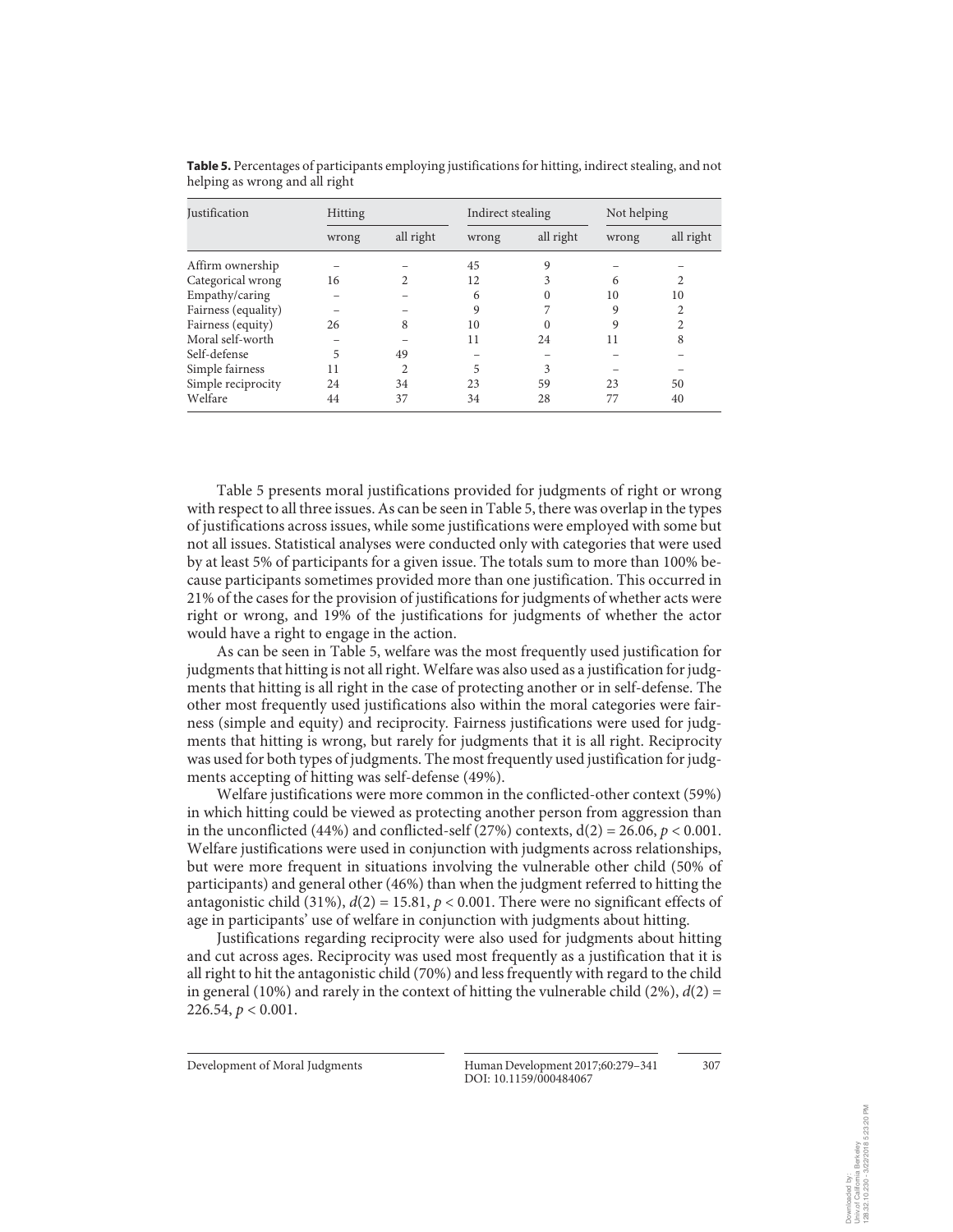Simple fairness justifications in support of judgments of hitting as wrong were more common in the unconflicted context (24%) than in the conflicted-self (1%) and conflicted-other (1%) contexts,  $d(2) = 51.75$ ,  $p < 0.001$ . There was a significant interaction between the curvilinear age function (age<sup>2</sup>) and relationship to the other,  $d(2) = 9.83$ ,  $p = 0.007$ , in the use of simple fairness justifications. With respect to the general other, simple fairness justifications followed a linear age-related pattern and were more common among 14-year-olds (24% of participants) and 16-year-olds (22%) than 11-year-olds (17%) and 8-year-olds (3%). In contrast, in regard to the vulnerable other, such justifications were more common among 16-year-olds (11%) than at younger ages (all below 5%).

 In turn, the use of fairness equity justifications was significantly related to who the other person was in a given situation,  $d(2) = 222.05$ ,  $p < 0.001$ . These justifications were almost solely provided in the context of judgments that it would be wrong to hit the vulnerable child (58%) and rarely used for judgments about hitting either the general other (1%) or the antagonistic child (1%). There was also a significant effect of context,  $d(2) = 7.36$ ,  $p = 0.025$ . Fairness equity justifications were overall more common in the conflicted-self (self-defense condition: 27%) than in the unconflicted (unprovoked hitting: 16%) contexts. There were no significant effects of age on the use of fairness/equity justifications.

The use of self-defense justifications, mainly for judgments that hitting was all right (40%), depended significantly on the context,  $d(2) = 46.91$ ,  $p < 0.001$ . The use of self-defense justifications varied by the relationship to the other,  $d(2) = 41.21$ ,  $p <$ 0.001, being more common in conjunction with judgments about hitting the general other (25%) than the antagonistic other (13%) and vulnerable other (negligible, 0.05%). There were no significant effects of age in the use of self-defense justifications.

 References to hitting as simply categorically wrong depended significantly on the relationship to the other person in the event,  $d(2) = 20.88$ ,  $p < 0.001$ . These responses were more common when the evaluation of hitting referred to the antagonistic other (21%) than to either the general other (8%) or the vulnerable other (6%). There were no significant effects of context or age on the use of categorically wrong justifications.

## *Indirect Stealing (Not Returning the Money)*

 As was the case with hitting, judgments about whether indirect stealing is right or wrong were mainly based on moral justifications with few references to social conventional (2%) or personal justifications (5.2%). As can be seen in Table 5, a major consideration in judgments about keeping the money in the indirect stealing scenario focused upon the ownership status of the property. For those who judged keeping the money as wrong, the most frequently used category was affirm ownership (45%), followed by welfare (34%), with the two categories combined amounting to 79%. For ownership justifications, there was a significant effect of the relationship to the other,  $d(2) = 29.50, p < 0.001$ . Affirm ownership justifications were more common in the situations with the general other (58% of cases) than when the target person in the situation was antagonistic (35%) or vulnerable (33%). In contrast, the use of affirm ownership justifications in support of judgments that keeping the money would be wrong did not depend significantly on context or age.

Human Development 2017;60:279–341 308 Nucci/Turiel/Roded DOI: 10.1159/000484067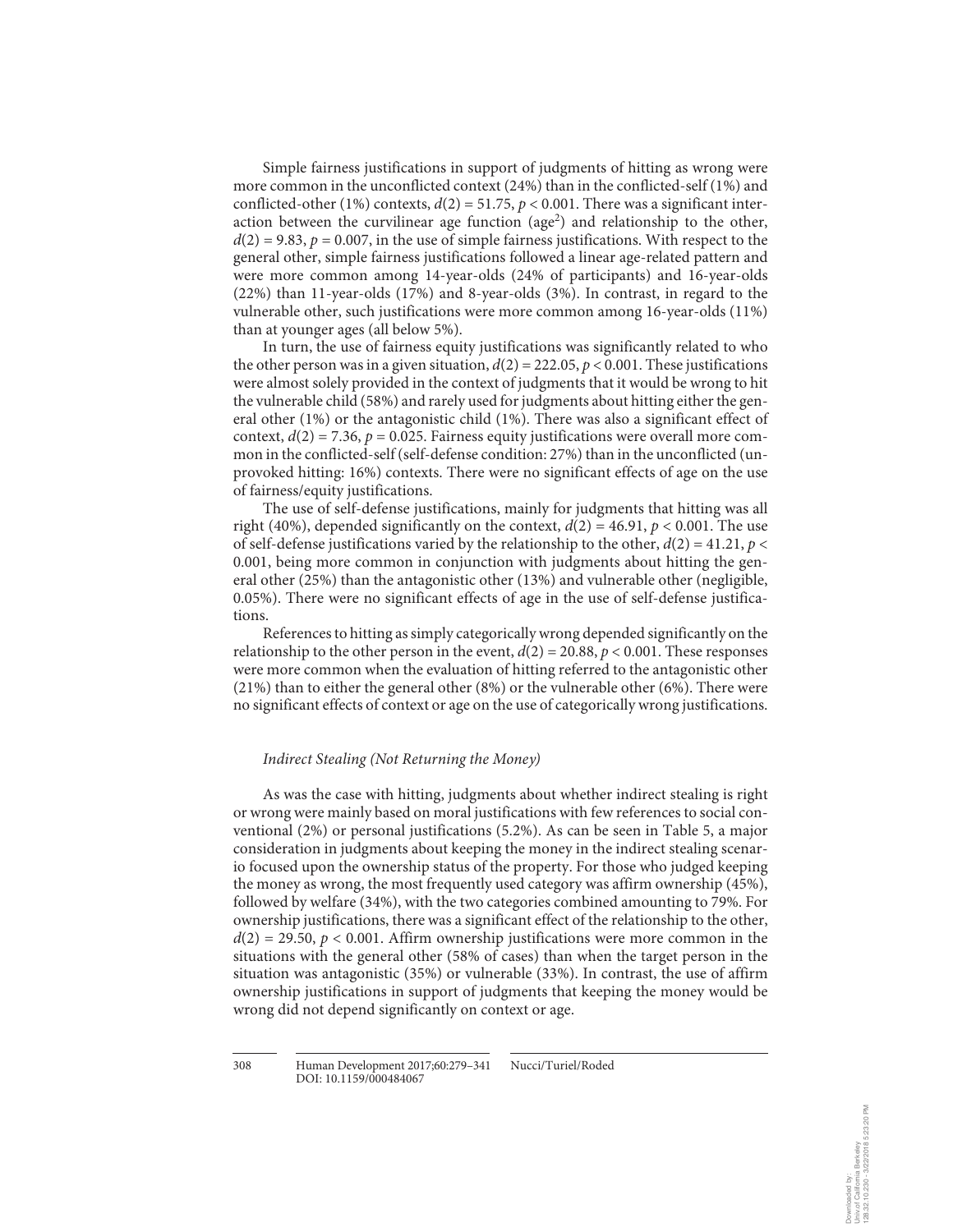The use of welfare justifications for why it is wrong to keep the money was greater for the judgments in relation to the general other (44%) and vulnerable child (41%) than to judgments about keeping the money dropped by an antagonist (19%),  $d(2)$  = 30.19,  $p < 0.001$ . There was a significant interaction between context and age<sup>2</sup>,  $d(2) =$ 16.19, *p* < 0.001, for the use of welfare justifications. In the unconflicted context, references to welfare were more common among the 11-year-olds (41%) and 14-yearolds (43%) than among 8-year-olds (28%) and 16-year-olds (16%):  $d(1) = 7.15$ ,  $p =$ 0.007. In the conflicted-other context, there was an opposite curvilinear age trend,  $d(1) = 11.45$ ,  $p = 0.006$ , with references to welfare being more common among 8-yearolds (45%) and 16-year-olds (56%) than among 11-year-olds (32%) and 14-year-olds (13%). There was no curvilinear age effect in *the conflicted-self* condition,  $d(1) = 0.09$ ,  $p = 0.76$ , but, in contrast, a linear effect of age,  $d(1) = 8.20$ ,  $p = 0.004$ . The youngest participants were most likely to refer to welfare with a progressive decrease in usage of *welfare* justifications with age: 8- and 11-year-olds: 41%, 14-year-olds: 22%, and 16-year-olds: 24%.

 Among other moral justifications for judgments that keeping the money was not all right, simple reciprocity was most used (23%). There was a main effect for the relationship to the other,  $d(2) = 26.60$ ,  $p < 0.001$ , with use of simple reciprocity justifications more often (68%) used to justify judgments about keeping the money in relation to the antagonist than to keep the money of a child in general or a vulnerable child. As can be seen in Table 5, most (59%) reciprocity justifications were in support of the judgment that it would be all right to keep the money – most applied to the situation in which it was dropped by the antagonist. Thus, keeping the money appears to have been seen as a morally justified response to prior harm caused by the antagonist to the protagonist in the situation.

 There was also a significant interaction between context and the curvilinear age function (age<sup>2</sup>) in the use of simple reciprocity,  $d(2) = 8.23$ ,  $p < 0.01$ . In the unconflicted and conflicted-self context, the use of simple reciprocity increased somewhat from 8 (23%) to 11 years of age (27%), declined slightly in use at 14 years (19%), and then increased in frequency among 16-year-olds (27%). For the conflicted-other context, the usage of *simple reciprocity* was less with 8-year-olds (18%), peaked with the 11-year-olds (44%), and declined in use by 14-year-olds (27%) and 16-year-olds (16%).

 Other moral justifications for judging it wrong to not return the money were moral self-worth, categorically wrong, and two types of fairness (for a total of 47%). Moral worth was also used with judgments that it was all right to keep the money. Given the infrequency of use of each justification, we do not discuss findings regarding contexts and relationships. We did find a significant age effect for the use of fairness equity judgments in relation to judgments about keeping the money, age<sup>2</sup>,  $d(1) = 3.87, p = 0.049$ . The use of fairness equity justifications was least among 8-yearolds (3%) and used more frequently by 11-year-olds (11%), 14-year-olds (12%), and 16-year-olds (12%).

## *Helping*

 We expected that moral considerations would also comprise the majority of the justifications for judgments about helping. However, because of the less obligatory

 Development of Moral Judgments Human Development 2017;60:279–341 309 DOI: 10.1159/000484067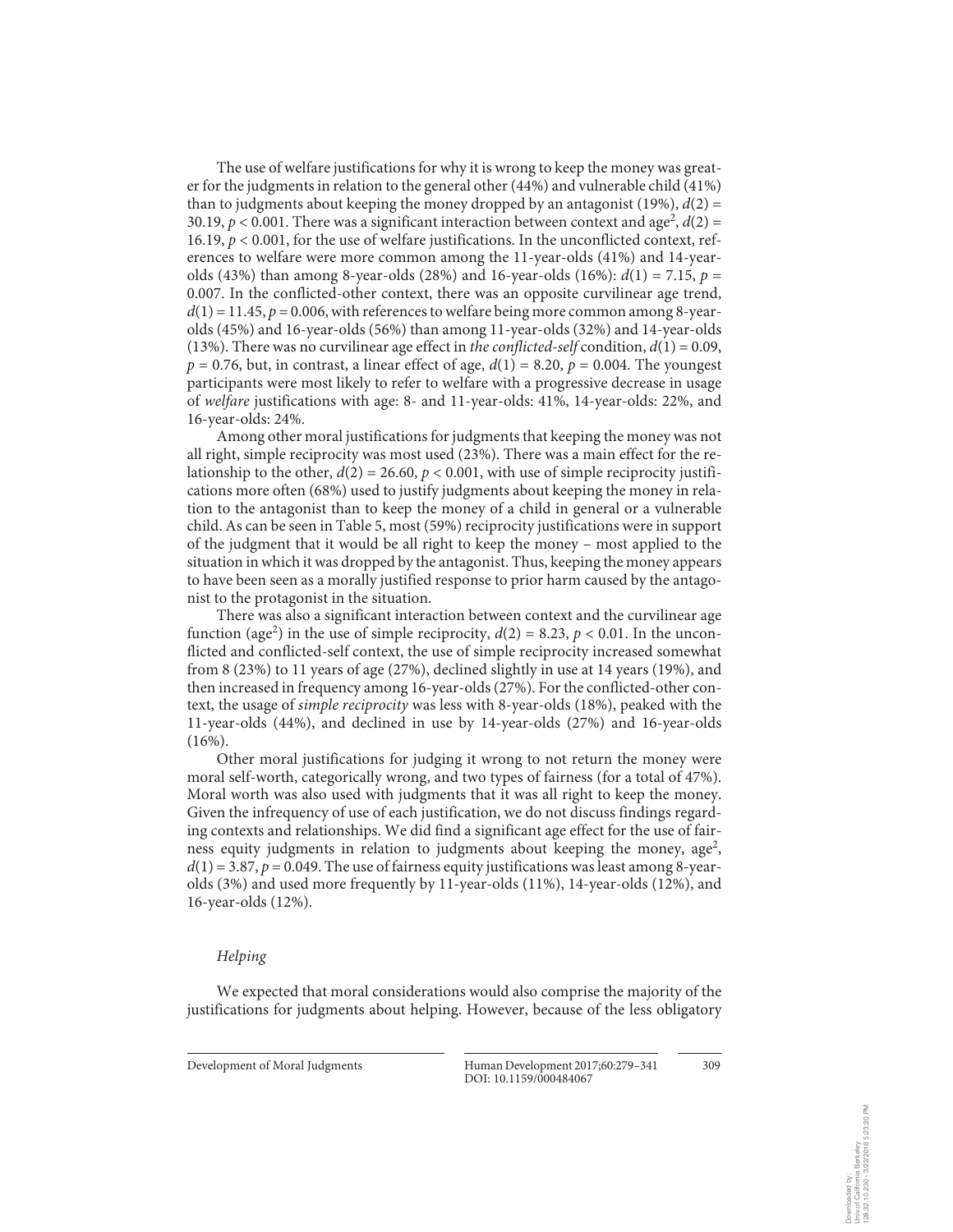nature of helping, we anticipated that there would also be justifications that focused upon considerations of personal choice. This set of expectations was largely borne out. Social conventional justifications or considerations of possible rewards or punishments comprised less than 5% of the overall justifications for judgments of whether it was wrong or all right to not help someone in need. By contrast, personal domain considerations comprised up to 40% of the reasons participants provided within particular helping contexts. For personal justifications, there was a significant interaction between the relationship to the other and context,  $d(4) = 23.07$ ,  $p < 0.001$ . The tendency to use personal justifications was greatest in the conflicted-self context with a general other, in which nearly half (47%) of the total number of participants provided personal justifications in support of their judgments that it would be all right not to help. In contrast with the findings for the conflicted-self context, personal justifications comprised less than 10% of the justifications in the unconflicted and conflicted-other situations. Within the conflicted-self context, there was also a curvilinear effect for age in personal justifications that followed the observed curvilinear patterns for judgments of whether it would be all right not to help someone in need, with 8- and 16-year-olds less likely to use personal justifications than the 11- and 14-year-olds.

 As can be seen in Table 5 , the large majority of moral justifications were based on welfare considerations with 77% of the overall cases including welfare justifications in support of judgments about helping. Interestingly, welfare was also a consideration in judgments not to help. This reflected considerations that helping the child in need would mean ignoring one's own welfare (conflicted-self situation) or the needs of a friend or sibling (conflicted-other situations). The likelihood of using a welfare justification was also significantly affected by the relationship to the other,  $d(2) = 47.41, p < 0.001$ , with offering help to the antagonist generating fewer welfare justifications (57%) than either the general other (89%) or vulnerable child (73%). There was no significant effect of context or age on the distribution of welfare justifications.

 The next most frequently used category for judgments that is wrong not to help was reciprocity (23%). However, reciprocity was also the most frequently used (50%) reason in support of judgments that it is all right not to help. It was nearly always in judgments of not helping the antagonist (77%) and rarely in the case of general other (2%) or vulnerable child (1%),  $d(2) = 334.28$ ,  $p < 0.001$ . There were no significant effects of context or age on the distribution of reciprocity justifications. To a lesser extent than welfare and reciprocity, several other justification categories (empathy, selfworth, and two types of fairness) were used for judgments that it is wrong not to help, whereas empathy and moral self-worth were also used for judgments that it is all right not to help (see Table 5).

 For moral self-worth, there was a significant effect of the relationship to the other child,  $d(2) = 6.95$ ,  $p = 0.031$ . These justifications were more common in judgments *not* to help the antagonist (16%) than in cases involving the child in general (8%) or the vulnerable child (8%). References to moral self-worth justifications associated with judgments about whether or not to help increased with age,  $d(1) = 9.27$ ,  $p =$ 0.002. There was no significant effect of context on this type of justification.

 References to empathy/caring were employed by 10% of the participants overall for situations in support of judgments whether it would be all right or wrong not to help an injured child. Specifically, there was an effect of context on the justifications

 Human Development 2017;60:279–341 310 Nucci/Turiel/Roded DOI: 10.1159/000484067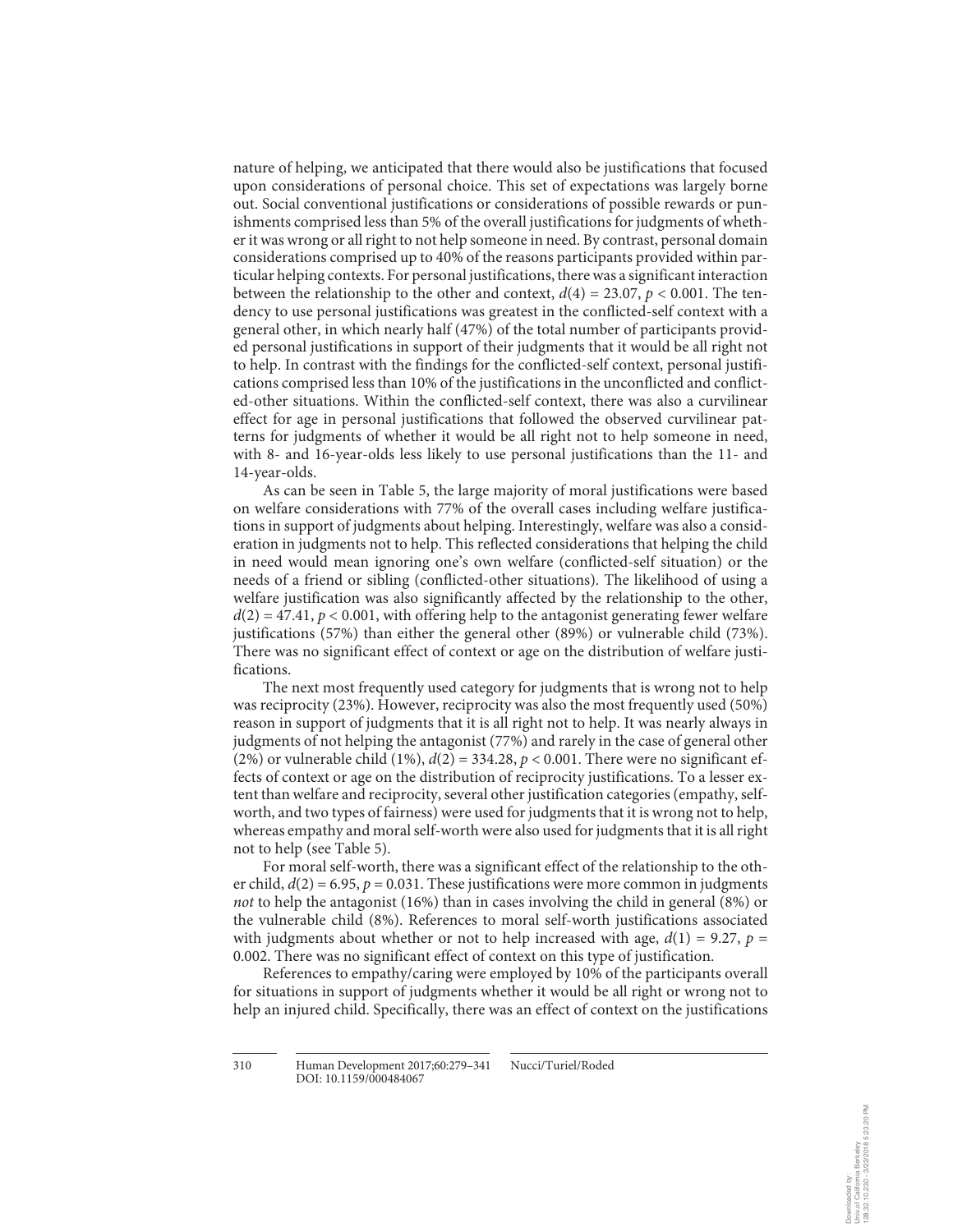in support of not helping on the grounds that helping would result in negative consequences for the self or other. The use of empathy/caring justifications also depended significantly on the relationship to the other child,  $d(2) = 13.12$ ,  $p = 0.001$ . These justifications were more common in situations involving the vulnerable child (17%) than in situations involving a child in general (9%) or the antagonist (5%). Empathy/ caring justifications were positively associated with age,  $d(1) = 4.01$ ,  $p = 0.045$ .

 The use of fairness-equality and fairness-equity justifications, used in judgments that it is wrong not to help, were limited to the vulnerable and antagonist other. No participants employed fairness-equality justifications in the context of judgments about the general other. There was a significant effect for relationship in the use of fairness-equality justifications, with a greater frequency occurring in judgments about the vulnerable child (18%) than the antagonist (7%),  $d(2) = 47.23$ ,  $p < 0.001$ . There were no significant effects for age or context. Fairness-equity justifications were also more common in judgments made regarding the vulnerable other (24%) than both the general other (1%) and antagonistic other (1%). There was also a significant effect of age for fairness-equity justification,  $d(1) = 5.46$ ,  $p = 0.020$ .

#### **Summary of Justifications for Judgments of Acts as Right or Wrong**

## *Conventional and Personal Justifications*

 The justifications that accompanied evaluations of the acts included in this study as right or wrong predominantly centered around moral considerations of fairness and welfare. There was very little use of appeals to law or societal norms across issues and contexts. There was also negligible use of personal domain considerations accompanying judgments of whether it would be wrong or all right to hit. Insofar as personal choice was used, it was more frequent in the context of judgments in the indirect stealing situations, with the highest frequency of personal justifications in reference to judgments in the conflicted-self contexts. There were no systematic age effects in the use of personal domain justifications for judgments of right or wrong with regard to indirect stealing. In contrast, and as we had anticipated, appeals to personal choice comprised a substantial portion of the justifications that accompanied judgments of whether it would be wrong or all right not to help an injured child – which was greatest in contexts that involved a conflict with perceived needs of the self and least prevalent (less than 10%) of the justifications in contexts entailing conflicts with the needs of others. Thus, the use of personal choice justifications was generally limited to situations where helping would have direct negative consequences for the self. Finally, there was a U-shaped age-related pattern in the tendencies to employ personal justifications in the helping situations with the highest rates of personal justifications provided by the 11- and 14-year-olds and the lowest rates at the oldest and youngest age groups.

#### *Moral Justifications*

 There were no across-the-board age effects on moral justifications. The use of moral justifications varied as a function of the context and the relationship to the

 Development of Moral Judgments Human Development 2017;60:279–341 311 DOI: 10.1159/000484067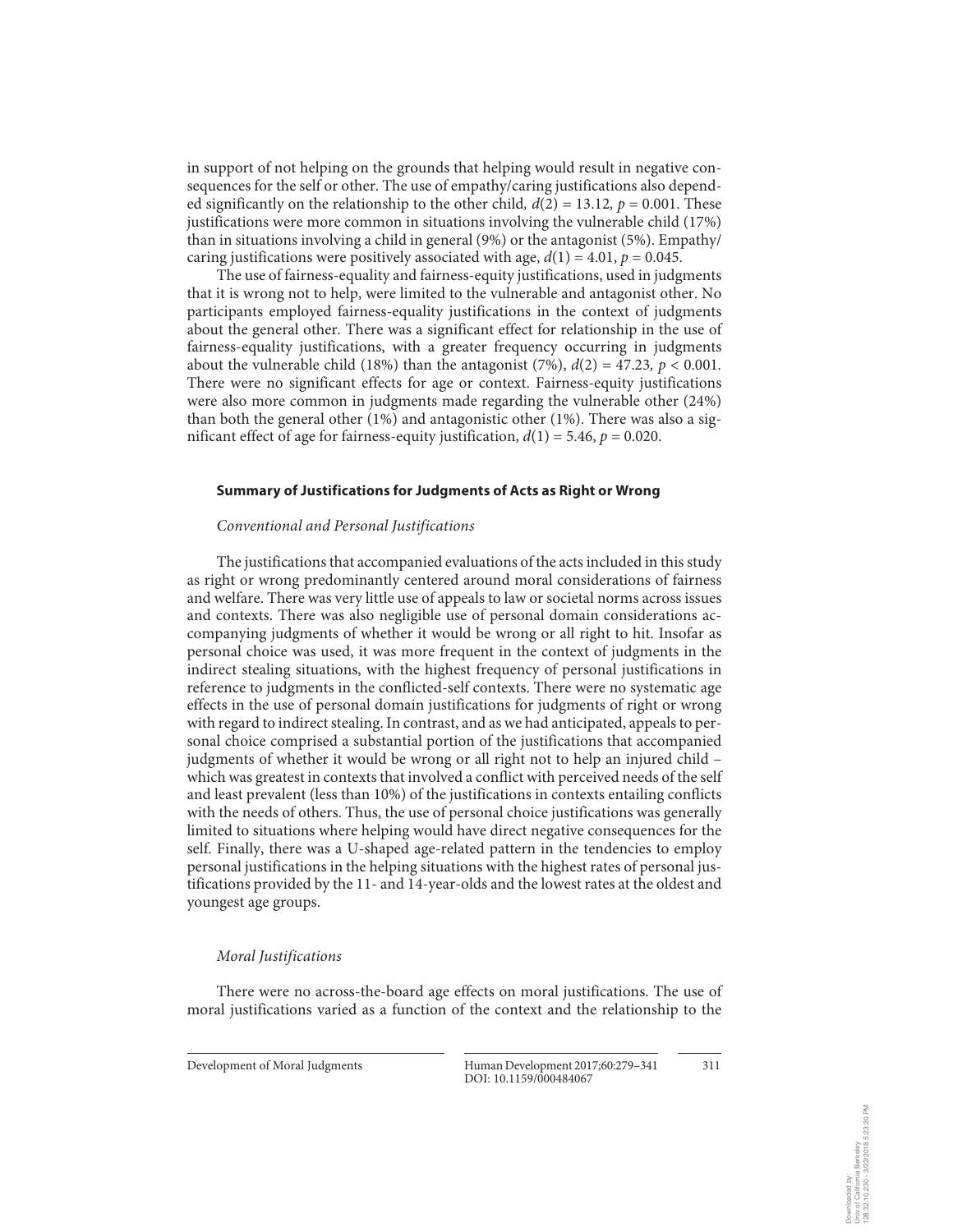other child depicted in the situation. In addition, the use of specific moral justifications varied with the act being evaluated. Affirming ownership was a justification used solely in the scenarios involving decisions of whether to return the dropped money. Similarly, self-defense justifications were used only in the context of hitting as a response to being hit. There were no age effects in the use of these justifications.

 The most broadly used moral justification was welfare. Welfare justifications were employed by over a third of the participants for judgments about hitting and indirect stealing, and over 70% of participants when evaluating whether it would be wrong or all right not to help an injured child. Concerns about welfare were significantly lower across issues for moral judgments involving the antagonist. In situations entailing judgments about hitting, there was a significantly greater tendency to refer to welfare in support of hitting in order to protect the child being harmed in the conflicted-other situations. There were no age effects in the use of welfare justifications for either the hitting or helping situations. In the case of indirect stealing, age effects were related to context with curvilinear patterns occurring in the unconflicted and conflicted-other situations, and a linear pattern of a decrease in use of welfare justifications with age in the conflicted-self situations.

 Reasons of fairness were evident across situations, with equity more common in contexts that involved the vulnerable other child. Age effects in the use of simple fairness and fairness equity tended to be linear with the lowest use of equity justifications among the 8-year-olds.

 Reciprocity justifications also occurred across situations, but almost always in conjunction with judgments about the antagonist. There were no consistent age-related patterns in the tendencies of participants to employ reciprocity justifications.

 Appeals to empathy and care occurred in conjunction with judgments about the indirect stealing and helping scenarios. In both cases, these justifications occurred with greater frequency in the context of judgments involving the vulnerable other child. Empathy/care justifications were positively associated with age, with the 8-yearolds less likely than adolescents to employ empathy/care justifications.

 Appeals to moral self-worth were also limited to the indirect stealing and helping situations. The use of moral self-worth justifications occurred both in support of judgments that it would be wrong to steal or to not to help the child in need, and in support of judgments that it would be *right* to keep the money or not help when the other child was an antagonist. In the latter case, participants explained their moral choice to not help and to keep the money of the antagonist on the grounds that to do otherwise would be tantamount to a betrayal of their own sense of personal integrity. The use of moral self-worth justifications increased with age.

## **Justifications for Judgments That One Would Have a Right to Engage in the Act**

 As described above, the findings for judgments about whether the actor would have a right to engage in the action revealed a curvilinear age-related pattern in the tendency to judge the actor as having that right, with the 11- and 14-year-olds more likely than the younger children and older adolescents to state that the actor had a right. In addition, the findings indicated that those age-related patterns were more pronounced for judgments of the right to refrain from helping an injured child. Our

Human Development 2017;60:279–341 312 Nucci/Turiel/Roded DOI: 10.1159/000484067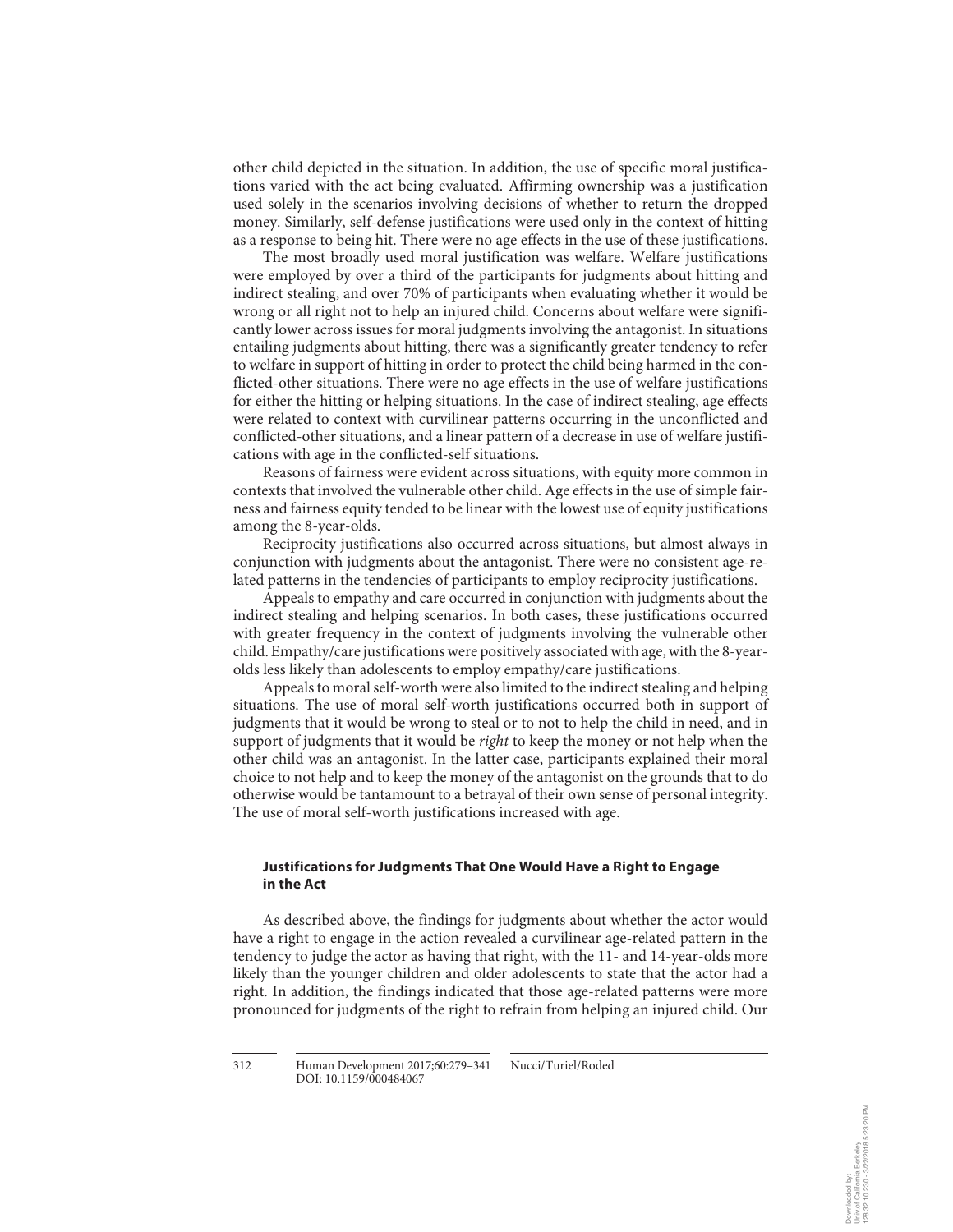| Age group    | <b>Justification</b> |          |              |       |  |  |  |  |  |  |
|--------------|----------------------|----------|--------------|-------|--|--|--|--|--|--|
|              | moral                | personal | conventional | other |  |  |  |  |  |  |
| 8-year-olds  | 71                   | 20       | 8            |       |  |  |  |  |  |  |
| 11-year-olds | 63                   | 36       | 16           |       |  |  |  |  |  |  |
| 14-year-olds | 65                   | 34       | 15           |       |  |  |  |  |  |  |
| 16-year-olds | 79                   | 25       | 14           |       |  |  |  |  |  |  |

 **Table 6.** Distribution in percentages of participants employing moral, personal, and conventional justifications for judgments of right to engage in the action by age

expectation then was that age-related patterns in justifications would reflect the relationship between morality and personal choice, and perceived complexity of moral situations. Table 6 shows this type of developmental pattern in the use of moral and personal domain justifications. On the whole, moral justifications were the most common in all age groups. It is also apparent, however, that the use of moral and personal domain justifications follow a curvilinear pattern. Moral justifications were highest for 8- and 16-year-olds, whereas the use of personal justifications followed an opposite pattern. When looked at by type of action, we found that participants were most likely to employ moral justifications when making judgments about hitting (80%), less likely in the context of judgments about indirect stealing (76%), and least likely when judging whether one would have a right not to help (43%). The opposite pattern was observed in the use of personal domain justifications when responding to questions of whether one would have a right to engage in the action: hitting (20%), indirect stealing (25%), or (not) helping (54%).

However, these patterns associated with age and type of moral issue were modified by other contextual variables. There was a significant three-way interaction between age<sup>2</sup>, context, and situation,  $d(2) = 8.01$ ,  $p = 0.018$ , for the use of personal justifications. In addition, there were significant three-way interactions between the relationship to the other, context, and age<sup>2</sup> in predicting the presence of moral justifications,  $d(2) = 7.24$ ,  $p = 0.03$ , and conventional justifications,  $d(2) = 8.703$ ,  $p =$ 0.013, as well as a three-way interaction between relationship to the other, context, and age<sup>2</sup> in predicting the use of personal justifications,  $d(4) = 10.50$ ,  $p = 0.033$ . To investigate the sources of these interactions, we analyzed data from each situation separately.

#### *Hitting*

 As noted above, moral and personal domain justifications accounted for most of the justifications associated with judgments of whether one would have a right to engage in hitting. Social conventional justifications were used in conjunction with judgments that one would not have a right to hit, primarily in the unconflicted context of unprovoked hitting. These conventional justifications were more likely to be used in association with judgments about hitting a child in general (18%) than either the an-

 Development of Moral Judgments Human Development 2017;60:279–341 313 DOI: 10.1159/000484067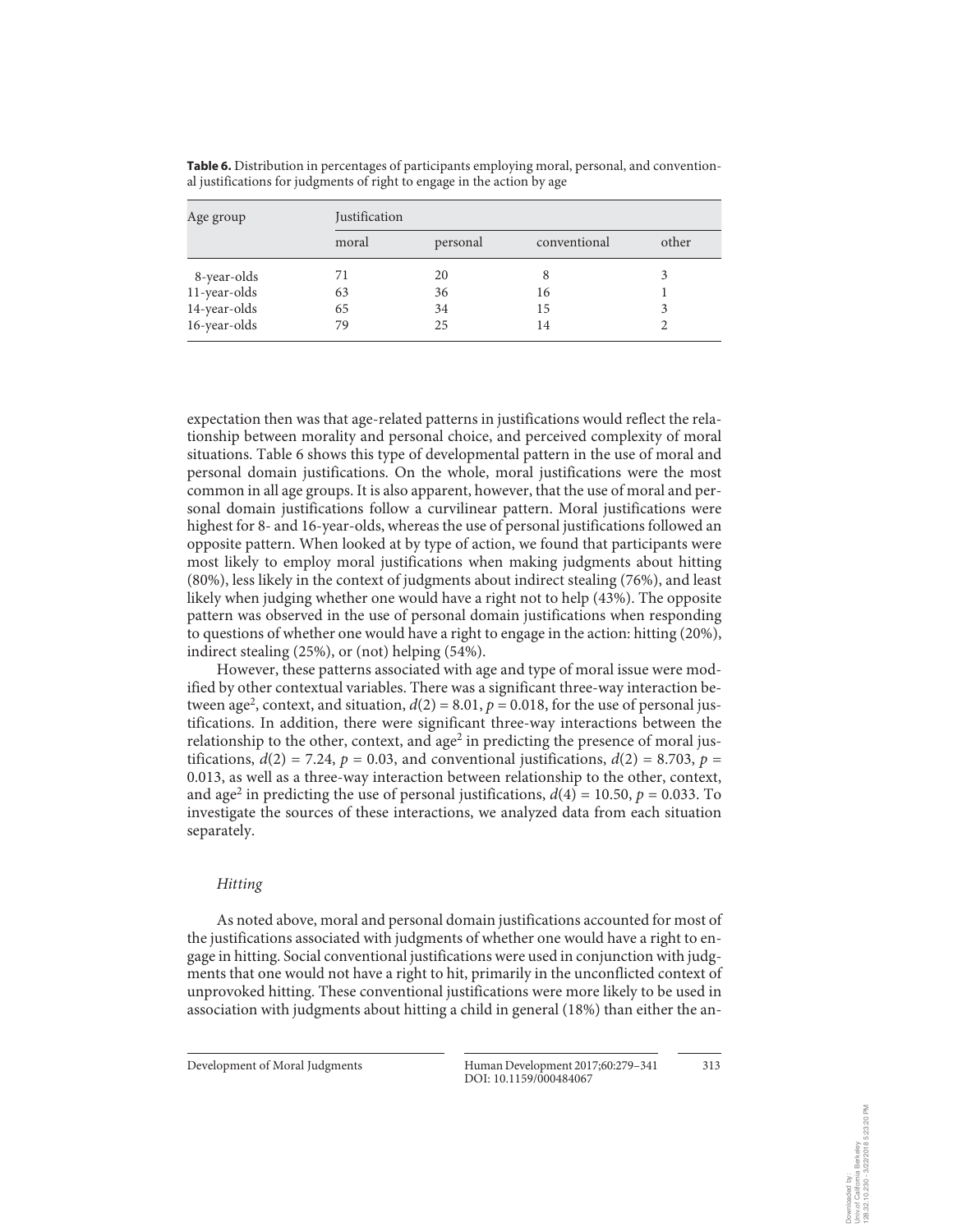tagonist (13%) or vulnerable child (11%)  $d(2) = 6.55$ ,  $p = 0.038$ . Justifications about rewards or punishments were confined primarily to 8-year-olds (11% overall), with the highest percentage in the unconflicted context of unprovoked hitting (17%).

 Participants provided personal justifications for rights judgments in approximately 20% of the hitting situations. There was a significant overall curvilinear effect for age. The use of personal justifications was more common among 11- and 14-year-olds (17%) than among 8- and 16-year-olds (10%). This age-related pattern was most pronounced for the conflicted-self (self-defense) situations where 41% of the 11-year-olds and a third of the 14-year-olds used personal justifications for having or not having the right to hit a child in general in the conflicted-self situation. The overall U-shaped age-related trend was also more pronounced for judgments regarding a right to hit the antagonistic other than for the child in general and the vulnerable child,  $d(2) = 6.99$ ,  $p = 0.030$ .

*Moral Justifications.* Moral justifications comprised the vast majority of reasons provided in support of judgments as to whether one would have a right to engage in hitting. Our initial analyses examining overall trends in the usage of moral justifications uncovered complex interactions among variables. This is because the hitting contexts significantly altered the ways in which the right to hit was evaluated. The use of moral justifications about the right to hit in the unconflicted context followed a linear trend with age in situations involving the antagonist other child (8 years: 54%, 11 years: 60%, 14 years: 75%, and 16 years: 80%). A curvilinear age-related pattern was observed in the usage of moral justifications in situations involving the general other (8 years: 83%, 11 years: 64%, 14 years: 67%, and 16 years: 94%) and vulnerable other (8 years: 82%, 10 years: 55%, 14 years: 82%, and 16 years: 94%).

 The conflicted-self contexts all described situations where hitting was done in self-defense. Accordingly, nearly all participants across age groups provided moral justifications in support of rights judgments (range 82–100% of participants). An overall curvilinear relationship to other by age<sup>2</sup> interaction,  $d(2) = 9.22$ ,  $p = 0.01$ , was largely the result of age-related differences in the use of moral justifications for the antagonist other. For situations involving the antagonistic other, moral justifications were more common among the 8-year-olds (100%) and 16-year-olds (92%) than among the 11-year-olds (82%) and 14-year-olds (67%). There were no significant interactions among variables for the use of moral justifications for rights judgments regarding hitting in the conflicted-other situations, with hitting presented as in the service of protecting another child.

 We also analyzed the use of specific justifications in the moral domain for the different contexts. These percentages are presented in Table 7. Concern about welfare was the most frequently employed justification (total of 52%) *.* The use of welfare justifications was significantly affected by context,  $d(2) = 41.39$ ,  $p < 0.001$ . Welfare justifications were more common in the conflicted-other context (58%), in which hitting was aimed at protecting someone from being attacked, than in the unconflicted (33%) and conflicted-self (12%) contexts. In the unconflicted and conflicted-self contexts, welfare justifications were almost exclusively used in support of judgments that the protagonist would not have a right to hit. There was no significant effect for age in the use of welfare justifications.

 Self-defense was almost exclusively used for judgments of the right to hit in the conflicted-self context, comprising nearly two-thirds (60%) of those justifications. The use of self-defense justifications was significantly related to the relationship to the other child, being more common in contexts involving the general other than the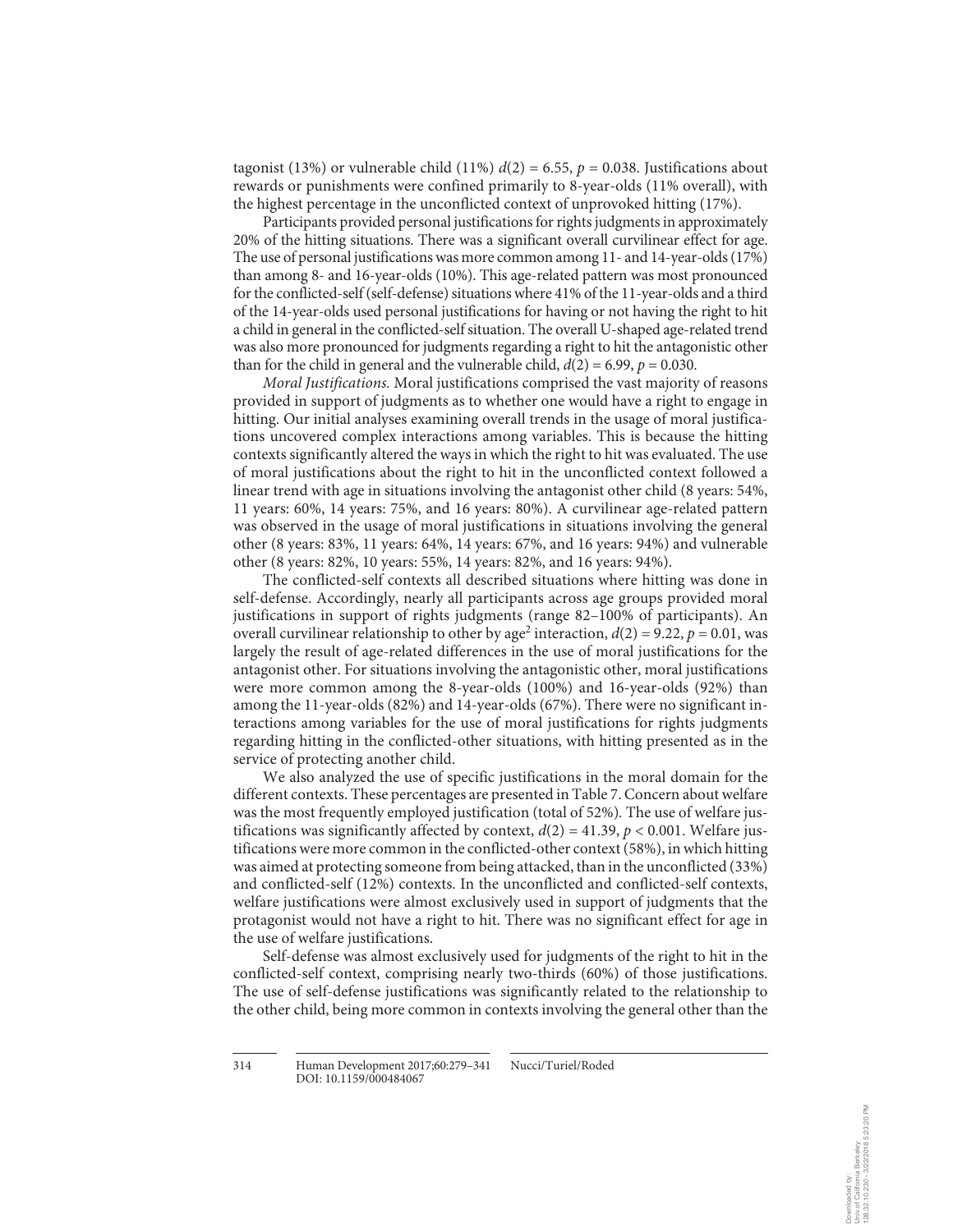| <b>Iustification</b>           | Judgment       |                   |               |                   |               |                   |  |  |  |  |
|--------------------------------|----------------|-------------------|---------------|-------------------|---------------|-------------------|--|--|--|--|
|                                | hitting        |                   |               | indirect stealing | not help      |                   |  |  |  |  |
|                                | have<br>right  | not have<br>right | have<br>right | not have<br>right | have<br>right | not have<br>right |  |  |  |  |
| Affirm ownership               |                |                   | 8             | 58                |               |                   |  |  |  |  |
| Defining/questioning ownership |                |                   | 31            |                   |               |                   |  |  |  |  |
| Categorical wrong              | 3              | 21                |               | 15                | 4             | 26                |  |  |  |  |
| Fairness                       | 2              | 17                | 8             | 6                 |               |                   |  |  |  |  |
| Fairness (equity)              | $\overline{c}$ | 15                |               |                   |               |                   |  |  |  |  |
| Moral self-worth               |                |                   | 7             | $\overline{2}$    | 13            | 3                 |  |  |  |  |
| Self-defense                   | 41             | 2                 |               |                   |               |                   |  |  |  |  |
| Simple reciprocity             | 23             | 9                 | 29            | 3                 | 63            | 6                 |  |  |  |  |
| Welfare                        | 20             | 32                | 12            | 13                | 12            | 56                |  |  |  |  |

 **Table 7.** Percentages of participants employing moral justifications for having the right or not to hit, keep the money, or not help

antagonist other or vulnerable child,  $d(2) = 8.92$ ,  $p = 0.012$ . There was also a significant curvilinear effect for age<sup>2</sup> in the use of self-defense justifications,  $d(1) = 6.14$ ,  $p =$ 0.013. Self-defense justifications were used by a smaller percentage of 8- and 16 yearold participants than 11- and 14-year-olds.

 Simple reciprocity justifications were also used in judgments that one would have a right to hit, mainly in the conflicted-self context (31%). The effect for context was significant,  $d(2) = 7.93$ ,  $p = 0.019$  (conflicted-self: 27%, conflicted-other: 14%, unconflicted: 12%). There was also a significant effect for the relationship to the other,  $d(2) = 69.80$ ,  $p < 0.001$ . These justifications were employed by a higher percentage of participants in situations involving the antagonistic other (40%) than for the child in general (16%) and vulnerable other (3%). There were no significant age effects in the use of simple reciprocity.

 The other justifications for judging that the actor did not have a right to hit were that it was categorically wrong and the two types of fairness (equality and equity). Justifications for hitting as categorically wrong were more common among younger (8-year-olds: 20%) than older participants (16-year-olds: 9%), *d* (1) = 4.62, *p* = 0.032. There was also a significant effect for context on the use of categorically wrong justifications,  $d(2) = 8.20$ ,  $p = 0.017$ . Categorically wrong was more prevalent as a justification in the unconflicted and conflicted-other contexts than in the conflicted-self situations. The relationship to the other child in the scenario was not significantly related to the use of categorically wrong justifications.

 Simple fairness justifications were used most frequently in support of judgments that one would not have a right to hit in the unconflicted context,  $d(2) = 39.19$ ,  $p <$ 0.001. Simple fairness justifications were also employed by a greater percentage of participants in support of judgments about the right to hit the general other (19%) than the vulnerable (13%) or antagonist child (8%),  $d(2) = 9.70$ ,  $p = 0.008$ . There was also a significant linear effect of age with the use of simple fairness greatest among the oldest participants,  $d(1) = 4.50$ ,  $p = 0.034$ . The use of fairness equity reasons was more common in contexts involving the vulnerable other (31% of participants) than the general other (2%) and antagonist other,  $d(2) = 75.94$ ,  $p < 0.001$ .

 Development of Moral Judgments Human Development 2017;60:279–341 315 DOI: 10.1159/000484067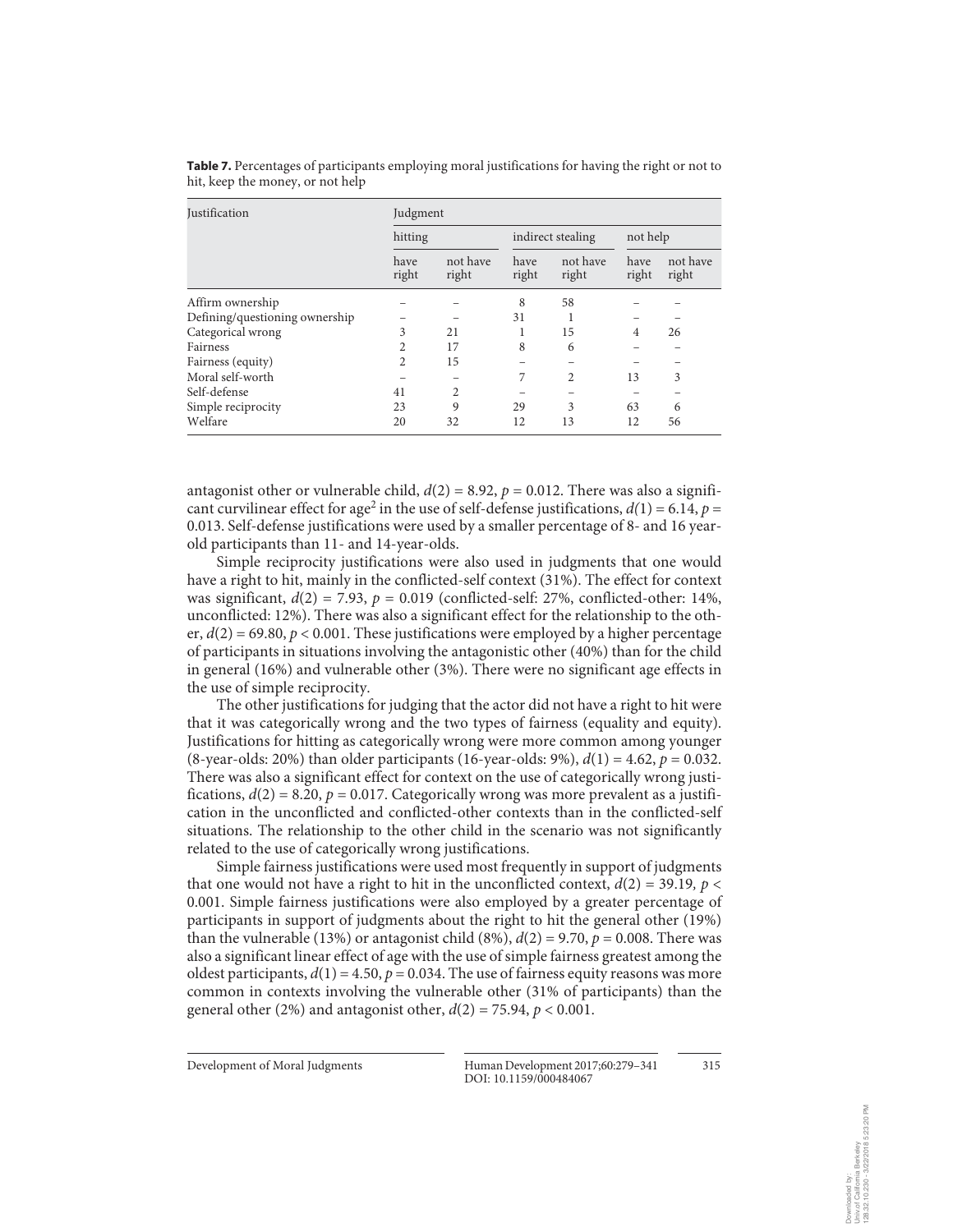#### *Indirect Stealing (Not Returning the Money)*

 There were very few instances (less than 5%) in which participants used social conventional justifications or made reference to concerns about rewards or punishments as justifications for judgments about whether one would have a right to keep the money. As was the case with hitting, moral and personal domain justifications were the most frequent reasons associated with judgments of whether one would have a right to keep the money.

 Participants provided personal justifications for right judgments in approximately 25% of the indirect stealing situations. There was an overall curvilinear agerelated trend, with personal justifications highest among the 11- and 14-year-olds and lowest among the 8- and 16-year-olds. There was a significant age<sup>2</sup> by relationship interaction for personal justifications,  $d(2) = 14.89$ ,  $p = 0.002$ . The overall curvilinear age-related trend was more pronounced in situations involving the antagonistic other child than in contexts involving the child in general or the vulnerable child.

*Moral Justifications.* As is the case with judgments of right and wrong, moral justifications comprised the majority of reasons used for judgments as to whether one would have a right to keep the money. Within this overall trend, however, there were significant age, context, and relationship effects in the use of specific moral justifications. Table 7 presents the percentages of participants who provided specific moral justifications in the indirect stealing situations. Not surprisingly, those who made the judgment that the actor does not have the right to keep the money based it most often (58%) on affirming the ownership of the child who dropped it. There was a significant effect of the relationship to the other in participants' use of this category,  $d(2) = 17.59$ , *p* < 0.001. Participants were more likely to use this justification in contexts involving the general other (64%), somewhat less with the vulnerable other, and least likely when the other child was the antagonist (41%). There were no other significant main effects or interactions in the use of affirm ownership.

 As can be seen in Table 7 , there was some use of the welfare justification for both types of judgments (12 and 13%), which revealed a curvilinear age-related pattern: age<sup>2</sup>,  $d(1) = 6.43$ ,  $p = 0.011$ . The youngest and oldest participants were more likely to refer to welfare reasons, with 14-year-olds least likely to use welfare. There were no other significant main effects or interactions for this justification category. The determination that one does not have a right to keep the money was also sometimes based on it being categorically wrong (15%). There were no significant main effects or interactions in the use of this justification.

 Three other justification categories were used for the judgment that one would have a right to keep the money: moral self-worth, defining nonownership, and simple reciprocity. For nonownership, there was a significant curvilinear effect of  $age<sup>2</sup>$ ,  $d(1) = 19.63$ ,  $p < 0.001$ . None of the 8-year-olds used this justification. Seven percent of the 11-year-olds, nearly a third (29%) of 14-year-olds, and only 11% of 16-year-olds provided nonownership justifications. Nonownership justifications comprised 63% of the justifications provided by 14-year-olds who judged that one would have a right to keep the money. There were no significant main effects of context,  $d(2) = 1.22$ ,  $p = 0.54$ , or the relationship to the other,  $d(2) = 2.46$ ,  $p = 0.29$ , in participants' use of this category. However, there was less of a tendency for 14-year-olds to employ this category in the context of judgments about whether one would have a right to keep the money dropped by a vulnerable child than for either the child in general or the antagonist.

 Human Development 2017;60:279–341 316 Nucci/Turiel/Roded DOI: 10.1159/000484067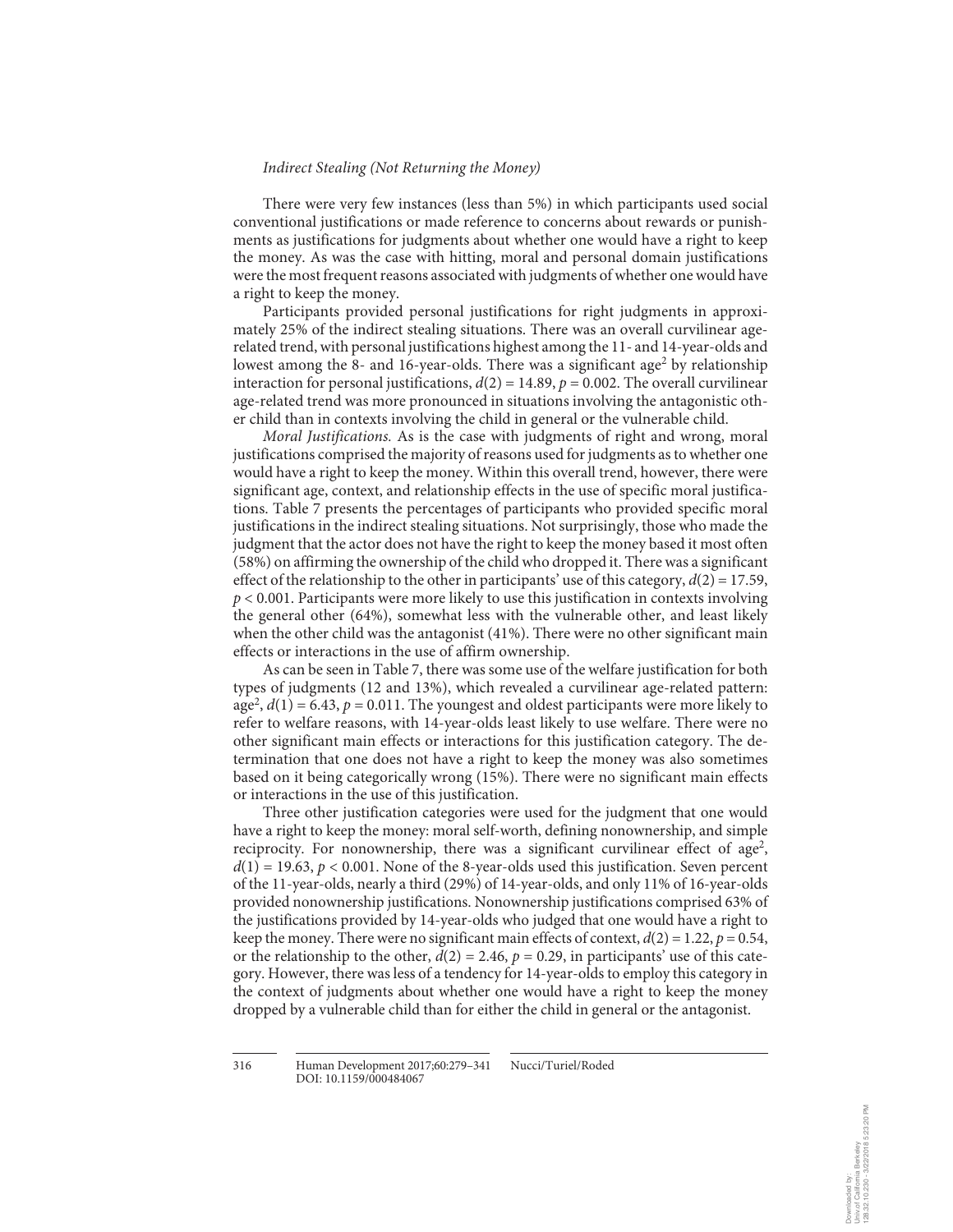In the use of simple reciprocity as a justification for the right to keep the money, there was a significant effect for the relationship to the other child,  $d(2) = 60.63$ ,  $p <$ 0.001. References to simple reciprocity were employed almost exclusively in support of judgments that one would have a right to keep the money dropped by the antagonistic other child. There were no other significant main effects or interactions for use of this justification category.

## *Helping*

 Social conventional justifications for judgments about the right not to help were used infrequently but did reach the 5% threshold for statistical analysis. There was a significant curvilinear main effect of  $age<sup>2</sup>$  in the use of conventional justifications,  $d(1) = 5.48$ ,  $p = 0.019$ . Conventional justifications were more common among 8- and 16-year-olds than among 11- and 14-year-olds. The use of personal justifications was more frequent in the helping situation (54%) than in either the stealing (25%) or the hitting (16%) situations. This is consistent with the discretionary nature of helping. However, there was not a significant curvilinear age effect for personal justifications about whether one would have a right not to help. There was, however, a significant effect for relationship to the other child,  $d(2) = 12.90$ ,  $p = 0.002$ . Personal justifications were more common in contexts involving the vulnerable child (63%) and child in general (58%) than in situations involving the antagonist.

*Moral Justifications.* For moral justifications, there were no main effects of context, relationship to the other, or age. Table 7 presents the percentages of participants providing specific moral justifications as to whether one would have a right not to help. Welfare justifications were the most frequent for judgments about whether one would or would not have a right to help the child in need. All of the welfare justifications supporting judgments that one would have a right not to help came from the older participants. Welfare justifications comprised 9% of the justifications in support of such judgments by 14-year-olds, and 21% of the justifications for judgments that one would have a right to not help provided by 16-year-olds. To a greater extent, however, welfare justifications were employed in support of judgments that one should provide help to the injured child. These welfare justifications depended significantly on the relationship to the other,  $d(2) = 19.89$ ,  $p < 0.001$ . Welfare justifications were provided more frequently when the child in the situation was the general other (66%) or vulnerable other (62%) than when the situation involved the antagonistic other (25%). The use of welfare justifications was also significantly affected by context,  $d(1) = 4.93$ ,  $p = 0.026$ , being more common in the conflicted-self context (56%) than in the unconflicted context (37%). In addition, 26% of the participants stated that it was categorically wrong to not help the child in need. There were no significant main effects or interactions in the use of categorically wrong justifications.

 Simple reciprocity was the most frequent reason for judgments regarding the right to not help the child in need. As one might expect, the use of this justification was significantly affected by the relationship to the other child in the situation,  $d(2) = 56.10, p < 0.001$ . Reciprocity justifications were almost exclusively used for judgments that one would have a right to not help the antagonistic other child. Justifications of moral self-worth were also used to some extent (13%) for the right

 Development of Moral Judgments Human Development 2017;60:279–341 317 DOI: 10.1159/000484067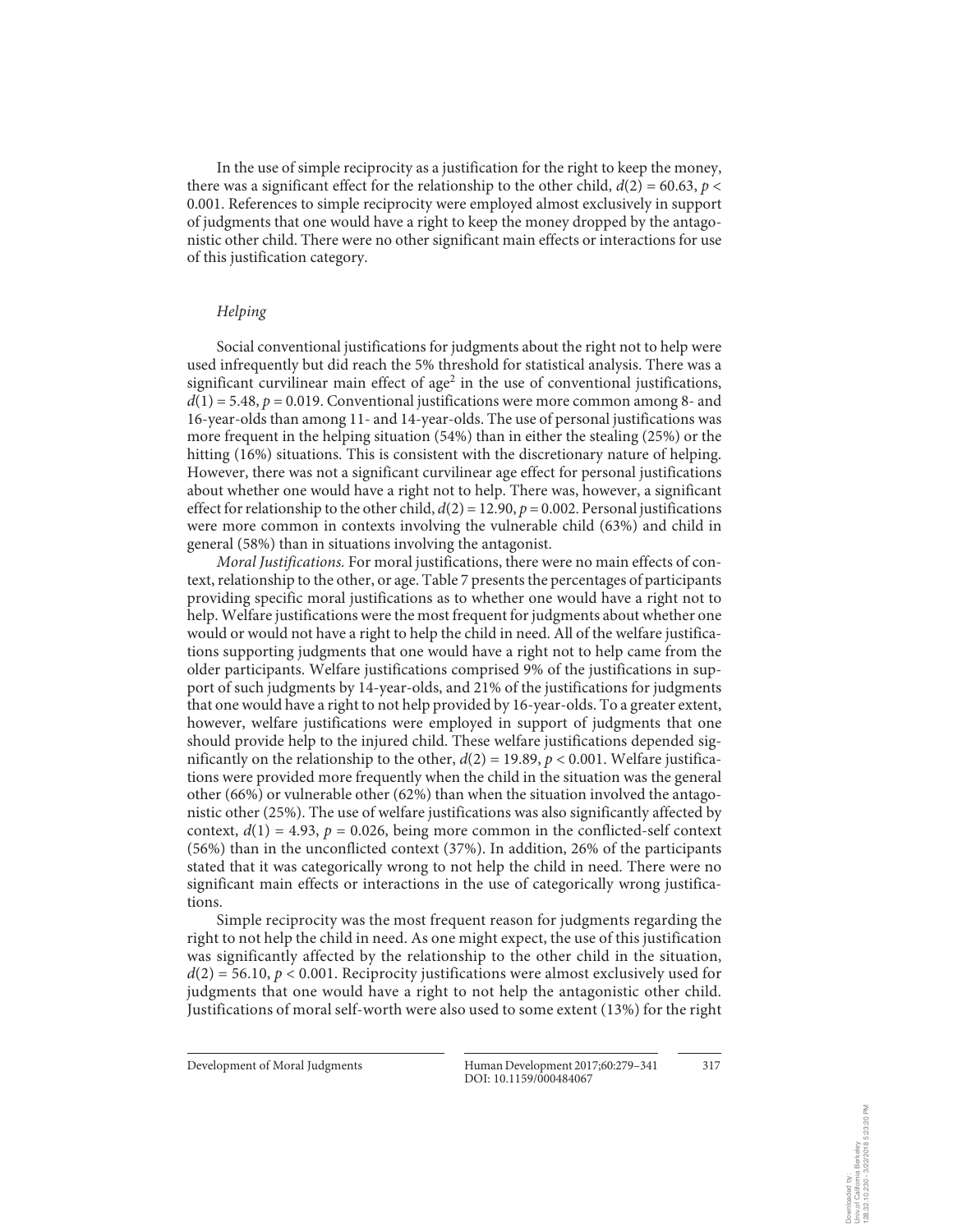not to help. They were significantly more likely to be provided in reasoning about the right not to help the antagonist than either the vulnerable child or a child in general.

## **Summary of Justifications for Judgments of the Right to Engage in the Action**

 As we had anticipated, the justifications that supported judgments of a right to engage in the actions focused upon personal choice in conflict with moral obligations and reflected the ambiguity associated with a given context or situation. The use of personal justifications followed a U-shaped age-related pattern with use of personal justifications highest among 11- and 14-year-olds and lower among the 8- and 16-year-olds. Personal choice justifications were higher in the helping and indirect stealing situations than in the situations involving hitting. As expected, personal choice justifications were most frequent in the context of judgments about the right not to help. This is consistent with the discretionary nature of helping. Judgments that one would not have a right to avoid helping were accompanied by justifications that focused upon welfare and reciprocity.

 Judgments of the right to keep the money in the indirect stealing situations were associated with justifications that focused upon the ambiguity of the status of the money as belonging to the original owner. This perceived ambiguity mitigated the perceived moral implications of keeping the money for 11- and 14-year-olds. This same set of justifications among 16-year-old participants was coordinated with moral implications of the loss of the money by the person who dropped it. The older 16-year-old and younger 8-year-old participants were more likely to provide justifications affirming the ownership of the money by the person who dropped it.

 Judgments of the right to hit were most common in the self-defense context. These judgments were supported by right justifications that focused upon self-defense. Across situations, judgments of a right to keep the money, not to help, or to hit were most frequent in situations involving the antagonist. The judgments were supported by justifications focusing upon simple reciprocity and personal choice.

#### **Developmental Levels of Coordination**

 Up to this point, we have presented analyses of the specific justifications associated with the judgments of participants within each age group. That analysis indicated that there are age-related differences in the use of moral and personal justifications, as well as correspondences between justifications and the contexts and issues evaluated. However, the analysis of justifications does not account for another aspect of how individuals come to decisions in social situational contexts. We are referring to ways that different considerations are weighed and balanced, involving processes of coordination [Turiel, 2008b]. For example, in reasoning about the indirect stealing situations, some participants referred to questions about whether the dropped money was still the property of the person who had dropped the money. In other cases, participants offered reasons affirming continued ownership of the money. Others brought in both considerations of possible loss of ownership and continued ownership. Understand-

Human Development 2017;60:279–341 318 Nucci/Turiel/Roded DOI: 10.1159/000484067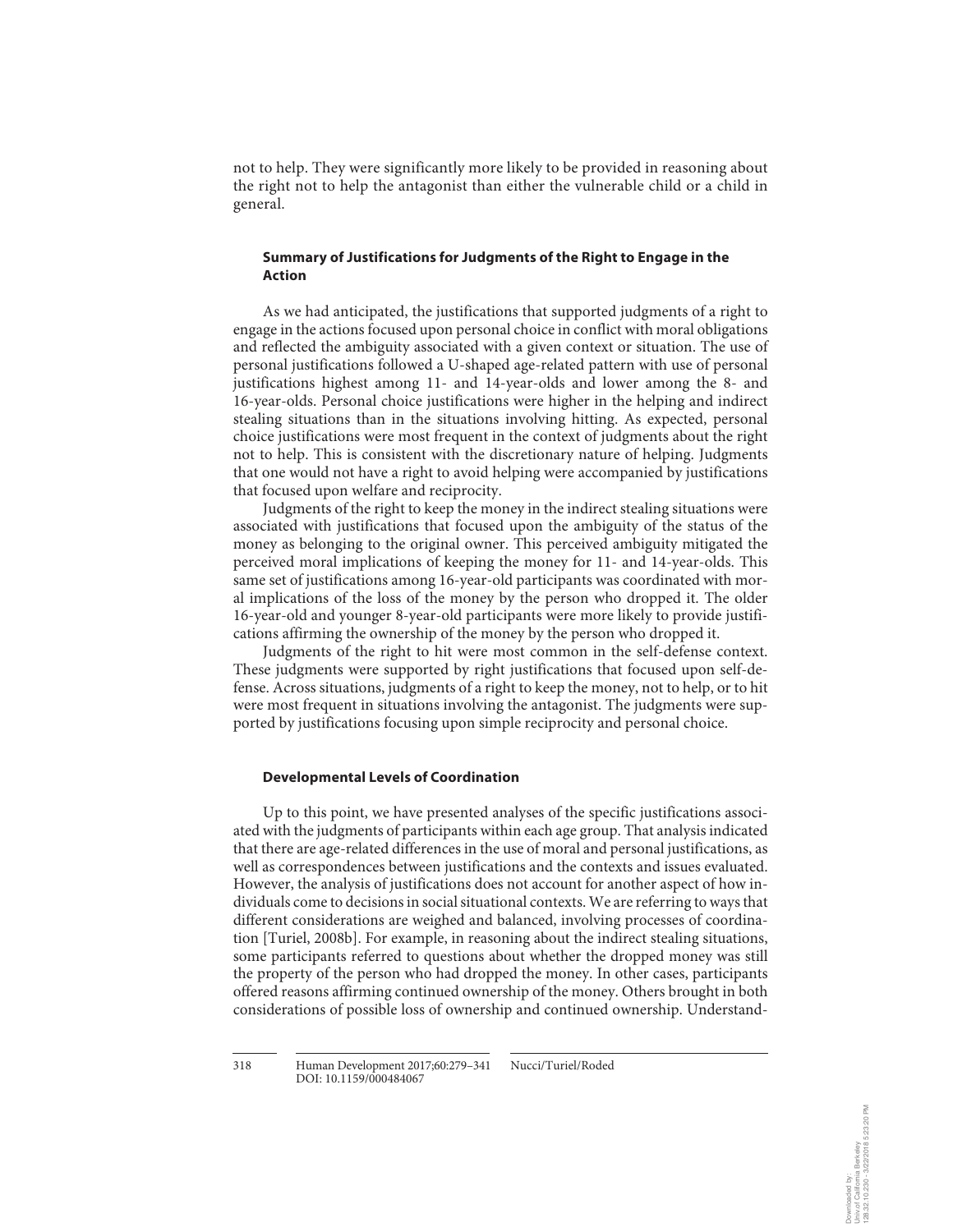**Table 8.** Descriptions of levels of coordination with examples of excerpts from participant responses

#### **Level 1: Straightforward One-Dimensional Decisions**

The first level describes moral judgments in which evaluation of the right or wrong of an action is based on the most salient moral elements of harm or welfare presented in the situation and not other features; the decisions made using this pattern appear nonwavering and unambiguous; individuals may recognize or mention other elements, or can recognize other elements if they are brought to the person's attention, but these are not integrated within the person's reasoning, they are merely noted

#### *Issue indirect stealing*

#### 8-year-old female

Would it be wrong or all right for (protagonist) to keep the money instead of giving it back to the other girl? No, because it's someone else's 10-dollar bill, she shouldn't keep it because it's not hers

#### 8-year-old male

Would it be wrong or all right for (protagonist) to keep the money instead of giving it back to the other boy? He's stealing, and you don't want to, it's not good to steal

Suppose he decides to keep the money; does he have the right to keep the money if he wants to? No, because it's someone else's 10-dollar bill

#### **Level 2: Multidimensional Uncoordinated Decisions**

The second level, referred to as multidimensional uncoordinated, is characterized by attention to different features of a situation, and a recognition of ambiguity, but without resolution or evidence of coordinating the moral and nonmoral concerns in a systematic way; this process is manifested by inconsistency and ambivalence that sometimes results in a reading of moral ambiguity as allowing for selection of an action that fits the needs and desires of the actor; at this level, judgments about whether an act is right or wrong are not coordinated with judgments about whether one would have a right to engage in a given action; thus, it is frequently maintained that one would have a right to engage in an action even though the act could be considered wrong

#### *Issue indirect stealing*

#### 13-year-old female

Would it be wrong or all right for (protagonist) to keep the money instead of giving it back to the other girl? … he's not doing anything wrong. He's not necessarily doing something wrong, but the right thing to do would be to give it back, but he's not necessarily, he doesn't necessarily have any wrongdoing

#### 13-year-old male

Suppose he decides to keep the money. Does he have the right to keep the money if he wants to? He's got every right to keep the 10 dollars, like I said, because it's in nowhere land. And it's his, he found it. It's not in the kid's house or anything.… However wrong it seems for him to keep the money, he has the right to; it is the same thing as finding 10 dollars on the bus with nobody else around; lost money is up for grabs; he has the right to keep it because that person dropped it, and it's a free country

*Issue hitting – conflict other*

14-year-old female

*How should she decide what to do?*

Probably like, man, I should have done something to help this girl, like you know, confused because she knows she did the right thing by not using violence, but then she thinks that maybe her punch would help this other girl, and isn't that okay too? I mean, she is confused no matter what she does

*Issue helping – conflict self*

#### 14-year-old male

Would it be all right or not all right for John to keep walking so he could get to the soccer tryout on time *without helping the kid in this situation?*

I guess it would still be all right, it would be nicer if he just helped the kid

Would he have a right not to help in this situation so he can get to the tryout on time?

Ah, yeah, cause it's really, it's not his fault that the kid fell or anything

*So, would it be right or wrong for him to do it?*

It wouldn't be a bad thing that he didn't do it, but it wouldn't be wrong that he didn't do it, I mean, it wouldn't be wrong that he didn't do it, but it wouldn't be a good thing that he didn't do it

 Development of Moral Judgments Human Development 2017;60:279–341 319 DOI: 10.1159/000484067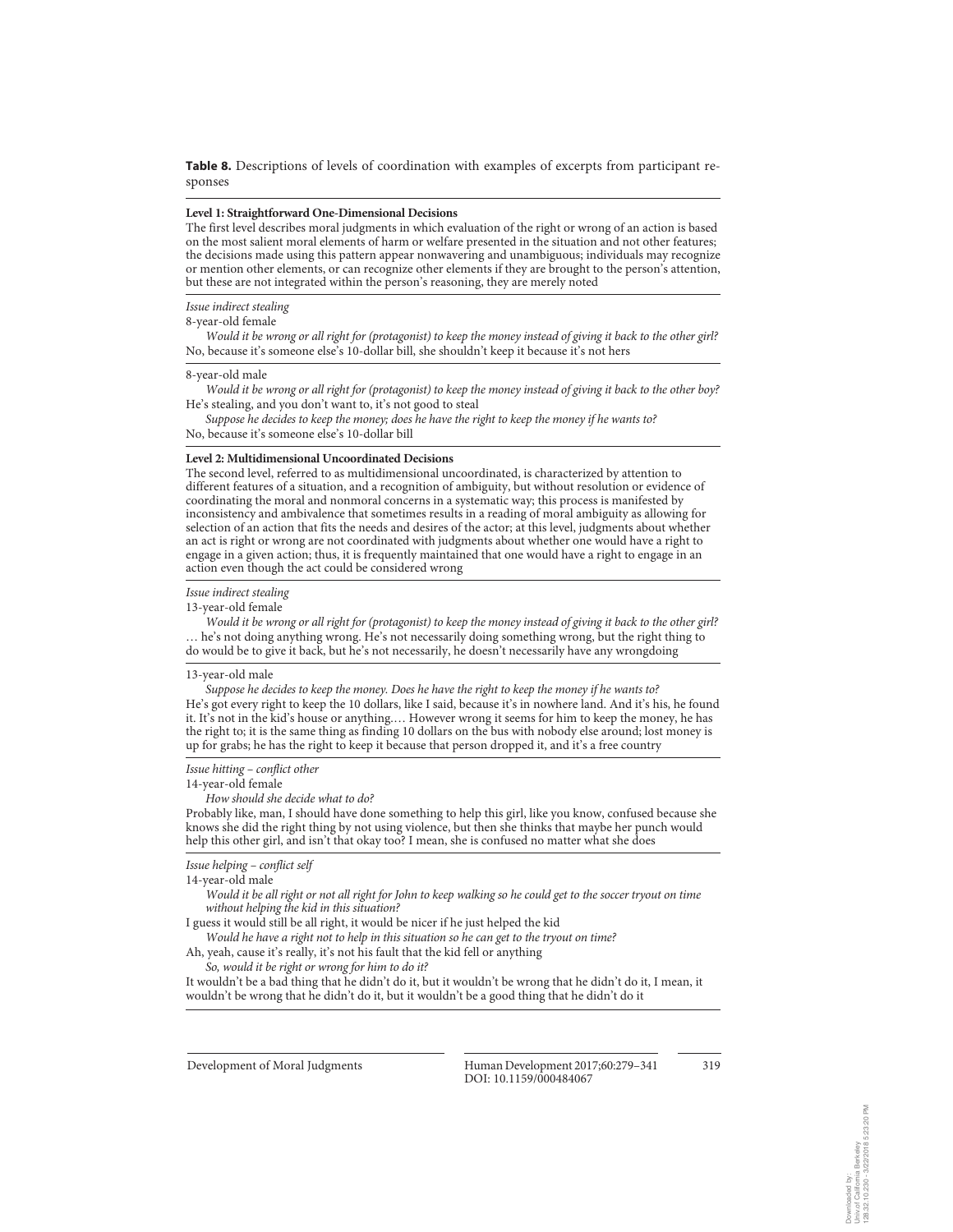#### **Table 8** (continued)

*Can you explain that to me?*

It's a good thing, if he did do it, it'd be a good thing cause like he helped out the kid, but if he just went to the soccer thing, it wouldn't be horrible, because like, I don't know, I guess

*So how should he decide what's the right thing to do here?*

It's kind of a tough situation, just like

*How should he decide it, though?*

I'm not sure

*Okay, well what things do you think he's going to have to balance out here?*

Making the team and helping out the kid and what to do before *And is there any way for him to decide what's the right thing to do here?*

Not really, it's just, there's no really right way to do it

#### **Level 3: Multidimensional Coordinated Decisions**

At the third level, labeled as multidimensional *coordinated,* there is evidence of consideration and weighing of multiple (moral and nonmoral) aspects or considerations with a resolution; individuals who engage in a *coordinated* process demonstrate an awareness of moral ambiguity, and the arguments that can be made for acting in self-interest in such situations; however, they engage in reasoning that leads to resolution of the elements that generate that moral ambiguity with the integration of nonmoral concerns in a consistent and systematic way

#### *Issue indirect stealing*

17-year-old female

Would it be wrong or all right for (protagonist) to keep the money instead of giving it back to the other girl? Well, in reality, would it be all right or not all right? You should always give the money back. But, I can understand the thought process for not giving the money back. Well in reality, if something, I don't know how to say that, if someone loses money, it's theirs and if you know that, she should give it back. But, if you just saw 10 dollars on the street and you have no idea who it belongs to, keep it, but if you know who it belongs to, it's your duty to give it back. But I can understand the thought process

#### *Issue helping* – *conflict self*

16-year-old female

Would it be all right or not all right to keep walking so that Maria can go to the tryout on time? I think it would be not all right for her to walk home because she would be consciously deciding that her own situation is more valuable than the situation of another person and I think if you see someone in pain you should help them especially if they ask for it

*What about her soccer tryouts?*

I think if she doesn't help the little girl that person then she would be consciously making an effort not to help someone else in pain and that would be selfish because she would be choosing something intangible over something that is actually affecting someone; she probably would feel very torn because she would know that I guess the right thing to do would be to help the little girl, but she also really wants to go to her soccer thing because it's something really important to her

*Would Maria have a right not to help in this situation?*

I think she has a right to not help because that is her choice but I think that she should help because like I mean I don't know, she has the right to do whatever she wants but I think that the better decision would be better to help her even though that would be very difficult

*Can you say more about how someone has a right that isn't necessary the right thing to do?*

Well, I guess, maybe it's not a right, I don't think, I think it's partially justified, but I don't think it's fully justified because so I guess, she has the ability to not help, but I don't think she has the justified right to not help the girl, maybe it's not the right, it's her choice, she has the ability to go to the soccer tryouts, but I think she's more right to help the little girl

#### 16-year-old male

Would it be alright or not alright for John to keep walking so that he can get to the soccer tryout on time? I think it would be a good thing for him to stop and help the kid because you know, he has to get his priorities straight; and, it'll be a tough decision for him to make because one (decision) benefits him, and the other benefits someone else and it won't be natural to go for the benefit of someone else but he should stop and help the kid

 Human Development 2017;60:279–341 320 Nucci/Turiel/Roded DOI: 10.1159/000484067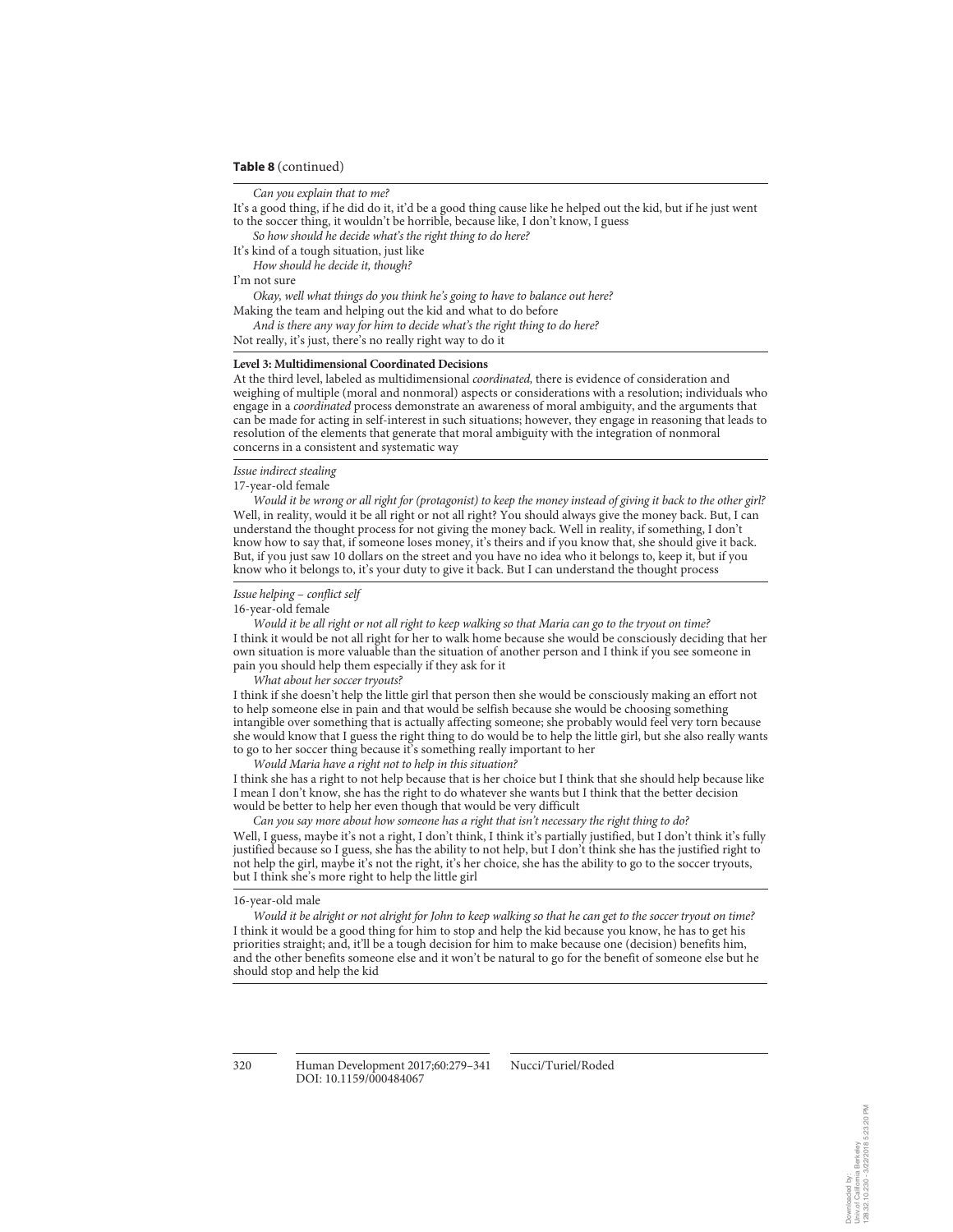#### **Table 8** (continued)

Would John have a right not to help in this situation so that he can get to his tryout on time? He does have a right not to help him because he doesn't have to help him; it's morally the right thing to help someone else over helping yourself but it's definitely as a person a bonus and an extra quality to be moral like that and help someone else; but he definitely has the right to go and do what he wants to do and what will benefit him because you don't have a right or obligation to help anyone else because there's no reason that you have to; it's a very nice thing to do but you don't have to do it

*How should he decide what the right thing to do is in this situation?*

He should probably think about what will happen in each case which will be he'll get cut versus the kid will be stranded and possibly having no help and he should weigh those options and say "You know, I could play soccer next year or sometime else but you know this kid really needs my help;" so he should weigh the negative benefits; in this case, I would say that helping should take priority

ing how different considerations about ownership were dealt with, and whether or how they were connected with other aspects of a person's reasoning, are *not* part of the coding of justifications. Similar issues surrounding the reasoning associated with judgments across situations resulted in the creation of coding systems (described in the chapter on Methods) of coordination in participants' responses.

 We identified three patterns or levels of coordination, which are listed in Table 8 along with illustrative examples of responses for each level. We use of the term "levels" with reference to these patterns of coordination advisedly. The levels represent degrees of complexity and comprehensiveness in the coordination of elements in the reasoning of participants. Our expectation was that these levels would be associated with increased age. We did not, however, view these levels as consistent with criteria posed in previous analyses of developmental "stages" [e.g., Kohlberg, 1969] involving individuals employing the same form of moral reasoning independent of the particular elements contained in a given situation. Instead, we expected that the complexity of the situation would affect the types of processes brought to bear in evaluations of a given situation. For example, based on many studies [see Smetana et al., 2014], we did not expect complex coordination to be used in evaluations of the prototypical situation of unprovoked harm of a child in general. In the thinking of participants that situation is not perceived as involving competing or conflicting considerations. As another example, we expected that particular features of a situation, such as whether it involved a vulnerable child, would highlight the salience of the moral components of a given situation, and thus result in reasoning about one feature with regard to how one should act.

 Therefore, whether a decision involves processes of coordination will depend on the situational context that will in some respects not be related to age and in other respects may be age related. Again, we expected that in a situation involving a straightforward or prototypical moral transgression (e.g., hitting another without provocation), mainly one element would be taken into account in the judgments of participants of different ages (e.g., it is wrong for reasons of harm and welfare). Similarly, we expected that unprovoked hitting of a vulnerable other would involve use of mainly one element. By contrast, we expected that the situations involving hitting an antagonistic other and those involving provocations in the conflicted-self and conflicted-other (i.e., hitting in self-defense or to protect another) might involve considerations of different elements in coming to a decision. We expected that in most of the situations involving the issues of helping and indirect stealing there might be deci-

 Development of Moral Judgments Human Development 2017;60:279–341 321 DOI: 10.1159/000484067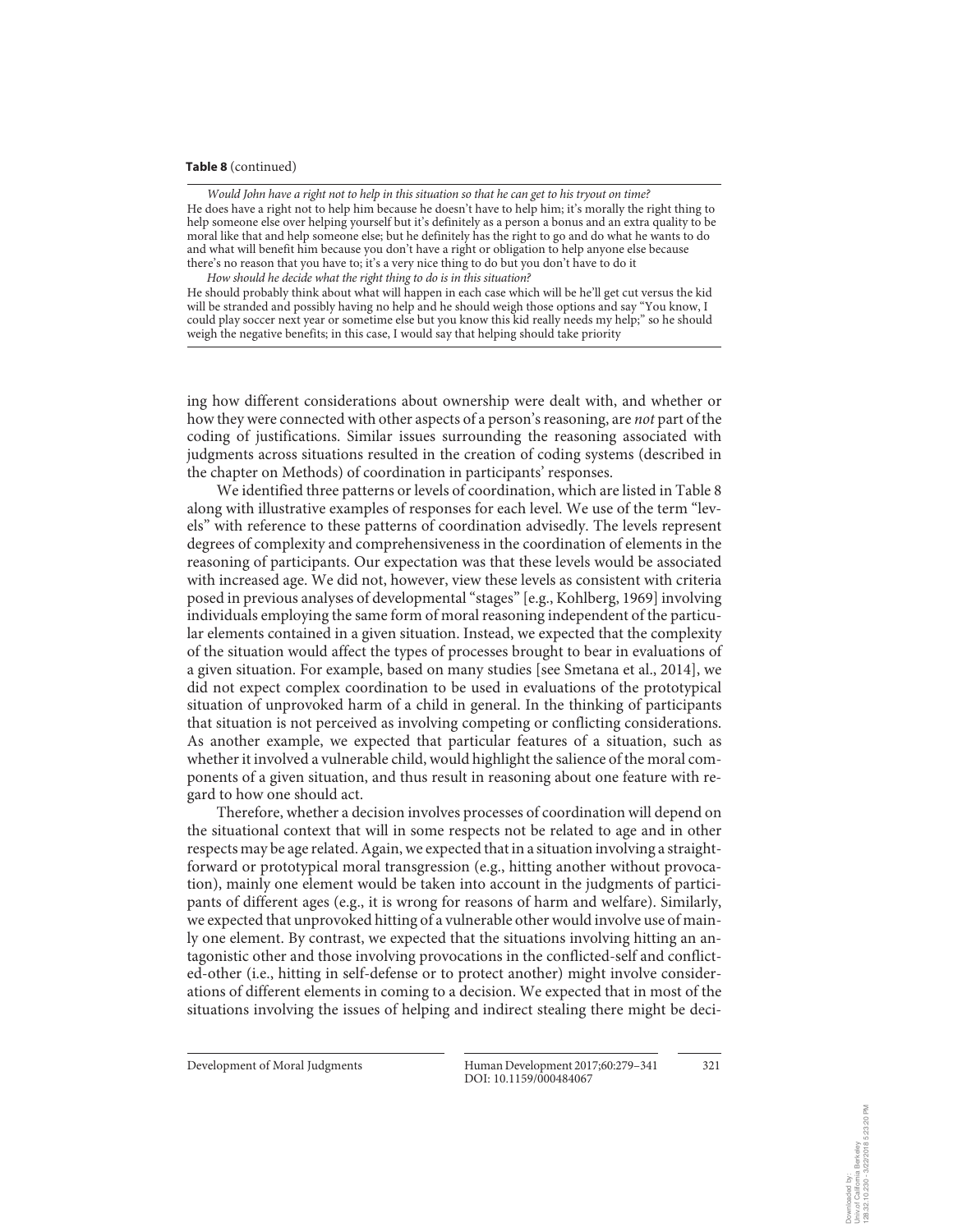

Fig. 2. Percentage of participants at each age providing Level 1 (straightforward), Level 2 (uncoordinated), or Level 3 (coordinated) reasoning overall. *Note:* This does not include responses for unconflicted (unprovoked) hitting.

sions involving coordination. As already discussed, prosocial behaviors, such as in our helping situations, are not straightforward in that they include discretionary choices with personal considerations (as already seen in the justification categories associated with judgments about helping). In turn, decisions about indirect stealing also appear to include an element of personal discretion associated with the ambiguity and differing interpretations of ownership of the money as discussed above (see Footnote 1). In sum, we expected age differences in levels of coordination about the situations involving more than one component.

## **Association between Coordination Levels and Age**

 In this section, we present the analysis of the relationship between level of reasoning and ages of participants. A model examining only main effects determined that there was no main effect for a situation on the form of coordination employed,  $\chi^2(2) = 5.64$ ,  $p > 0.05$ . In contrast, there was an overall linear main effect for age on coordination,  $b = 0.46$ ,  $z = 11.89$ ,  $p < 0.001$ . The youngest children were most likely to make straightforward, one-dimensional decisions, with multidimensional uncoordinated and eventually multidimensional coordinated decisions more likely with increasing age. This overall age-related pattern is presented in Figure 2 . Figure 2 does not include data from the unconflicted context (unprovoked hitting), for which, as expected, there were no age effects. The overall trends in levels of coordination were affected by three-way interactions among age, situation, and context,  $\chi^2(4) = 16.62$ ,

 Human Development 2017;60:279–341 322 Nucci/Turiel/Roded DOI: 10.1159/000484067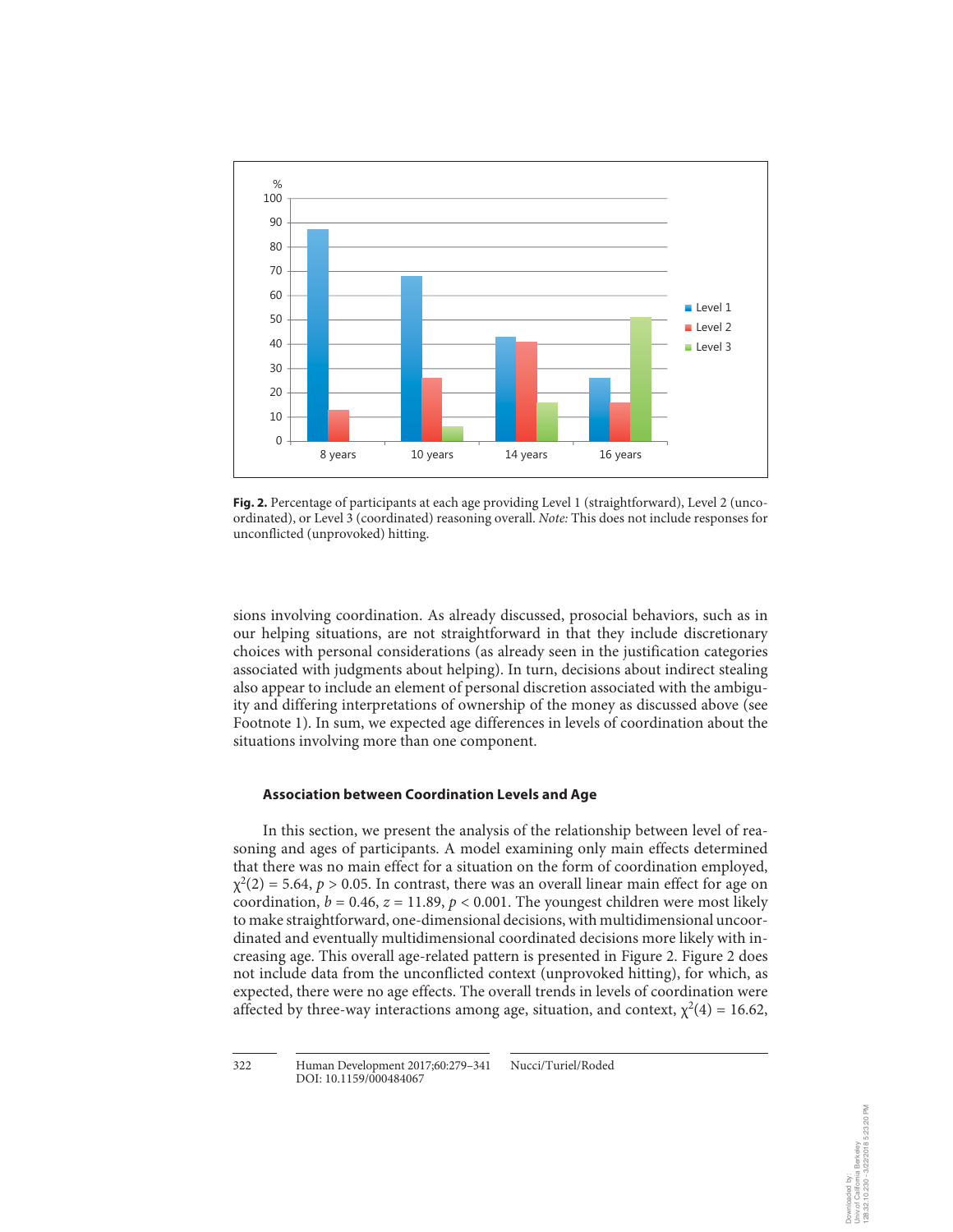$p = 0.002$ , and among situation, context, and the relationship to the other,  $\chi^2(8) =$ 23.36,  $p = 0.003$ . We investigated the sources of these interactions by fitting models separately to each situation.

#### *Hitting*

*Unconflicted Context (Unprovoked Hitting).* As we anticipated, Level 1 one-dimensional decisions were made by all participants (100%) across ages with regard to unprovoked hitting of the generic child. This was also the case at 8, 11, and 14 years of age for hitting the vulnerable child. The majority of the oldest participants also used Level 1 coordination in evaluating unprovoked hitting of a vulnerable child, with 12% of the 16-year-olds using Level 3. No participant used Level 2 coordination in these contexts. We saw evidence of more age-related variability in levels of coordination when the question of unprovoked hitting involved the antagonist other.

 The youngest children primarily used Level 1 coordination. Level 2 appeared at age 14 years, and Level 3 was most prevalent in the oldest (16-year-old) participants. This would indicate that the older participants took more features into account than younger ones in the situation of unprovoked hitting involving an antagonist.

*Conflicted Contexts.* The two contexts involving conflicts of self or other with respect to decisions about hitting generated the expected linear age-related trend for levels of coordination. This pattern held across each of the relationships between the protagonist and the other person in the given situation: general other child, *b =* 0.35,  $z = 5.19$ ,  $p < 0.001$ ; vulnerable child,  $b = 0.46$ ,  $z = 5.80$ ,  $p < 0.001$ , and antagonist,  $b = 0.46$ 0.42,  $z = 7.04$ ,  $p < 0.001$ . As one might expect, coordination about the conflicted-self (self-defense) context tended to elicit more Level 2 coordination at earlier ages than the conflicted-other context (hitting to protect someone else from aggression). This was most clear cut for the situations involving the general other child, *p* < 0.001.

#### *Indirect Stealing (Not Returning the Money)*

 Age-related effects were observed in levels of coordination across each of the situations involving decisions about whether or not to return the money to the person who dropped it. The overall age-related pattern in levels of coordination about the indirect stealing situations is presented in Figure 3. As was the case with hitting, however, the indirect stealing situations generated significant two-way interactions for age  $\times$  context,  $\chi^2(2) = 7.07$ ,  $p < 0.03$ , and age  $\times$  relationship to the other,  $\chi^2(3) = 9.43$ , *p* < 0.03. To address these interactions, we explored the impact of context and relationship and context variables separately.

*Context Effects.* There was a significant main effect for age on coordination levels about indirect stealing across each context with 16-year-olds more likely to use higher levels in the conflicted-self and conflicted-other situations than in the unconflicted context. This suggests that in the absence of the added complexity of a conflict involving either a personal need for the money or in considering whether to keep the money to help a friend, the issue of returning money dropped by another was straightforward for the majority of the older adolescents.

 Development of Moral Judgments Human Development 2017;60:279–341 323 DOI: 10.1159/000484067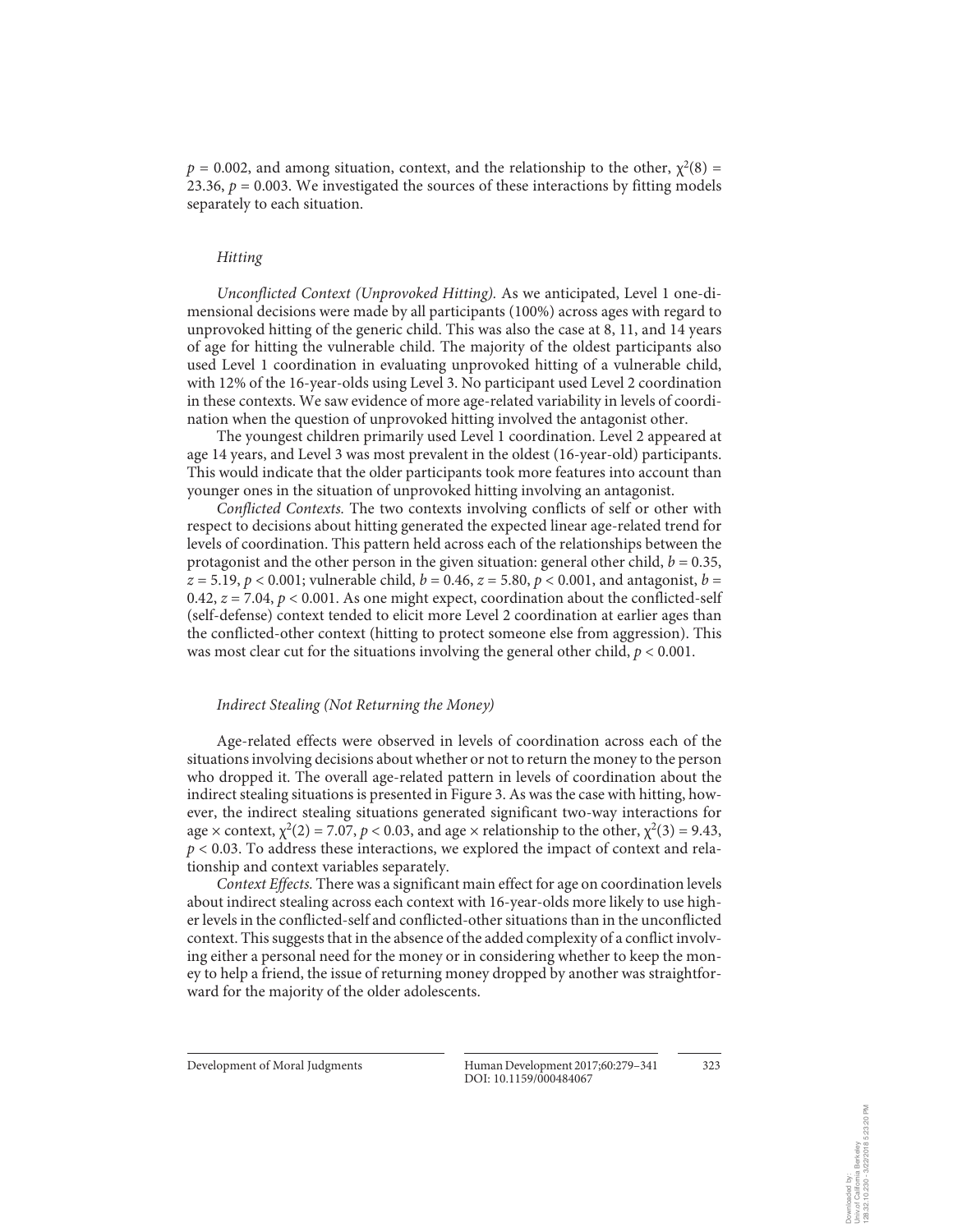

Fig. 3. Percentage of participants at each age providing Level 1 (straightforward), Level 2 (uncoordinated), or Level 3 (coordinated) reasoning for indirect stealing.

*Relationship Effects.* The general overall age-related pattern of levels of coordination was found in each relationship between the protagonist and the other child in the indirect stealing situations: child in general:  $b = 0.49$ ,  $z = 6.11$ ,  $p < 0.001$ ; vulnerable child:  $b = 0.28$ ,  $z = 3.96$ ,  $p < 0.001$ ; and antagonist:  $b = 0.31$ ,  $z = 5.81$ ,  $p < 0.001$ . The interaction effect stemmed from variations in the distributions of proportions of participants at each level as a function of the relationship to the other child. Participants tended to use less complex forms of coordination when making decisions about whether to keep the money dropped by the vulnerable other child. This was most noticeable for the two oldest age groups. By contrast, decisions about whether to return the money to the antagonist generated higher levels among the participants between 8- and 14 years-olds. Thus, the situation with the antagonist would appear to hold more ambiguity than whether to keep the money dropped by a vulnerable child for participants above the age of 8 years.

## *Helping*

 The overall age-related pattern in levels of coordination in response to the helping situations is presented in Figure 4. As was the case with the indirect stealing situations, this expected overall pattern was qualified by significant interactions between age and relationship to the other child,  $\chi^2(2) = 9.43$ ,  $p = 0.009$ , and between context and relationship to the other child,  $\chi^2(4) = 28.30, p < 0.001$ . We interpret these interactions by first looking at the interactions between age and context, and then relationship.

 Human Development 2017;60:279–341 324 Nucci/Turiel/Roded DOI: 10.1159/000484067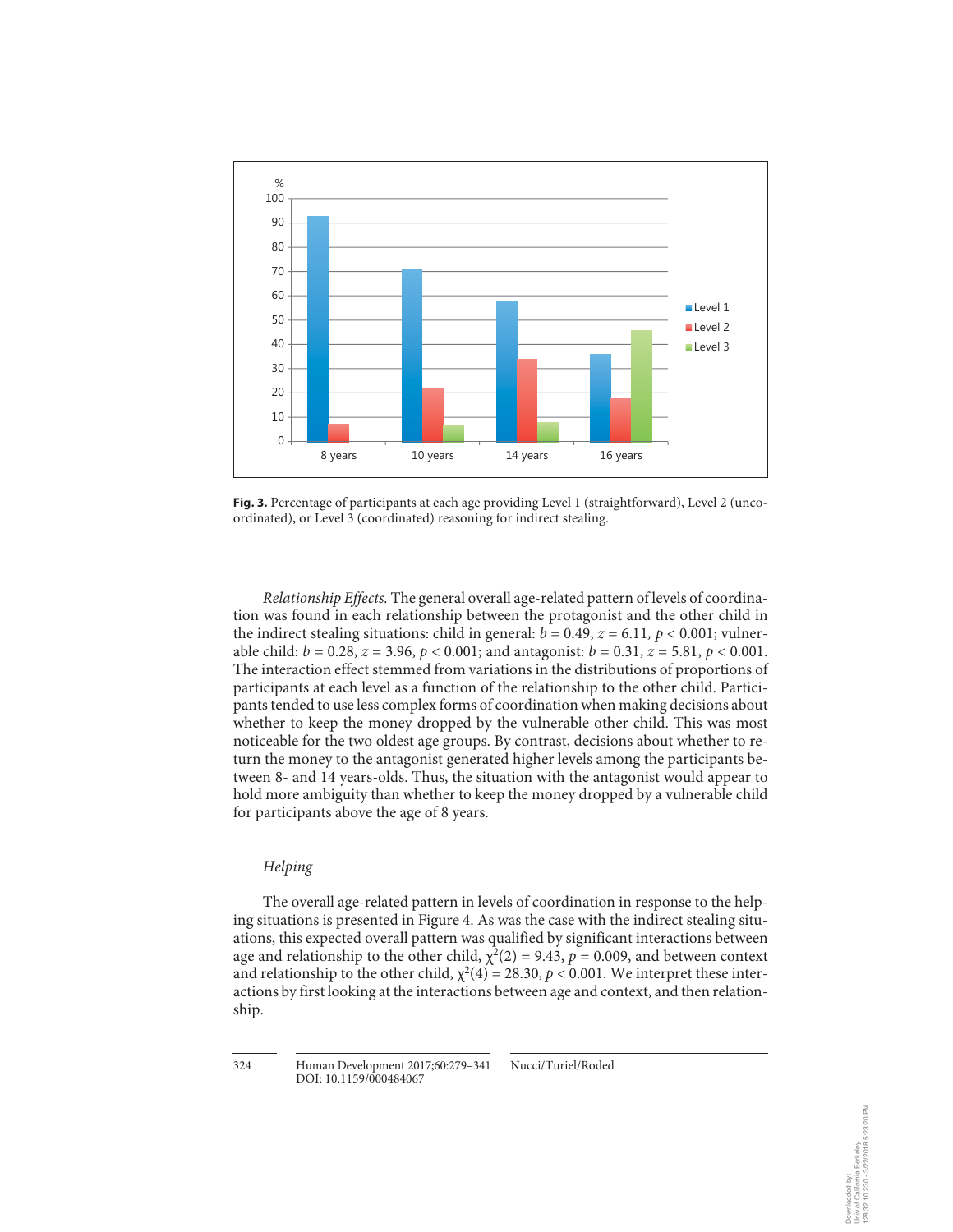

Fig. 4. Percentage of participants at each age providing Level 1 (straightforward), Level 2 (uncoordinated), or Level 3 (coordinated) reasoning for helping.

*Context Effects.* As expected (and as with hitting and indirect stealing), decisions about whether or not to help tended to involve less complex coordination in the unconflicted contexts than in the two conflicted situations. For example, the proportion of 16-year-olds displaying Level 3 coordination when judging helping in the unconflicted context occurred less frequently (27%) than when they evaluated whether to help in the conflicted situations (52 and 65%, respectively). However, this general trend regarding context was affected by the relationship to the other child. Decisions about whether or not to help the antagonist were associated with higher levels in the unconflicted situations than did decisions about either the child in general or the vulnerable child. The first level was associated across ages with a majority of judgments about helping the child in general and the vulnerable child in the unconflicted context. This also held for the 16-year-olds, with 63% using Level 1 reasoning to evaluate helping of a child in general or a vulnerable child in the unconflicted situation. Only among the older participants (aged 14 and 16 years) did decisions about helping involve levels higher than Level 1.

*Relationship Effects.* The levels of coordination associated with judgments about helping were significantly and positively related to age for each of the relationships between the protagonist and the other child (helping the child in general,  $b = 0.51$ ,  $z = 6.97, p < 0.001$ ; helping the vulnerable child,  $b = 0.45, z = 6.09, p < 0.001$ ; and helping the antagonist,  $b = 0.38$ ,  $z = 6.84$ ,  $p < 0.001$ ). The interaction between age and relationship to the other child was largely accounted for by the differences in coordination used in judgments about helping the antagonist. Decisions about helping the antagonist tended to elicit higher levels of coordination than decisions about whether to help the vulnerable child or a child in general. For the younger participants, this was reflected in an increase in Level 2 coordination.

 Development of Moral Judgments Human Development 2017;60:279–341 325 DOI: 10.1159/000484067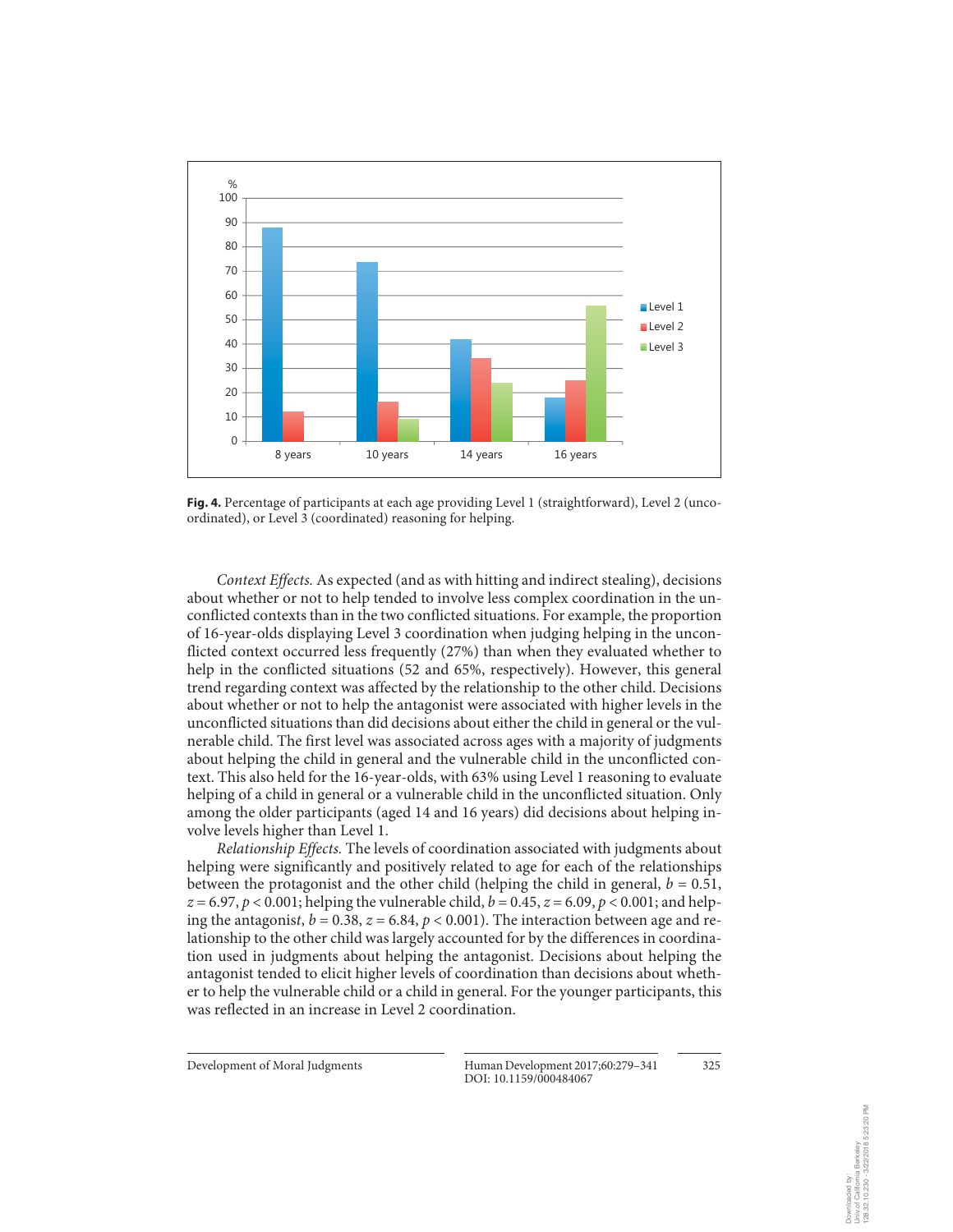#### **Relationship between Levels of Coordination and Judgments of Acts**

 Another set of analyses examined whether levels of coordination were related to judgments of right or wrong, and of whether a protagonist had a right to engage in the action. Level of coordination significantly predicted whether or not participants would judge that the protagonist's action is all right,  $\chi^2(2) = 98.602$ ,  $p < 0.001$ . This held even when controlling for age, situation, context, and relationship to the other child, as well as two-way interactions between these. There was also no interaction between level of coordination and the linear or curvilinear age term,  $\chi^2(2) = 1.54$ ,  $p =$ 0.464, and  $\chi^2(2) = 1.52$ ,  $p = 0.458$ , respectively. Thus, levels predicted judgments of the acts independent of age. In sum, 96% of participants who showed Level 1 coordination and 90% of those who showed Level 3 coordination judged that the protagonist's action was wrong. In contrast, only 54% of Level 2 participants judged that the protagonist's action was wrong.

 Level of coordination also predicted whether or not participants judged that the protagonist had a right to do the described action,  $\chi^2(2) = 443.33$ ,  $p < 0.001$ . Again we controlled for age, situation, context, and the relationship to the other child, as well as two-way interactions between these. There was no interaction between levels of coordination and the linear or curvilinear age term, respectively. As with judgments about right and wrong, levels of coordination predicted judgments of actions independent of age. In summary, 13% of Level 1 participants judged that the protagonist had a right. In contrast, 36% of participants who showed Level 3 coordination and 70% of participants at Level 2 judged that the protagonists had a right to engage in the action. There was an interaction between situation and level of coordination in predicting right judgments,  $\chi^2(4) = 18.64$ ,  $p < 0.001$ . This was because participants that displayed Level 3 coordination were more likely to judge that the protagonist had a right to refrain from helping an injured child but did *not* have a right to keep the money dropped by another child.

#### **Patterns of Justifications Associated with Levels of Coordination**

 In previous sections, we presented the justifications associated with judgments as a function of age, as well as contexts and relationships. As we noted, the coordination levels were intended to describe decision-making that could have involved a balancing of different justifications in situations perceived as nonstraightforward. We now consider the distribution of justifications associated with the levels of coordination in order to ascertain whether particular sets of justifications are involved in coming to decisions. It should be recalled that the analyses of levels of coordination were based on responses at a broader level than specific justifications in the body of responses to a given situation within a context and relationship. Here, we present justifications for judgments of right and wrong as well as whether one would have a right to engage in the action. We consider only those justifications that were provided by at least 5% of the participants for any given issue.

Human Development 2017;60:279–341 326 Nucci/Turiel/Roded DOI: 10.1159/000484067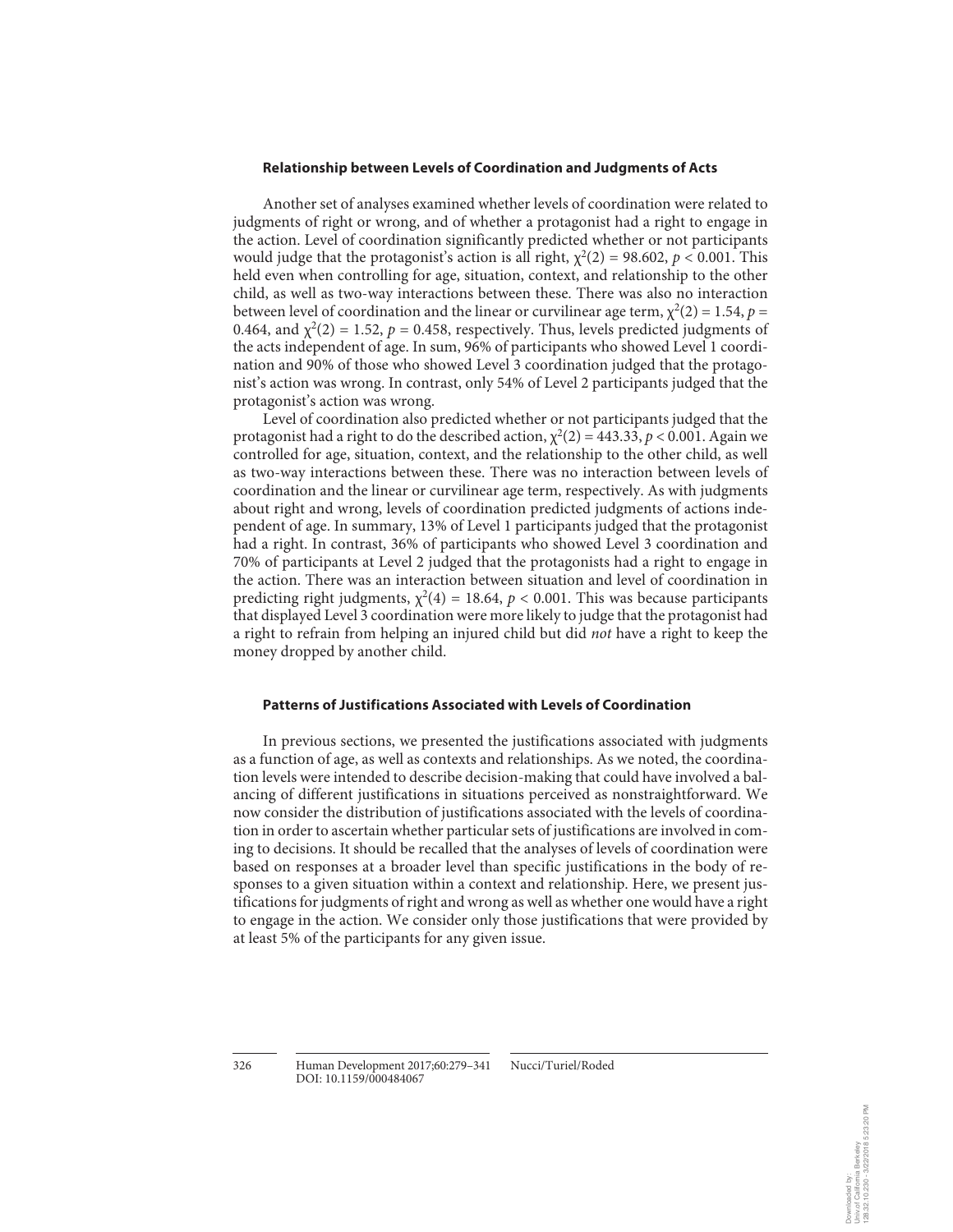#### *Hitting*

*Unconflicted Context (Unprovoked Hitting).* As discussed in the section on the association of levels and age, most participants used one-dimensional coordination in their judgments about unprovoked hitting in the unconflicted situations with the general other and the vulnerable child. This finding is in line with our expectation that judgments about prototypical moral transgressions would be perceived as such, and judgments would be based on moral reasons – particularly welfare and fairness. This indeed turned out to be the case. Welfare and fairness were the most frequently used justification categories in the unprovoked hitting situation. Insofar as other justifications were used regarding unprovoked hitting, they included personal choice and reciprocity in the situation involving the antagonist. It appears that to some extent, unprovoked hitting of an antagonist was seen as involving provocation. This interpretation is supported by the finding that the use of the reciprocity justification was associated with coordination levels for situations involving the antagonist  $d(2)$  = 33.00,  $p < 0.001$ . In particular, the reciprocity justification was more common at Level 2 (50%) than at either Level 1 straightforward reasoning (7%) or Level 3 (17%),  $d(2) = 7.82, p < 0.01.$ 

*Conflicted-Self (Self-Defense).* In contrast with unprovoked hitting, the situations presented in the conflicted-self context are multidimensional in that they could be perceived as entailing two competing considerations: inflicting harm on one person in order to prevent harm to oneself. Consequently, the issue of self-defense is part of these situations. The expected references to self-defense were greater among Level 2 and Level 3 participants than among those at Level 1,  $d(2) = 43.40$ ,  $p < 0.001$ . This was both with reference to whether it would be right or wrong for the protagonist to hit the aggressor, and whether one would have a right to hit the aggressor.

 With regard to judgments that the protagonist would be wrong to hit in conflicted-self situations, the most frequent justifications were welfare and fairness (with some use of categorically wrong). However, children at Level 1 mainly focused on the single dimension of the protagonist inflicting harm on the child being hit. By contrast, participants at Levels 2 and 3 used welfare and fairness justifications, suggesting that they also took into account the welfare and fairness for the person under attack (including that the protagonist would have a right to protect him- or herself).

 The feature that distinguishes Level 2 from Level 3 or Level 1 is that those classified as Level 2 were more likely to use the reciprocity category,  $d(2) = 8.72$ ,  $p < 0.01$ . Participants employed reciprocity both to justify their judgment of hitting as right or wrong and with respect to having the right to hit in self-defense. This justification category was most common in the situations portraying the antagonist *.* For Level 2 participants, hitting was viewed as a form of fair retaliation against an aggressor. This justification for hitting the antagonist was seldom used by participants at either Level 1 or Level 3.

*Conflicted-Other (Hitting to Protect Another from Attack).* In this situation, the protagonist has to decide whether to hit in order to stop someone from harming another child. A salient feature of the observed pattern of these justifications was the use of the welfare category by participants at all levels of coordination. However, welfare reasons were used differently by those at Level 1 from those at Levels 2 and 3. For those at Level 1, concerns about welfare were with regard to the potential harm to the aggressor who would be hit by the protagonist. By contrast, for participants at Levels

 Development of Moral Judgments Human Development 2017;60:279–341 327 DOI: 10.1159/000484067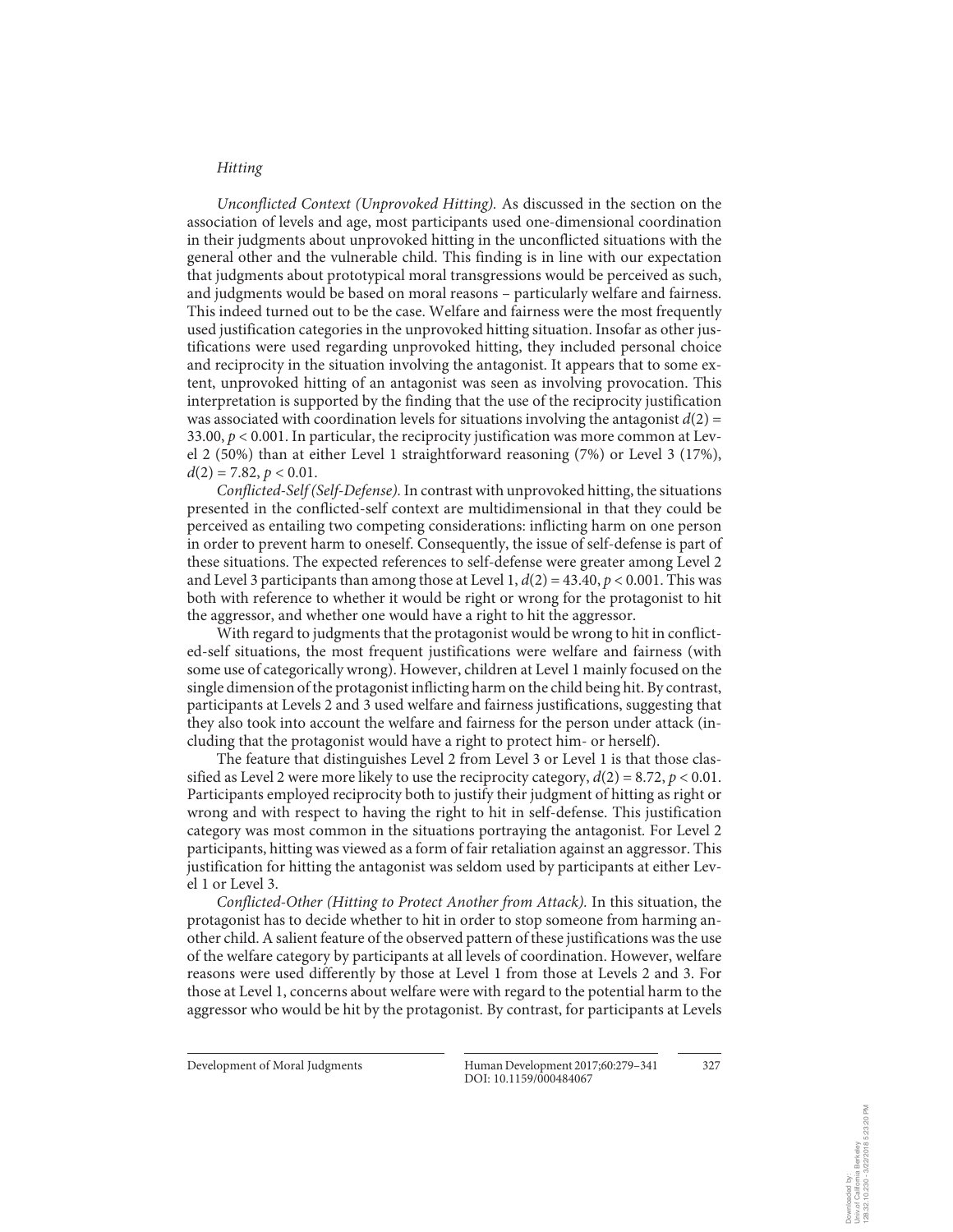2 and 3, the concerns for welfare were more likely to also include concerns for the welfare of the other child under attack. In addition, Level 3 participants were more likely to judge that the protagonist would have a right to hit in order to protect the child under attack and *provided* welfare justifications for that judgment.

 Participants at Level 2 also used reciprocity justifications more than either Level 1 or 3 participants,  $d(2) = 6.39$ ,  $p < 0.05$ , and mostly in conjunction with judgments about hitting the antagonist. Participants employing Level 2 coordination took into account the past actions of the antagonist child to support hitting the aggressor.

 The use of fairness-equity justifications did not differ by coordination levels (though slightly lower for Levels 2 and 3) and referred generally to considerations about the vulnerable child. These justifications were in support of judgments that the protagonist should *not* hit the aggressor child if the aggressor was a vulnerable other (e.g., a young child or an older child with known problems with emotional control). Level 3 participants were somewhat more likely overall to support the use of hitting in order to stop the vulnerable child from hurting someone else.

 Personal choice justifications were employed by participants in support of judgments about whether one would have a right to hit. These were used with greater frequencies by participants employing Level 1 and 2 than Level 3 coordination,  $d(2) = 13.65, p < 0.001.$ 

#### *Indirect Stealing (Keeping the Money)*

 We expected that the situations involving indirect stealing would entail coordination of different considerations because of the potential interpretation of ambiguity regarding the ownership of the dropped money. With regard to indirect stealing, considerations about property or ownership, as well as whether keeping the money is harmful to another, should be part of the thinking of those at Levels 2 and 3 – but not those at Level 1. A number of justification categories, including personal choice *,* were used by participants at each of the three levels. However, some patterns relevant to each type of coordination stand out. First, the most frequent justifications used by those at Level 1 were affirmation of ownership and the related welfare category (for judgments of right and wrong and the right to keep the money). There was little use of personal choice at Level 1 for judgments of right and wrong. In some respects, the pattern of justifications used by participants at Level 3 was similar to Level 1. For example, those at Level 3 also emphasized ownership in responses to both questions (some also took into account the issue of defining ownership in response to whether the actor has a right to keep the money). The analysis examining the usage of ownership affirmation justifications confirmed a significant effect by reasoning level,  $d(2) = 20.83$ ,  $p < 0.001$ . As represented in the coding of levels, however, those at Level 3 gave priority to ownership over other consideration, whereas those at Level 1 only attended to one consideration.

 The other pattern that stands out is that there are some differences in Level 2 justifications from those at Levels 1 and 3. Particularly for judgments of whether one has a right to keep the dropped money, there was greater use of the following categories: defining ownership, reciprocity, negation of harm, and personal choice. These patterns reflect the Level 2 coordination that attempts to take into account various considerations without clear-cut priorities or consistent resolution of competing

 Human Development 2017;60:279–341 328 Nucci/Turiel/Roded DOI: 10.1159/000484067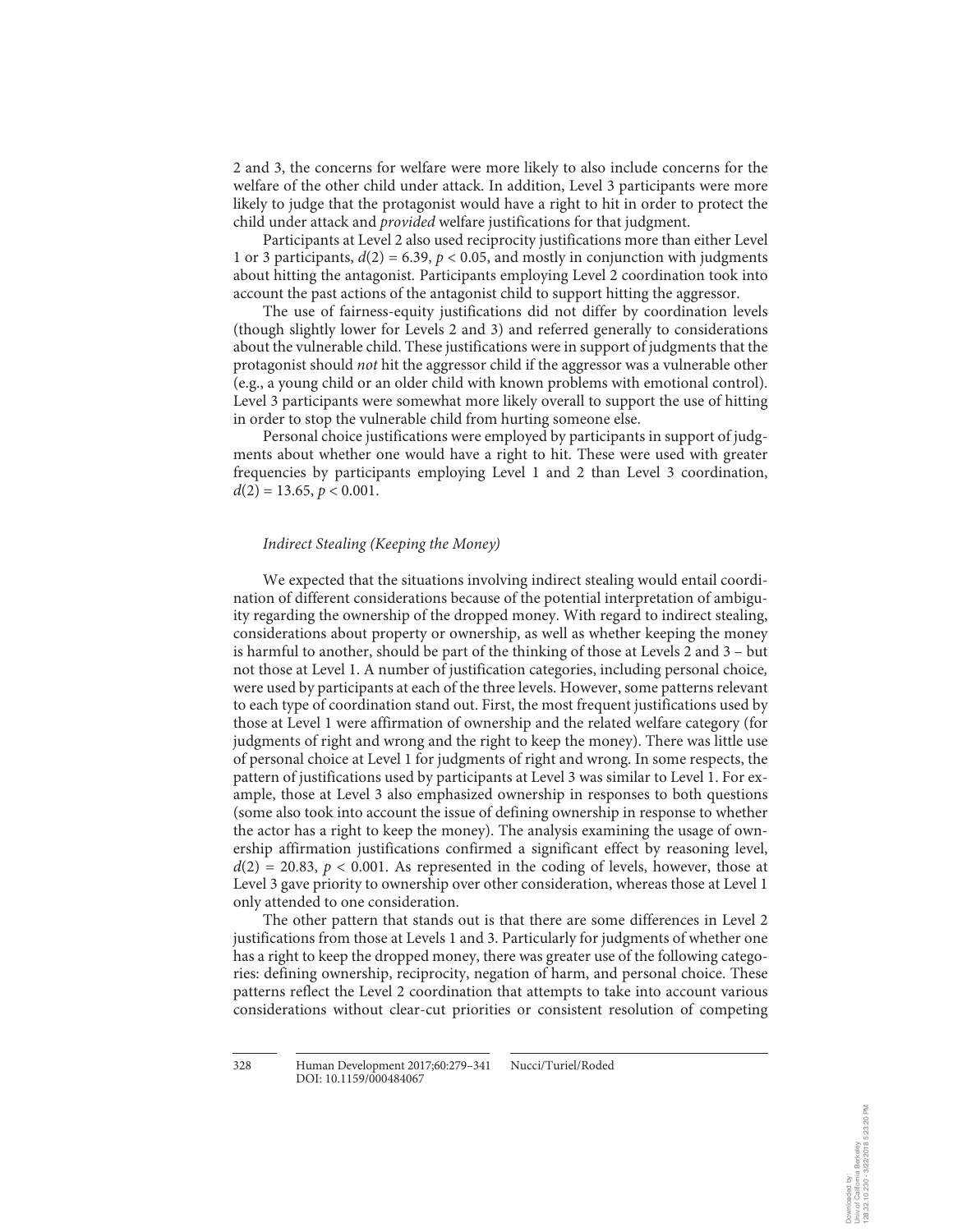considerations. At Level 2, personal choice is more prominent than at the other levels, as is the questioning of ownership (as reflected in the defining ownership category) – as most evident in judgments as to whether one has a right to keep the lost money, with a significant effect for level,  $d(2) = 17.703$ ,  $p < 0.001$ . This questioning of the continued ownership of the dropped money was associated with a corresponding justification that keeping the money would not cause harm since it was essentially no longer the property of the person who had dropped it,  $d(2) = 9.61$ ,  $p < 0.01$ . For those at Level 2, these justifications were also associated with personal choice justifications for keeping the money now that it was no longer clearly within the possession of the person who had dropped it,  $d(2) = 18.01$ ,  $p < 0.001$ .

## *Helping*

 The elements involved in processes of coordination that we expected in the helping situations are different from those in the indirect stealing situations. In particular, situations calling for a prosocial act like helping present considerations of potential conflicts between obligations and personal choices. We have already seen in the analyses of justification categories above that personal choice and reciprocity were used with some frequency for the helping situations.

 One pattern that stands out in these findings is the degree of correspondences between justifications used by Level 1 and Level 3 participants in decisions as to whether the acts are right or wrong. Specifically, at both levels, there was greater use of the welfare and fairness justification categories than at Level 2,  $d(2) = 7.17$ ,  $p < 0.05$ . In turn, there was greater use of the personal choice and reciprocity categories among those at Level 2 than those at Levels 1 or 3,  $d(2) = 14.58$ ,  $p < 0.05$ . The differences between Levels 1 and 3 lie not in the justification categories but in how different considerations are weighed in arriving at decisions. Those at Level 2 showed greatest use of both personal choice and reciprocity but were less clear as to priorities than those at Level 3; the greater use of reciprocity at Level 2 than Levels 1 and 3 was mainly due to their use in judgments about helping the antagonist,  $d(2) = 296.42$ ,  $p < 0.001$ .

 The patterns of justifications in response to the question of whether one has a right not to help an injured child paralleled the pattern for judgments of right or wrong – but with one interesting difference. At all three coordination levels, there was recognition of the element of personal choice *.* The differences between Level 2 and Levels 3 and 1 appear in the greater use of reciprocity in the former and greater use of welfare in the latter.

#### **Discussion**

 In discussing the outcomes of this research, we consider broad trends in the findings, with an emphasis on continuities and discontinuities in development. In that regard, three considerations guided our research. One was that children form cohesive judgments about what we refer to as prototypical moral issues. By prototypical we mean issues like intentionally hitting another without compelling competing reasons, taking someone else's property, and helping another in distress when there is no cost to the one helping. These three types of acts were included in this research.

 Development of Moral Judgments Human Development 2017;60:279–341 329 DOI: 10.1159/000484067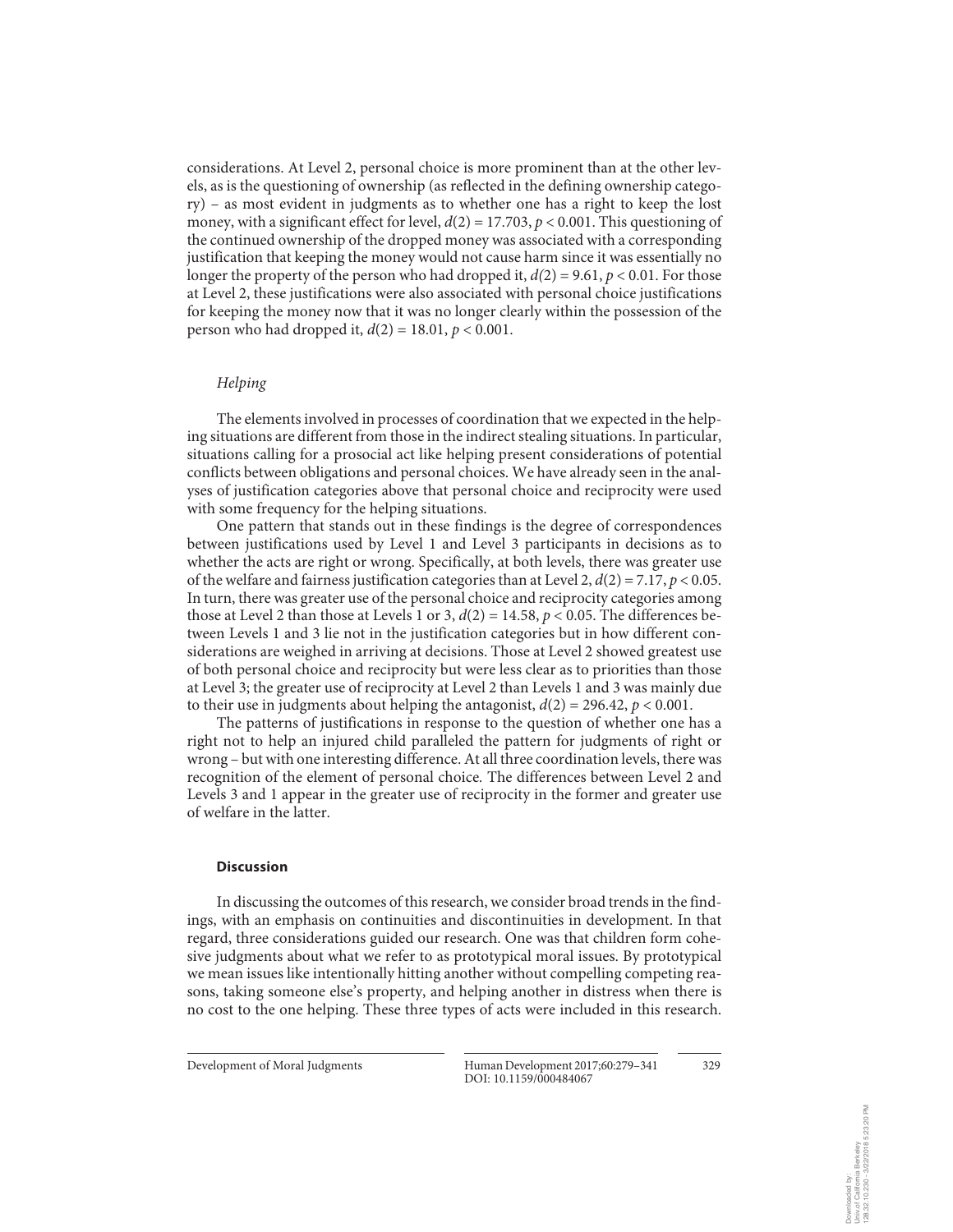As detailed above, many previous studies have shown that by a young age children form judgments about avoiding harm, as well as promoting welfare and fairness that are not contingent on rules, directives from authorities, or common practices [Smetana et al., 2014; Turiel, 2015a]. Children reason about morality, and with respect to these contingencies there are not differences among children and adolescents. We, therefore, expected that the children and adolescents participating in this research would judge the prototypical forms of the three acts as wrong, with reasoning about welfare and fairness. To put it in other terms, we expected to find *continuities* in development, with similarities across ages in evaluations and associated reasons about the acts.

 Our presumption, also based on previous research findings, was that children and adolescents do not apply their moral judgments in fixed ways independent of the components of social situations. In that regard, a second set of considerations guiding the research was that social situations are not always prototypical in the ways we defined it, and that children and adolescents would take into account contextual features in coming to decisions. We, therefore, expected that features of situations such as what might be perceived as legitimate goals of the self or others, as well as characteristics of the individuals involved, would be taken into account in decisions. We examined judgments in such situational contexts because previous studies have shown that children and adolescents form judgments in parallel with moral judgments in the conventional [Geiger & Turiel, 1983; Midgette et al., 2016; Turiel, 1983a] and personal [Nucci, 2001] domains. This is to say that moral judgments are not applied in isolation from other considerations important to people. Social situations are often sufficiently complex so that they pose conflicts between different moral considerations (such as between honesty or trust and persons' welfare, as discussed in the introduction) or between moral and nonmoral goals.

 The third consideration guiding the research was that contexts that include different moral components, as well as components in other domains, would produce reasoning involving processes of coordination. A number of previous studies outlined in the introduction have indicated that decision-making does involve weighing and balancing of different goals. It is in processes of coordination, with associated justifications, that we expected to find age-related differences (*discontinuities*). We expected to identify age-related shifts or *levels* that would capture the general features of discontinuities. This was an aspect of the present study that went beyond previous research that has focused on the relation of development and contextualized applications of moral judgments. We did not anticipate that such shifts or levels of coordination would entail broad structural features of moral reasoning that could be defined as "stages" [Kohlberg, 1969] irrespective of context.

#### *Continuities in Judgments of Right and Wrong*

 We did, indeed, find that children make moral judgments about welfare and rights to property regarding the prototypical versions of the acts. The large majority of participants judged as wrong each of the acts of hitting, indirect stealing, and not helping in the unconflicted contexts of intentional acts. We also found that such judgments were applied to situations involving vulnerable children. These findings are clear-cut for hitting since all participants in each age group judged hitting to be wrong

Human Development 2017;60:279–341 330 Nucci/Turiel/Roded DOI: 10.1159/000484067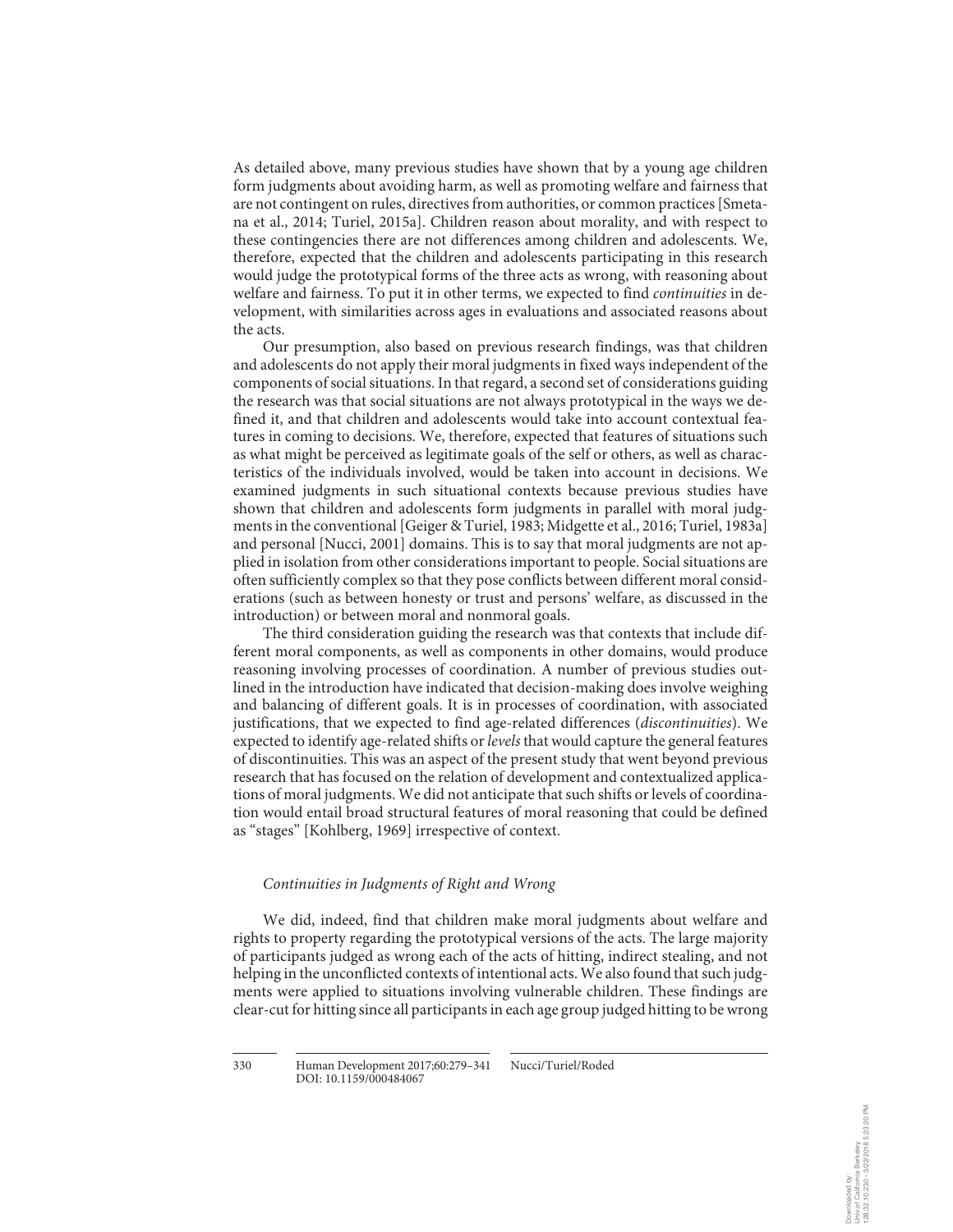in the unconflicted contexts for the general other and for the situations with the vulnerable child. Even in the case of the antagonistic other, large majorities judged it wrong to hit another in the absence of direct provocation. Therefore, hitting was not seen as an appropriate form of revenge in the absence of direct provocation even when the other child had previously teased the protagonist [see also Recchia et al., 2015]. These findings strongly affirm that from childhood to adolescence individuals believe and understand that causing pain and harm is wrong – as evidenced also by the finding that in all those conditions the reasons provided for the judgments were based on concerns with welfare (there was a tendency for older children to also use fairness justifications).

 In the context of the judgments about the prototypical acts, we expected a greater element of discretionary thinking regarding aspects of the indirect stealing situation (because of the possible perception of ambiguity of the original owner's claim to the lost property) and of the helping situation (because of the personal discretionary aspects of prosocial actions) [Kahn, 1992; Turiel, 2015b; Williams, 2011]. It seems that for each issue in the unconflicted context thinking about discretionary aspects appears with regard to the antagonistic others. This is consistent with prior findings that children and adolescents are more accepting of harmful actions directed at an antagonist [Posada & Wainryb, 2008]. Majorities at each age group did judge it wrong to keep the money and not help in cases of the antagonist, but fewer judged it wrong than in the cases of the general other or the vulnerable child (overall in the ranges of about 70 vs. 94 to 98%; see Table 3). Moreover, the decrease in numbers judging it wrong to take the money from the antagonist or not help the antagonistic child was more marked for the youngest age groups than for the oldest. In some situations, the judgment that it is not wrong to keep the money in the antagonistic relationship was based on reciprocity in the sense that it is a justified response to prior harm inflicted by that person.

## *Contexts and Judgments of Right and Wrong*

 The research findings also confirm the expectations that contexts matter, that in certain situations individuals attempt to coordinate different considerations, and that there are age-related differences in the ways different considerations are taken into account. These features were most evident in judgments and reasons regarding the act of hitting. More participants at each age thought that hitting in self-defense (conflicted-self) was acceptable and necessary than in the unconflicted contexts. This is consistent with prior work indicating that even young children accept engagement in harm if it is directed at deterring aggression or in self-defense [Jambon & Smetana, 2013]. Moreover, in the present study, there was a greater tendency for the age groups in the middle (11- and 14-year-olds) to judge self-defense acceptable than for the youngest and oldest groups. However, the large majority of participants at each age judged self-defense as wrong in the case of a vulnerable child who is aggressing. Thus, participants discriminated between hitting on the part of certain children (general and antagonistic) and ones with disabilities, and accordingly judged, in a flexible way, that the same considerations do not apply in all cases.

 Judgments in situations that might require hitting someone to protect another largely paralleled, with some differences, judgments about self-defense. In this case,

 Development of Moral Judgments Human Development 2017;60:279–341 331 DOI: 10.1159/000484067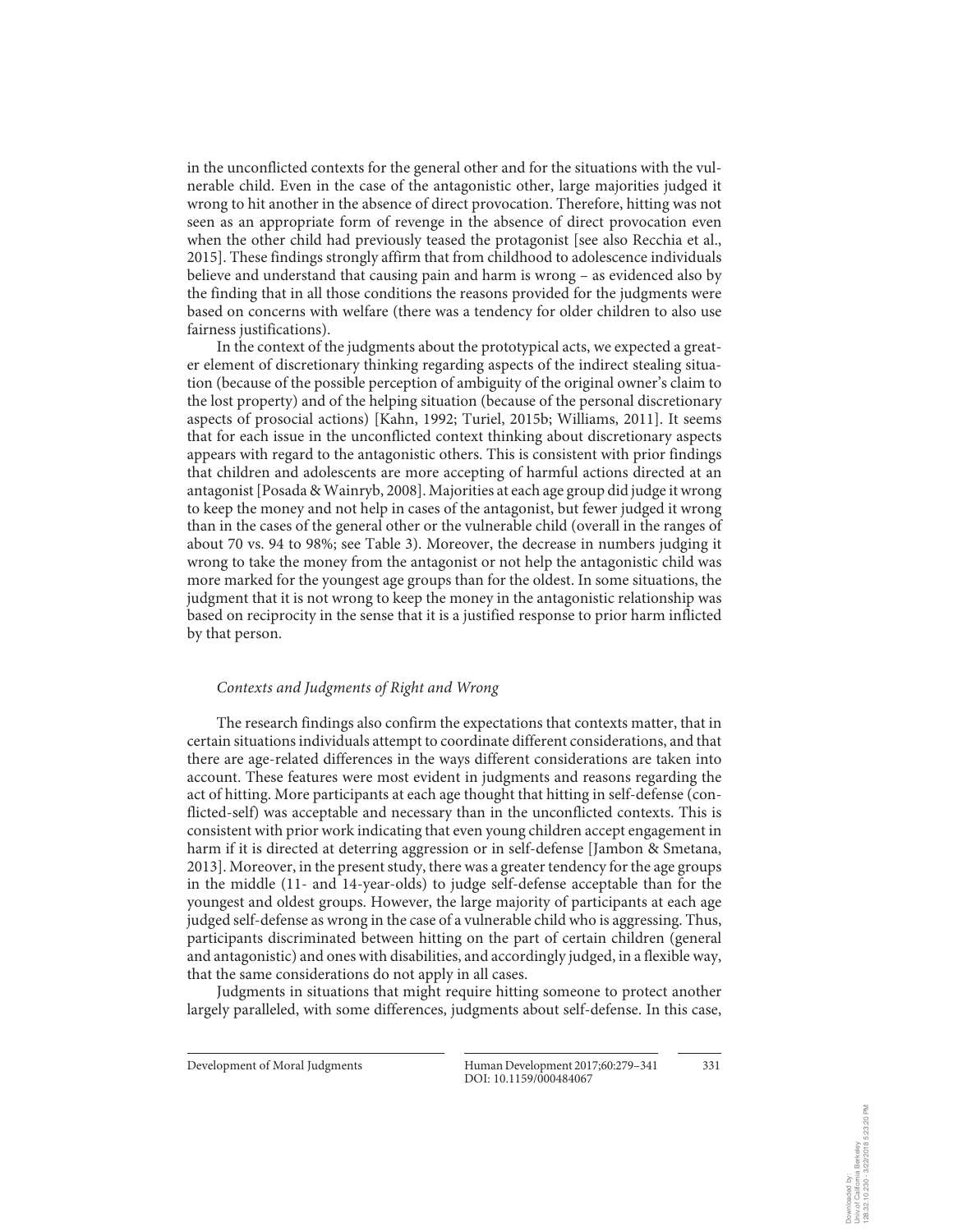too, the large majority in each age group judged it wrong to do so when the aggressor was a vulnerable child. Perhaps not surprisingly, fewer at each age judged it acceptable to protect another by hitting than those judging self-defense as acceptable (note that such a difference did not hold for the vulnerable child).

 We proposed that in some contexts and for some relationships, but not all, the acts of indirect stealing and not helping would yield differences from other contexts. The expectations that some might perceive ambiguities in the status of ownership of the property and that a prosocial act like helping has a personal discretionary aspect were borne out in findings that more of the 11- and 14-year-olds than the younger and older ones judged it acceptable to keep the money and not help. The age-related U-shaped pattern in judgments of right and wrong was more evident in these more ambiguous contexts than observed in cases of hitting. With regard to indirect stealing, such variations were found mainly in reference to the antagonistic other in both unconflicted and conflicted-self contexts. To a small extent, judgments that keeping the money was acceptable were based on justifications in the personal domain. Reciprocity was a reason given to a greater extent for judgments that it was acceptable to keep the money. As noted above, it seems that children in the study saw keeping the money from the antagonistic child as a justifiable response to the previous harm inflicted on the actor.

 With regard to helping, more judged it alright not to help in each of the three contexts when the one needing help was a child who had previously been antagonistic than for the general other or the vulnerable child. More of the participants also judged it alright not to help when there was a conflict with the goals of the actor (conflicted-self, general other) such that the goals would be thwarted if he/she stopped to help. A substantial number of participants did view helping in these contexts to involve the discretionary element of personal choice, as evidenced by the use of justifications in the personal domain.

## *Continuities and Discontinuities in Judgments of a Right to Act*

 The study included an assessment that has not been part of previous research on the development of moral judgments. For each situation, participants were asked whether the actor would have a right to engage in the acts of hitting, keeping the money, or not helping. The purpose of this question was to ascertain if and how judgments of right and wrong were related to understandings of the role of individuals' prerogatives. Judgments as to whether one has a right to engage in the acts are of a different order from judgments of the acts as right or wrong. Judgments about the right to an act requires greater attention to a person's roles and prerogatives in relation to moral judgments. Thus, such judgments of whether one would have a right to engage in an action are an indicator of the extent to which moral judgments are viewed as binding on one's actions [Seldman, 2005]. In general and across types of actions, the U-shaped age-related pattern in which 11- to 14-year-olds differed from younger and older participants was more pronounced in the case of evaluations of a right to engage in the action than was observed in their judgments of right and wrong. We say more about emergence of the observed U-shaped growth pattern below in the discussion of levels of development. Responses to this question, however, also yielded information regarding the role of context and relationships in judgments.

Human Development 2017;60:279–341 332 Nucci/Turiel/Roded DOI: 10.1159/000484067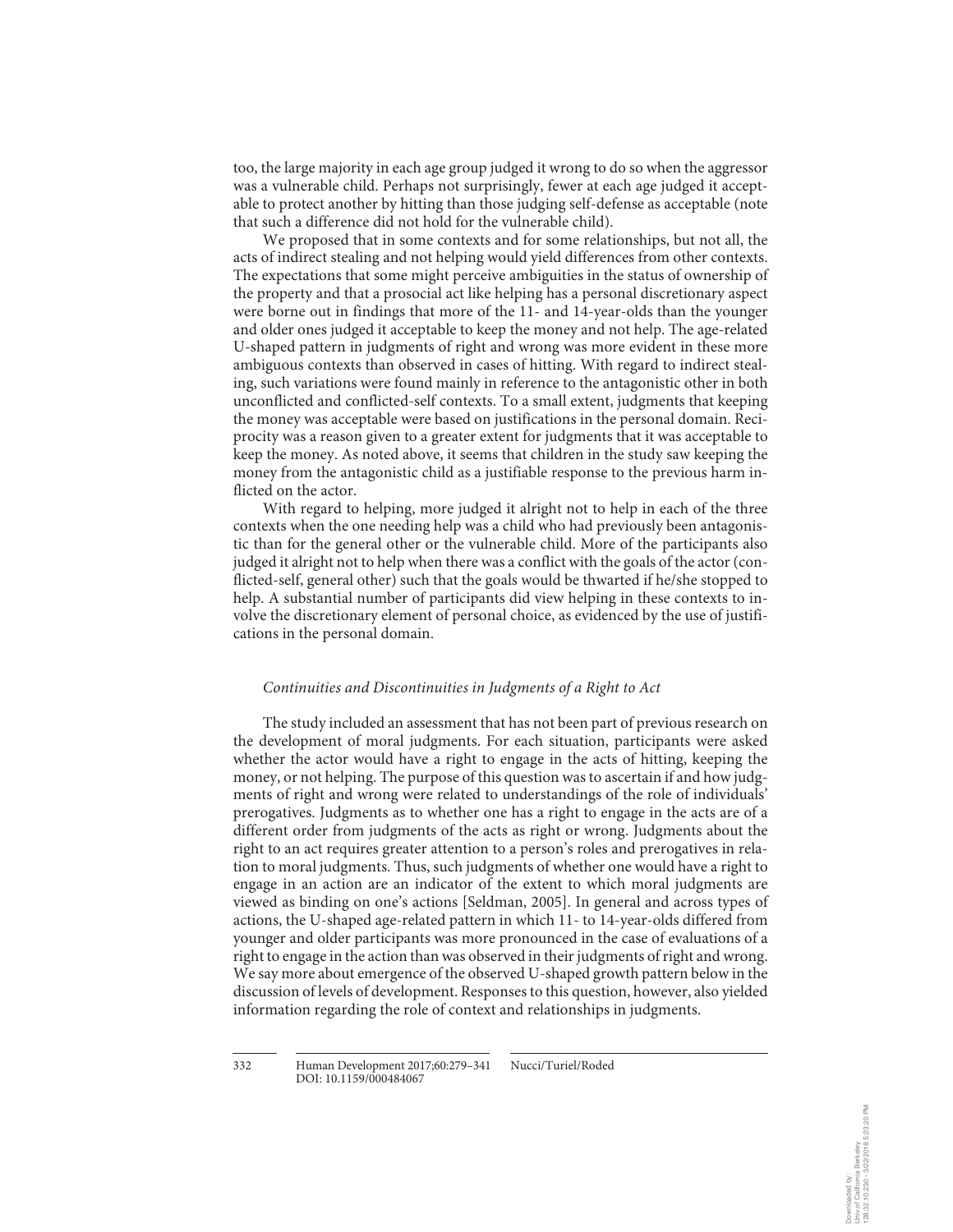First, judgments as to whether the actor had a right to hit in the unconflicted contexts were consistent with judgments as to whether it was right or wrong to hit. The large majority of participants judged that the actor did not have such a right in any of the unconflicted contexts. Similar findings were obtained with regard to the vulnerable child in the conflicted-self and conflicted-other situations. Thus, in these unambiguous situations, hitting is judged as wrong and the actor's rights are irrelevant mainly because of reasons of welfare. Correspondingly, most judged that the actor had a right to engage in the act of hitting in situations of self-defense. It appears that some of the youngest participants had more difficulty drawing a connection between the judgment that it would be right to hit in self-defense and whether the actor had a right to do so. Among the 8-year-olds, fewer judged that the actor had a right to engage in the action than judged it right to hit in self-defense (and fewer than those in the three older groups). The pattern of findings for conflicted-other was similar, but fewer judged that the actor had a right to act to protect another than to act in selfdefense.

 The question of whether an actor had a right to engage in the acts produced greater discrepancies with judgments that the acts were wrong in the indirect stealing and helping situations. Two features stand out in those findings. One is that participants (a) saw some ambiguity in whether the money still belonged to the person who dropped it (as evidenced by the justifications provided), and (b) the right not to help was based on considerations of personal choice. The second feature is that discrepancies between the two types of judgments were more pronounced among the 11- and 14-year-olds than the 8- and 16-year olds. It appears that U-shaped age-related patterns reflected in judgments as to whether one has a right to engage in the acts were due to greater use by the 11- and 14-year-olds of justifications in the personal domain than either the 8- or 16-year-olds for indirect stealing and helping.

#### *Levels of Coordination*

 The findings we have considered thus far could be taken to mean that the moral reasoning of the youngest and oldest participants were similar, and different from those in early and mid-adolescence. The findings could also be taken to mean that during early or mid-adolescence, there is regression from a progressive developmental path of moral judgments. Indeed, such interpretations of adolescence as entailing regression to earlier hedonistic or instrumental moral reasoning have been made [e.g., Eisenberg, Cumberland, Guthrie, Murphy, & Shepard, 2005; Kohlberg & Kramer, 1969]. We note, however, that such U-shaped age-related patterns in decisionmaking and problem solving are often found and indicative of periods of developmental transition rather than regression [Friend, 2004; Gershkoff, & Thelen, 2004; Hartelman, van der Maas, & Molenaar, 1998; Stavy, 2012; Strauss & Stavy, 1982; Wewrker, Hall, & Fais, 2004]. Consistent with these views, the findings of our studies yield an interpretation of developmental progression [see also Turiel, 1974, 1977, for a discussion of the topic of regression in explanations of development]. In the present study, we found that in the adolescent years there is an increased awareness that there can be ambiguity in some situations (i.e., with regard to some situations of indirect stealing) and of the role of individual discretion and choice in some decisions (especially with regard to prosocial actions with discretionary elements). The adolescents

 Development of Moral Judgments Human Development 2017;60:279–341 333 DOI: 10.1159/000484067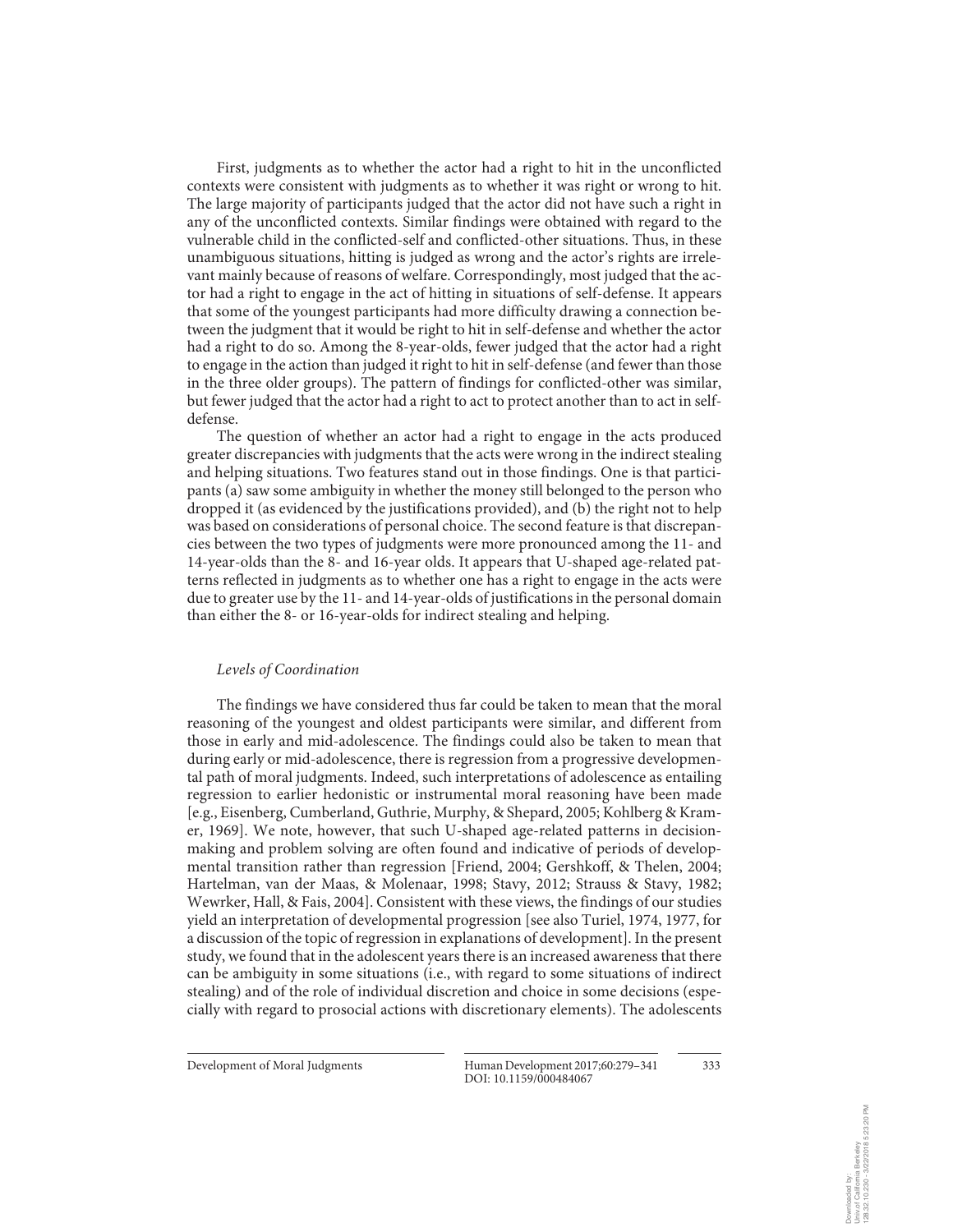who tended to judge indirect stealing and not helping as acceptable took this ambiguity into account, which the youngest participants did not. The adolescents were not unconcerned with issues of welfare and reciprocity in their decisions, but were unclear in their thinking as to how to coordinate competing considerations and sometimes gave priority to personal choices. The oldest participants were cognizant of the ambiguities and the place of personal discretion but coordinated those considerations with moral considerations, generally giving priority to moral goals.

 This interpretation of the results is directly related to findings on the levels of coordination based on a global coding of participants' responses. Our analysis revealed three clear patterns distributed across the four age groups. The analyses of the relationship between levels of decision-making and judgments of right and wrong, rather than decision-making and age, revealed patterns of decision-making associated with development that were even more clear-cut. At Levels 1 and 3, the predominant judgments were that the acts (not helping, keeping the money, or hitting) in the conflicted contexts were wrong, whereas at Level 2 judgments of these acts as right or wrong were made on a chance basis. The analyses of the reasoning at these levels, however, demonstrated that although the participants at Levels 1 and 3 made similar evaluations, the processes of coordination were different. As noted above, the three levels represent degrees of complexity and comprehensiveness in the coordination of the elements of the situations associated with increasing age.

 Our interpretation of this U-shaped pattern is concordant with constructivist [e.g., Friend, 2004; Stavy, 2012; Strauss & Stavy, 1982; Wewrker et al., 2004; Witherington, 2011] rather than mechanistic [Gershkoff & Thelen, 2004] views of U-shaped patterns of developmental change. Similar to observations made by Stavy [2012] and Strauss and Stavy [1982], we account for the obtained U-shape pattern as a shift from the application of reasons of harm and welfare to increasingly differentiated and inclusive coordination of competing elements within contexts. We illustrate this with reference to the examples of responses contained in Table 8 . At Level 1, there is lack of differentiation between prototypical forms of acts such as stealing (i.e., directly taking something that belongs to another person) and nonprotoypical (i.e., keeping money someone has dropped) or contextualized (e.g., hitting in self-defense) forms of acts. For example, Level 1 responses to questions about whether keeping the money would be right or wrong focused only on the fact that property that belonged to one person is now in the hands of someone else without the permission of the original owner. As illustrated in the statement of the 8-year-old girl in Table 8 , the contexts involving whether or not to return the money are to be resolved by global application of the basic construct defining theft: "No, because it's someone else's USD 10 bill, she shouldn't keep it because it's not hers." These responses did not reflect a lack of capacity to say more. When probed by the interviewers, these Level 1 children evidenced awareness of the details of the situation, but made no use of the information about the money being dropped rather than taken directly from the other person. It is important to stress that these younger children, coded at Level 1, and as reflected in the example of the 8-yearold girl, were not engaging in thinking that took into consideration the perhaps subtle differences between directly taking money from another and keeping money dropped. It is not that they were asserting that ultimately it does not matter which it is because whether it is dropped or one steals directly, it is still the other person's money.

 Children and adolescents at both Level 2 and Level 3 took into account differences between keeping money and stealing, but in different ways from each other.

Human Development 2017;60:279–341 334 Nucci/Turiel/Roded DOI: 10.1159/000484067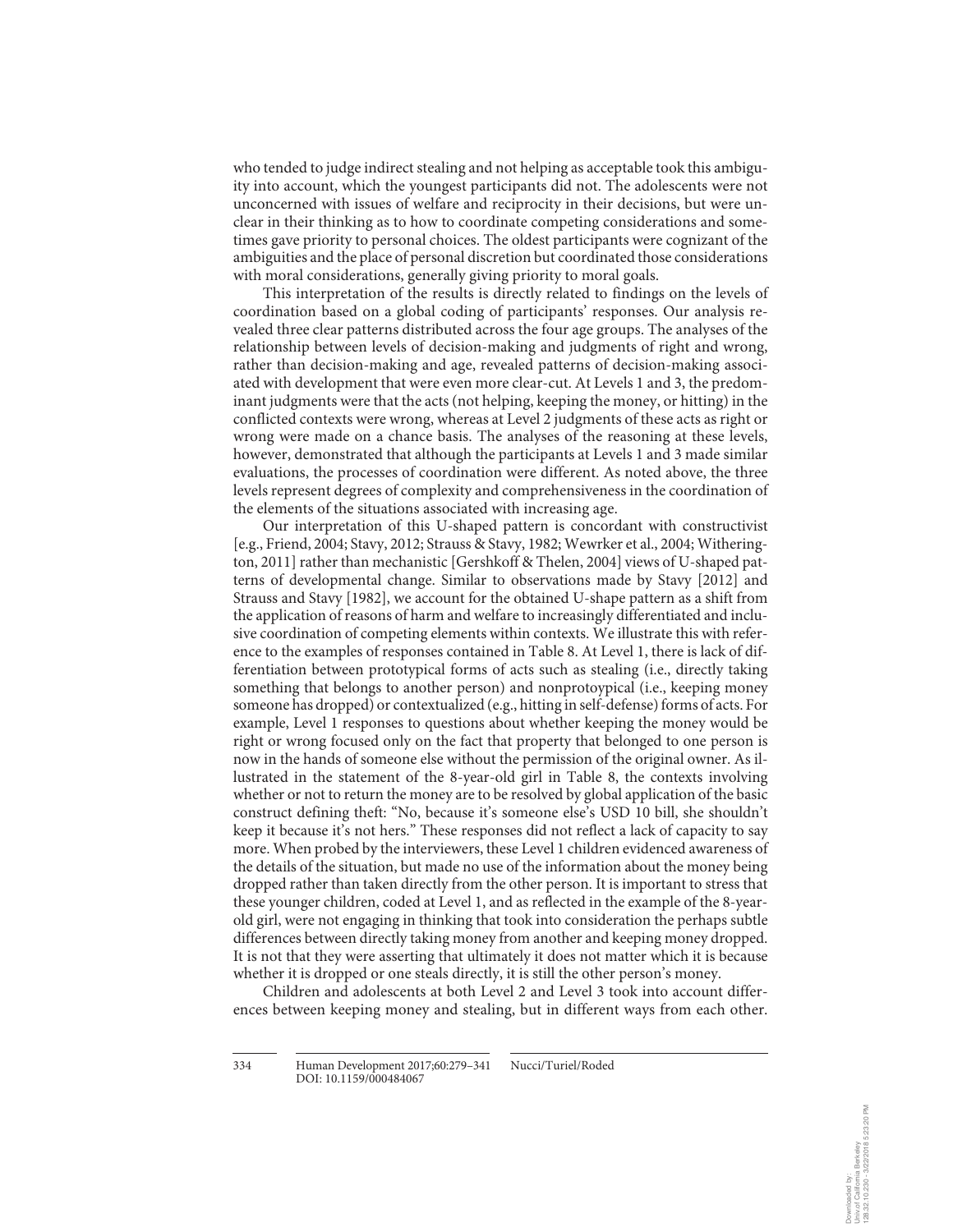Moreover, they also attended to the additional features of the conflict situations that placed the actions of harm and helping in nonprototypical contexts. The differentiations made by Level 2 children between the prototypical act of stealing, for example, and not returning the money that was dropped help to account for why there would be an even chance that lost money would be returned by an adolescent at Level 2. As expressed by the Level 2, 13-year-old male (see Table 8), the dropped money is "in nowhere land" … "lost money is up for grabs." The connection between keeping the money and stealing is not completely lost, however, as noted by the 13-year-old female (Table 8) who notes that "the right thing to do would be to give it back, but he's not necessarily, he doesn't necessarily have any wrongdoing." When the additional element of considerations of personal choice is added to the equation, the decision about whether to keep the money becomes far from straightforward for the children at Level 2.

 The differentiations between prototypical and contextualized situations made without coordinating these new elements result in expressions of uncertainty over the right course of action. This is illustrated in Table 8 with respect to each of the three actions. For example, with respect to whether or not to hit someone to defend another child who is being harmed, a 14-year-old girl offered the following (Table 8): "… (she is) confused because she knows she did the right thing by not using violence, but then she thinks that maybe her punch would help this other girl, and isn't that okay too? I mean, she is confused no matter what she does!" In the case of helping a child who is injured rather than going to a mandatory soccer tryout, a 14-year-old male concluded in response to the interviewer's question ( Table 8 ) " *And is there any way for him to decide what's the right thing to do here?* Not really, it's just, there's no really right way to do it."

 With Level 3, the differentiation expressed at Level 2 between prototypical and contextualized actions is maintained. However, these elements are now coordinated in ways that the adolescent employs to resolve the moral conflict between concerns over self-interest and the needs of others, and ambiguities in the meaning of actions (such as whether keeping dropped money is theft). This is illustrated in the statement of the 17-year-old female acknowledging the arguments that could be offered for not returning the dropped money (Table 8) "I can understand the thought process for not giving the money back." She went on to clarify the differences between keeping money that one finds on the ground from the situation on the bus, "if someone loses money, it's theirs and if you know that, she should give it back. But, if you just saw 10 dollars on the street and you have no idea who it belongs to, keep it, but if you know who it belongs to, it's your duty to give it back." (Note the differences between the process of thinking used by this adolescent in arriving at her conclusion and the way the 8-year-old quoted above arrived at a similar conclusion.) Similarly, the responses of Level 3 adolescents involve an acknowledgement of the discretionary elements of helping that were supported in decisions not to help at Level 2 along with a distinction made between a "right" not to help and a personal choice that they viewed as morally wrong. This is illustrated in the following responses of a 16-year-old female: "Well, I guess, maybe it's not a right, I don't think, I think it's partially justified, but I don't think it's fully justified because, so I guess, she has the ability to not help, but I don't think she has the justified right to not help the girl, maybe it's not the right, it's her choice, she has the ability to go to the soccer tryouts, but I think she's more right to help the little girl."

 Development of Moral Judgments Human Development 2017;60:279–341 335 DOI: 10.1159/000484067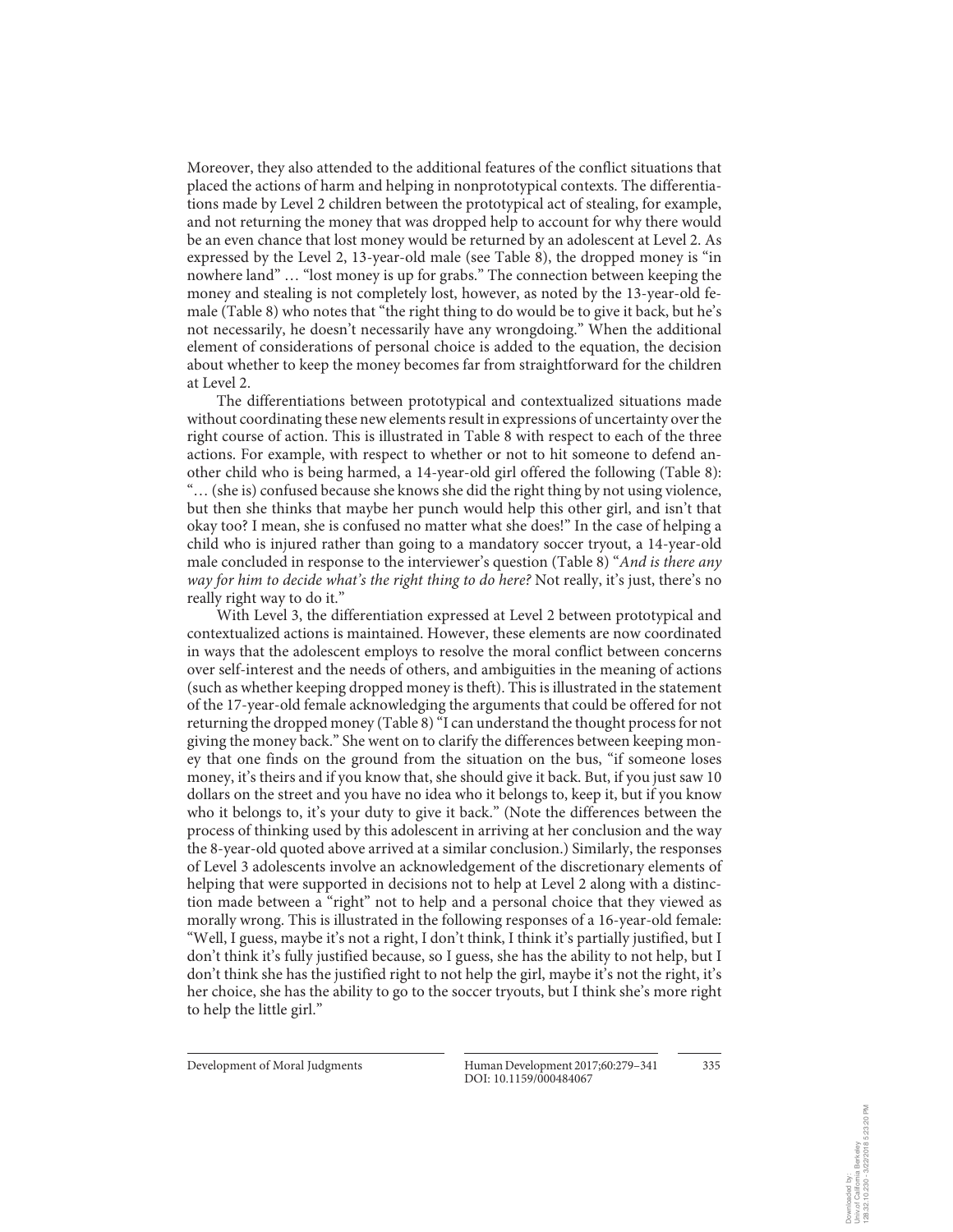In sum, the levels of coordination represent age-related changes in processes of decision-making in moral situations. At Level 2 (Multidimensional Uncoordinated Decisions), the adolescents, unlike younger children, do recognize features of situations having to do with ambiguities yielding a role for individual discretion or discretionary aspects of prosocial actions. For those responses coded at Level 2, accounting for more than one element of the situation is an advance over Level 1 coordination but less advanced than Level 3 (Multidimensional Coordinated Decisions). Unlike Level 3 processes of coordination, at Level 2 the different considerations are not resolved in a systematic way. The shortcomings in Level 2 coordination processes are reflected in inconsistencies and ambivalence. By contrast, Level 3 includes recognition of the different elements of situations but with decisions that are not ambivalent and that resolve conflicts in a consistent and systematic way by clearly giving priority to one set of considerations.

 These levels of coordination do not apply, however, to all moral situations in participants' judgments and decisions. As reported in myriad studies [see Smetana et al., 2014], judgments and decisions at all ages regarding prototypical situations (e.g., intentionally hitting the general or vulnerable other) did not involve processes of coordinating different considerations. Decisions were mainly based on moral considerations of welfare and/or fairness. Other situations, as detailed above, did involve perception of different considerations on the part of the older participants and, therefore, a process of coordination. It is in this regard that the judgments of the mid-level adolescents do not reflect regression but cognizance of and concern with elements of the situation not in the awareness of the younger, Level 1 children.

 Finally, these levels should not be seen as overarching levels of moral judgment. By including various contexts and actors in the depictions of situations presented to participants, the findings of this research, we believe, clearly demonstrate that a search for general, consistent, homogeneous age-related ways of making moral judgments is not fruitful. This is because individuals think in flexible ways about moral decisions and take many factors into account. The research presented here shows that in certain situations younger children make judgments that do not seem to differ from those of older individuals. Children develop reasoning about welfare and fairness that continues into later ages. Those same forms of reasoning are applied in situations that include multiple considerations and goals, but are applied in different ways by younger and older individuals. However, the overall findings of the research show that children and adolescents engage a great deal of reasoning about social situations in ways that involve a number of systematic discriminations. An understanding of moral development and moral/social decisions requires understanding of judgments and reasoning based on welfare, justice, and rights, as well as how those forms of reasoning are applied in multifaceted situations.

#### **Final Thoughts**

 The research we have reported marks a step in describing the course of moral development because the findings point toward a direction for research that would focus upon the coexistence of continuities and discontinuities in moral reasoning with age, and the identification and exploration of periods of developmental transition in the contextualized application of moral judgment. A recent educational study

 Human Development 2017;60:279–341 336 Nucci/Turiel/Roded DOI: 10.1159/000484067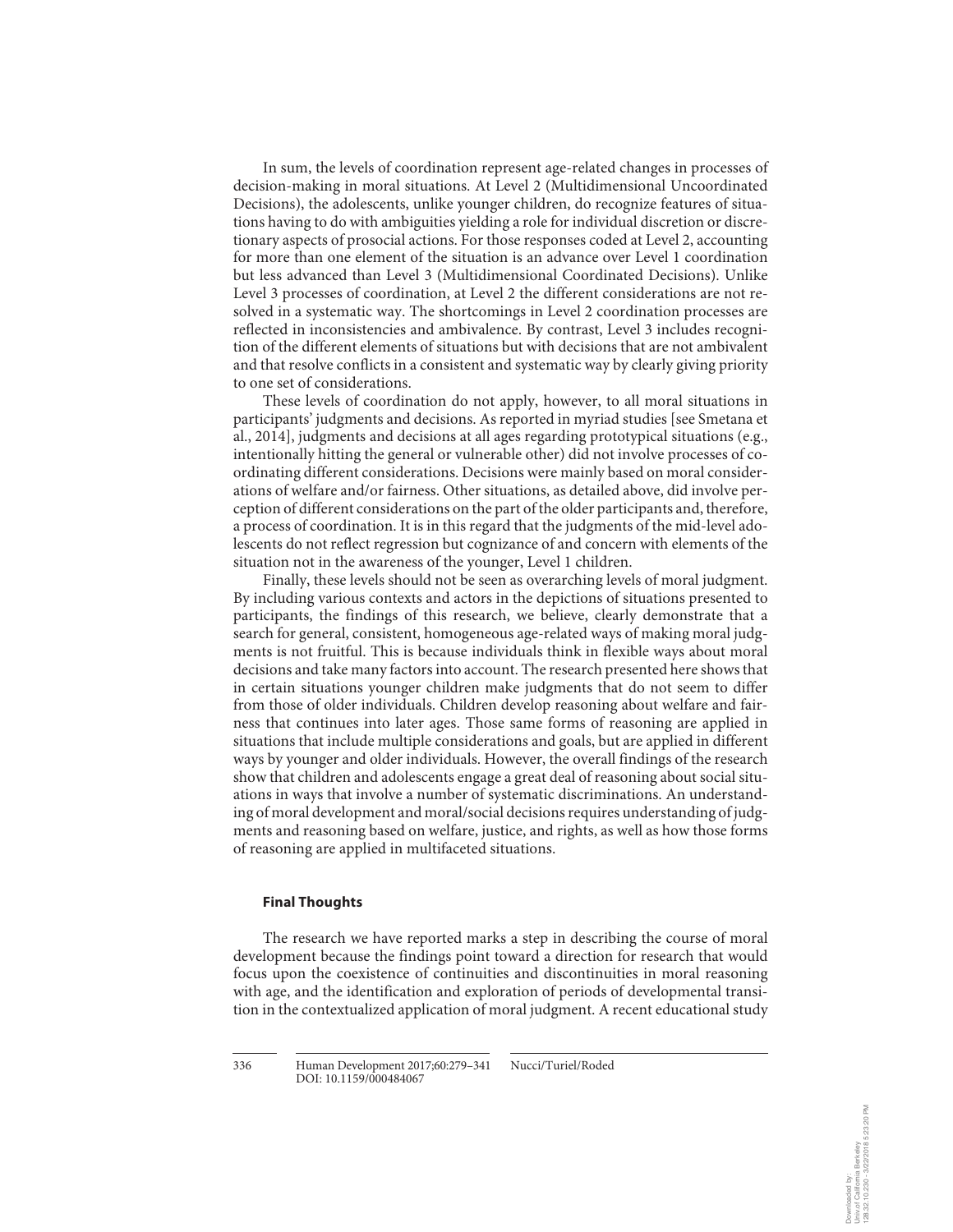[Nucci, Creane, & Powers, 2015] with middle school students provided evidence that the shifts in coordination described in the present research occurred over the period of one school year. In that study, the indirect stealing scenario from the present study was employed to measure the influences of an educational intervention. The researchers reported that both the Control and Experimental groups showed gains in level of moral coordination over the course of the year, with the Experimental group showing significantly greater change than the control group [Nucci et al., 2015]. This is an indication that the age-related patterns described in the present study follow the expected movement over time. However, the findings reported in the study by Nucci et al. [2015] refer to overall group means rather than shifts within individuals followed longitudinally.

 In addition, the present study employed only three issues as contexts. This was necessary because of the complexity and duration of the interview. What stands out in the current set of findings is the role of ambiguity in uncovering developmental changes in moral thinking. Future work is needed using a broader array of issues such as the indirect stealing situation used in the present research to examine how moral understandings of harm, welfare, and fairness are extended in ambiguous contexts. Moreover, the study examined only a 10-year period from age 7 to 17 years. This was done in order to be able to use the same issues across age groups. However, we are well aware that additional shifts in moral reasoning might be found at both younger and older ages. For example, Weller and Lagattuta [2013] obtained findings about helping in 8-year-olds and early adolescents consistent with our research, but they also identified a similar acceptance of not helping at 5 years of age as we did in early adolescence.

 Finally, this study points to the utility of including questions addressing the rights of individuals to act in ways that are contrary to their judgments of an act as wrong. This has not been previously studied as an aspect of research on moral judgments. Further work is needed to further explicate how such judgments are related not only to issues of development but also to the relations between moral judgment and action.

#### **Acknowledgments**

 We wish to acknowledge the contributions of Kristen Bottema-Beutel for her help designing the coding scheme for justifications and Audun Dahl for his contribution to the data analysis. This research was supported by a generous grant from the Fetzer Institute.

#### **References**

 Aronfreed, J. (1968). *Conduct and conscience: The socialization of internalized control over behavior.* New York, NY: Academic Press.

- Baldwin, J.M. (1906). *Social and ethical interpretations in mental development* . New York, NY: Macmillan. Bandura, A., & McDonald, F.J. (1963). Influence of social reinforcement and the behavior of models in shaping children's moral judgment. *The Journal of Abnormal and Social Psychology*, 67, 274. doi: 10.1037/h0044714
- Damon, W. (1975). Early conceptions of positive justice as related to the development of logical operations. *Child Development* , *46* , 301–312. doi:10.2307/1128122

 Davidson, P., Turiel, E., & Black, A. (1983). The effect of stimulus familiarity on the use of criteria and justifications in children's social reasoning. *British Journal of Developmental Psychology* , *1* , 49–65. doi:10.1111/j.2044-835X.1983.tb00543.x

 Development of Moral Judgments Human Development 2017;60:279–341 337 DOI: 10.1159/000484067

Jniv.of California Berkeley<br>28.32.10.230 - 3/22/2018 5:23:20 PM 128.32.10.230 - 3/22/2018 5:23:20 PMUniv.of California Berkeley Downloaded by: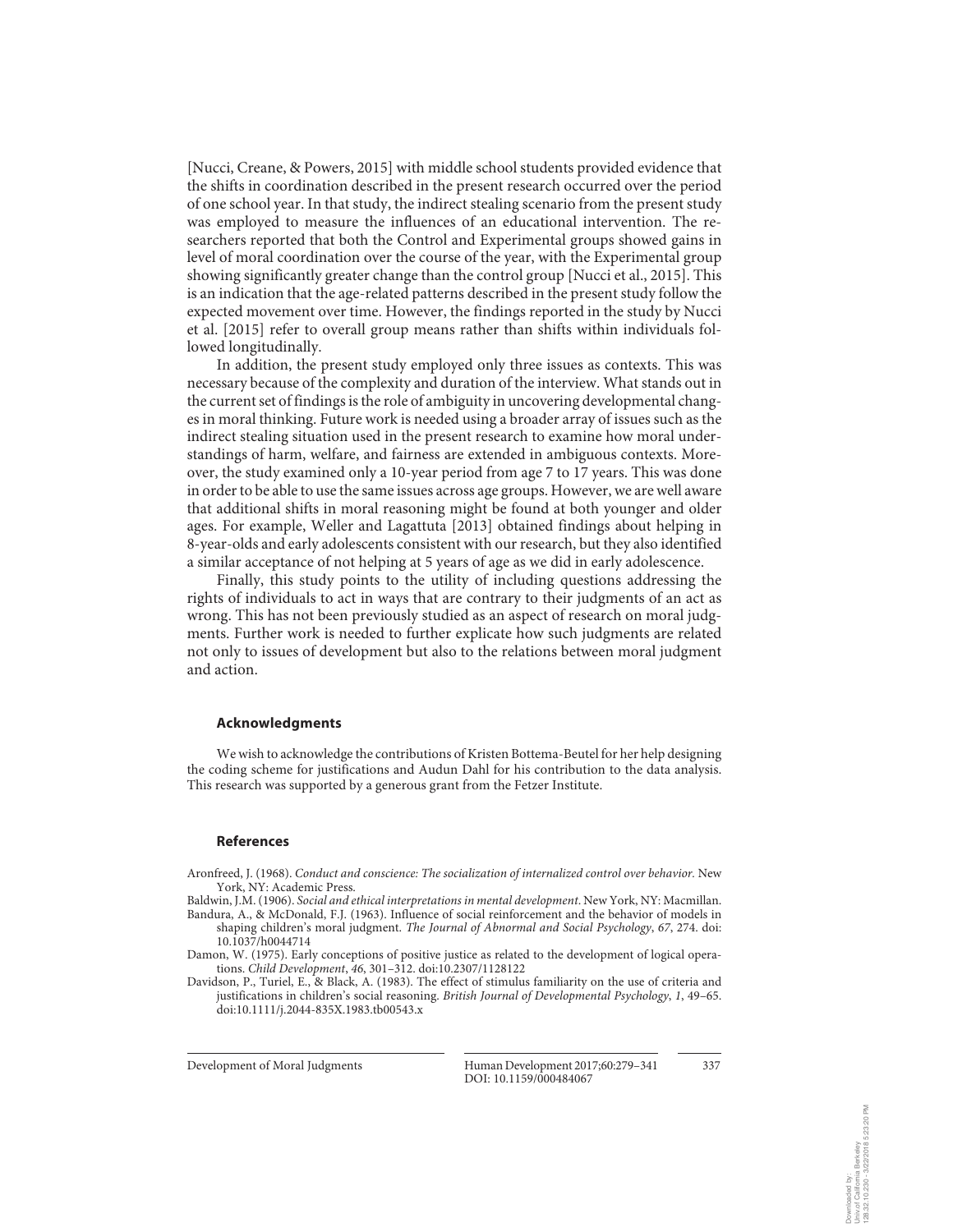Dworkin, R.M. (Ed.) (1977). *The philosophy of law. Vol. 102* . Oxford: Oxford University Press.

 Dworkin, R.M. (1993). *Life's dominion: An argument about abortion, euthanasia, and individual freedom* . New York, NY: Vintage.

 Eisenberg, N., Carlo, G., Murphy, B., & Court, P. (1995). Prosocial development in late adolescence: A longitudinal study. *Child Development* , *66* , 1179–1197. doi:10.2307/1131806

- Eisenberg, N., Cumberland, A., Guthrie, I.K., Murphy, B.C., & Shepard, S.A. (2005). Age changes in prosocial responding and moral reasoning in adolescence and early adulthood. *Journal of Research on Adolescence* , *15* , 235–260. doi:10.1111/j.1532-7795.2005.00095.x
- Eisenberg, N., Fabes, R., & Spinrad, T. (2006). Prosocial development. In N. Eisenberg, W. Damon (Eds.), R.M. Lerner (Ed.-in-Chief), *Handbook of child psychology* . *Vol. 3: Social, emotional, and personality development* (6th ed., pp. 646–718). New York, NY: Wiley.
- Eisenberg, N., Guthrie, I.K., Cumberland, A., Murphy, B.C., Shepard, S.A., Zhou, Q., & Carlo, G. (2002). Prosocial development in early adulthood: A longitudinal study. *Journal of Personality and Social Psychology* , *82* , 993. doi:10.1037/0022-3514.82.6.993
- Elenbaas, L., Rizzo, M.T., Cooley, S., & Killen, M. (2016). Rectifying social inequalities in a resource allocation task. *Cognition* , *155* , 176–187. doi:10.1016/j.cognition.2016.07.002
- Frankena, W. (1973). *Ethics.* Englewood Cliffs, NJ: Prentice-Hall.
- Freeman, V.G., Rathore, S.S., Weinfurt, K.P., Schulman, K.A., & Sulmasy, D.P. (1999). Lying for patients: physician deception of third-party payers. Archives of Internal Medicine, 159, 2263-2270. doi: 10.1001/archinte.159.19.2263

Freud, S. (1930). *Civilization and its discontents* . New York, NY: Norton.

- Friend, M. (2004). On the implications of curvilinear trajectories for cognitive development. *Journal of Cognition and Development* , *5* , 103–108, doi:10.1207/s15327647jcd0501\_8
- Geiger, K.M., & Turiel, E. (1983). Disruptive school behavior and concepts of social convention in early adolescence. *Journal of Educational Psychology*, *75*, 677–685.
- Gershkoff, L., & Thelen, E. (2004). U-shaped changes in behavior: A dynamic systems perspective. *Journal of Cognition and Development* , *5* , 11–36. doi:10.1207/s15327647jcd0501\_2
- Gewirth, A. (1982). *Human rights: Essays on justification and applications* . Chicago, IL: University of Chicago Press.
- Gingo, M.E. (2017). Children's reasoning about the legitimacy of deception and defiance as ways of resisting parents' and teachers' directives. *Developmental Psychology*, *53*, 1643–1655. doi:10.1037/ dev0000350.
- Glassman, M., & Zan, B. (1995). Moral activity and domain theory: An alternative interpretation of research with young children. *Developmental Review* , *15* , 434–457. doi:10.1006/drev.1995.1018
- Grusec, J.E. (2006). The development of moral behavior and conscience from a socialization perspective. In M. Killen & J.G. Smetana (Eds.), *Handbook of moral development* (pp. 243–265). Mahwah, NJ: Erlbaum.
- Grusec, J. (2017). A domains-of-socialization perspective on children's social development. In N. Budwig, E. Turiel, & P. Zelazo (Eds.), *New perspectives on human development* . Cambridge: Cambridge University Press.
- Habermas, J. (1990). *Moral consciousness and communicative action.* Cambridge, MA: MIT Press.
- Hartelman, P.A.I., van der Maas, H.L.J., & Molenaar, P.C.M. (1998). Detecting and modelling developmental transitions. *British Journal of Developmental Psychology*, 16, 97-122. doi:10.1111/j.2044-835X.1998.tb00751.x
- Helwig, C.C. (1995a). Adolescents' and young adults' conceptions of civil liberties: Freedom of speech and religion. *Child Development* , *66* , 152–166. doi:10.2307/1131197
- Helwig, C.C. (1995b). Social context in social cognition: Psychological harm and civil liberties. In M. Killen & D. Hart (Eds.), *Morality in everyday life: Developmental perspectives* (pp. 166–200). Cambridge: Cambridge University Press.
- Helwig, C.C. (1997). The role of agent and social context in judgments of freedom of speech and religion. *Child Development* , *68* , 484–495. doi:10.2307/1131673
- Helwig, C.C. (2006). The development of personal autonomy throughout cultures. *Cognitive Development* , *21* , 458–473. doi:10.1016/j.cogdev.2006.06.009
- Helwig, C.C., Hildebrandt, C., & Turiel, E. (1995). Children's judgments about psychological harm in social context. *Child Development* , *66* , 1680–1693. doi: 10.2307/1131903
- Helwig, C.C., Ruck, M.D., & Peterson-Badali, M. (2014). Rights, civil liberties, and democracy. In M. Killen & J.G. Smetana (Eds.), *Handbook of moral development* (2nd ed., pp. 46–69). New York, NY: Taylor & Francis. doi:10.4324/9780203581957.ch3
- Helwig, C.C., Zelazo, P.D., & Wilson, M. (2001). Children's judgments of psychological harm in normal and noncanonical situations. *Child Development* , *72* , 66–81. doi:10.1111/1467-8624.00266
- Hoffman, M.L. (1970). Conscience, personality, and socialization techniques. *Human Development*, 13, 90–126. doi: 10.1159/000270884

Downloaded by:<br>Univ.of California Berkeley<br>128.32.10.230 - 3/22/2018 5:23:20 PM 128.32.10.230 - 3/22/2018 5:23:20 PMUniv.of California Berkeley Downloaded by:

Hox, J. (2010). *Multilevel analysis: Techniques and applications* (2nd ed). New York, NY: Routledge.

Human Development 2017;60:279–341 338 Nucci/Turiel/Roded DOI: 10.1159/000484067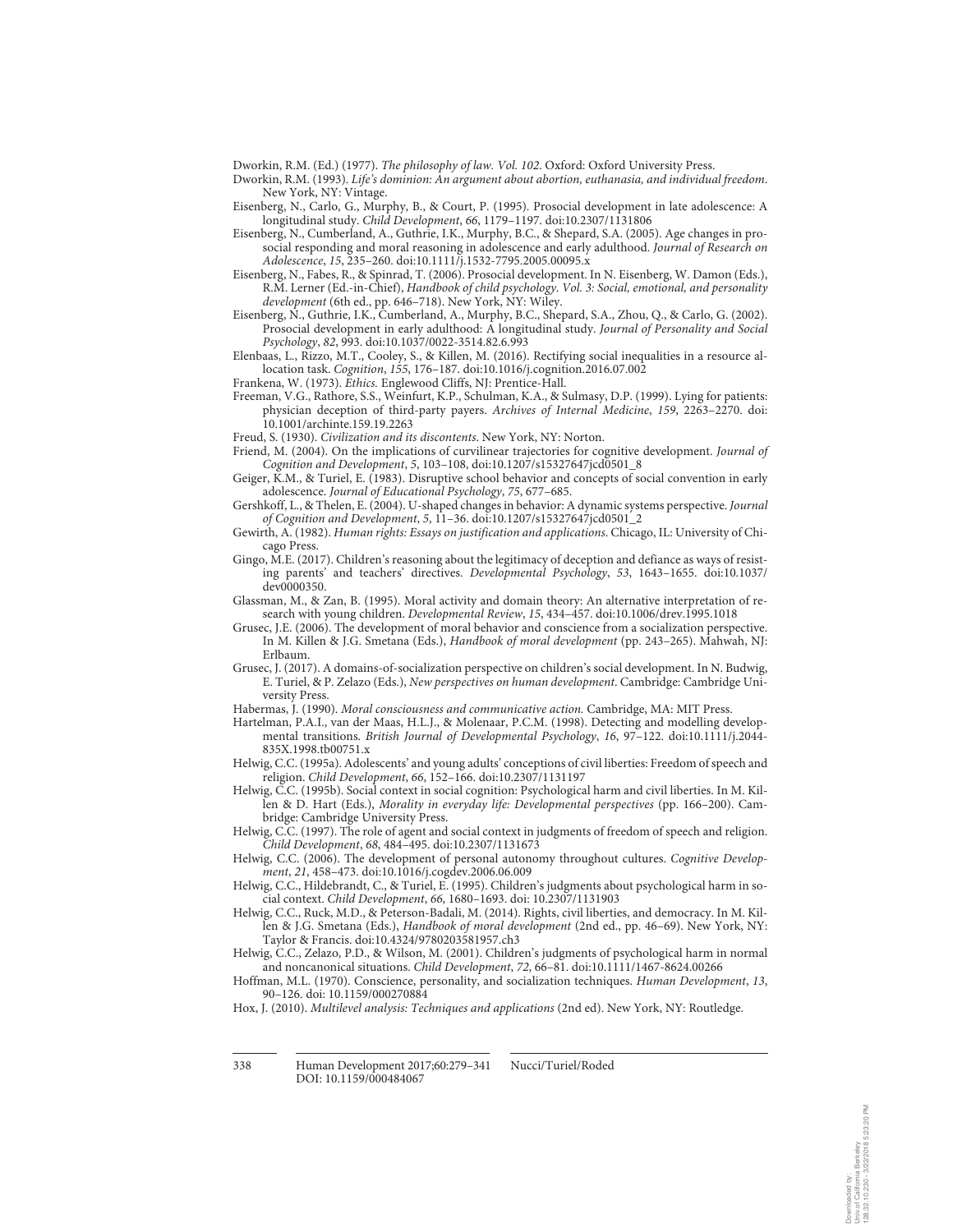- Hyman, H.H., & Sheatsley, P.B. (1953). Trends in public opinion on civil liberties. *Journal of Social Issues*, *9*, 6–16.
- Jambon, M., & Smetana, J.G. (2014). Moral complexity in middle childhood: Children's evaluations of necessary harm. *Developmental Psychology* , *50* , 22. doi:10.1037/a0032992
- Kahn, P.H., Jr. (1992). Children's obligatory and discretionary moral judgments. *Child Development* , *63* , 416–430. doi:10.2307/1131489
- Kant, E. (2002). *Groundwork for the metaphysics of morals* (A.W. Wood, Trans.). Original work published 1785. New Haven, CT: Yale University Press.
- Keasey, C.B. (1977). Young children's attribution of intentionality to themselves and others. *Child Development* , *48* , 261–264. doi:10.2307/1128907
- Killen, M., Elenbaas, L., Rizzo, M.T., & Rutland, A. (2016). *The role of group processes in social exclusion and resource allocation decisions. Handbook of group processes in children and adolescents.* New York, NY: Wiley-Blackwell.
- Killen, M.K., Lee-Kim, J., McGlothlin, H., & Stangor, C. (2002). *How children and adolescents evaluate gender and racial exclusion. Monographs for the society for research in child development. Vol. 67, No. 4* . Oxford: Blackwell.
- Killen, M., Pisacane, K., Lee-Kim, J., & Ardila-Rey, A. (2001). Fairness or stereotypes? Young children's priorities when evaluating group exclusion and inclusion. *Developmental Psychology* , *37* , 587–596. doi:10.1037/0012-1649.37.5.587
- Killen, M., & Stangor, C. (2001). Children's social reasoning about inclusion and exclusion in gender and race peer group contexts. *Child Development* , *72* , 174–186. doi:10.1111/1467-8624.00272
- Kim, J.M. (1998). Korean children's concepts of adult and peer authority and moral reasoning. *Developmental Psychology* , *34* , 947–955. doi:10.1037/0012-1649.34.5.947
- Kim, J.M., & Turiel, E. (1996). Korean and American children's concepts of adult and peer authority. *Social Development* , *5* , 310–329. doi:10.1111/j.1467-9507.1996.tb00088.x
- Kohlberg, L. (1958). *The development of modes of moral thinking and choice in the years 10 to 16.* Unpublished doctoral dissertation. University of Chicago.
- Kohlberg, L. (1963). The development of children's orientations toward a moral order. *Human Development* , *6* , 11–33. doi:10.1159/000269667
- Kohlberg, L. (1969). Stage and sequence: The cognitive-developmental approach to socialization. In D. Goslin (Ed.), *Handbook of socialization theory and research* (pp. 347–480). Chicago, IL: Rand Mc-Nally.
- Kohlberg, L. (1971). From is to ought: How to commit the naturalistic fallacy and get away with it in the study of moral development. In T. Mischel (Ed.), *Psychology and genetic epistemology* (pp. 151–235). New York, NY: Academic Press. doi:10.1016/B978-0-12-498640-4.50011-1
- Kohlberg, L., & Kramer, R. (1969). Continuities and discontinuities in childhood and adult moral development. *Human Development*, *12*, 93–120.
- Laupa, M. (1991). Children's reasoning about three authority attributes: Adult status, knowledge, and social position. *Developmental Psychology* , *27* , 321–329. doi:10.1037/0012-1649.27.2.321
- Laupa, M., & Turiel, E. (1986). Children's conceptions of adult and peer authority. *Child Development* , *57* : 405–412. doi:10.2307/1130596
- McClosky, M., & Brill, A. (1983). *Dimensions of tolerance*: *what Americans believe about civil liberties*. New York, NY: Russell Sage.
- McDowell, J. (1979). Virtue and reason. *The Monist*, *62*, 331–350.
- Midgette, A., Noh, J.Y., Lee, I.J., & Nucci, L. (2016). The development of Korean children's and adolescents' concepts of social convention. *Journal of Cross-Cultural Psychology* , *47* , 918–928. doi:10.1177/ 0022022116655775
- Mill, J.S. (2001). *Utilitarianism* . Original work published 1863. Indianapolis, IN: Hackett.
- Miller, J., & Brand, C. (2014). A cultural psychology cultural perspective on moral development. In M. Killen & J.G. Smetana (Eds.), *Handbook of moral development* (2nd ed., pp. 299–314). New York, NY: Taylor & Francis. doi:10.4324/9780203581957.ch14

 Mischel, W., & Mischel, H. (1976). A cognitive social-learning approach to morality and self-regulation. In T. Lickona (Ed.), *Moral development and behavior: Theory, research, and social issues* (pp. 84– 107). New York, NY: Holt, Rinehart, & Winston.

- Mussen, P., & Eisenberg-Berg, N. (1977). *Roots of caring, sharing, and helping.* San Francisco, CA: Freeman.
- Nucci, L. (1981). Conceptions of personal issues: A domain distinct from moral or societal concepts. *Child Development* , *52* , 114–121. doi:10.2307/1129220
- Nucci, L. (2001). *Education in the moral domain.* Cambridge: Cambridge University Press. doi:10.1017/ CBO9780511605987
- Nucci, L., Creane, M.W., & Powers, D.W. (2015). Integrating moral and social development within middle school social studies: A social cognitive domain approach. *Journal of Moral Education* , *44* , 479– 496. doi:10.1080/03057240.2015.1087391

 Development of Moral Judgments Human Development 2017;60:279–341 339 DOI: 10.1159/000484067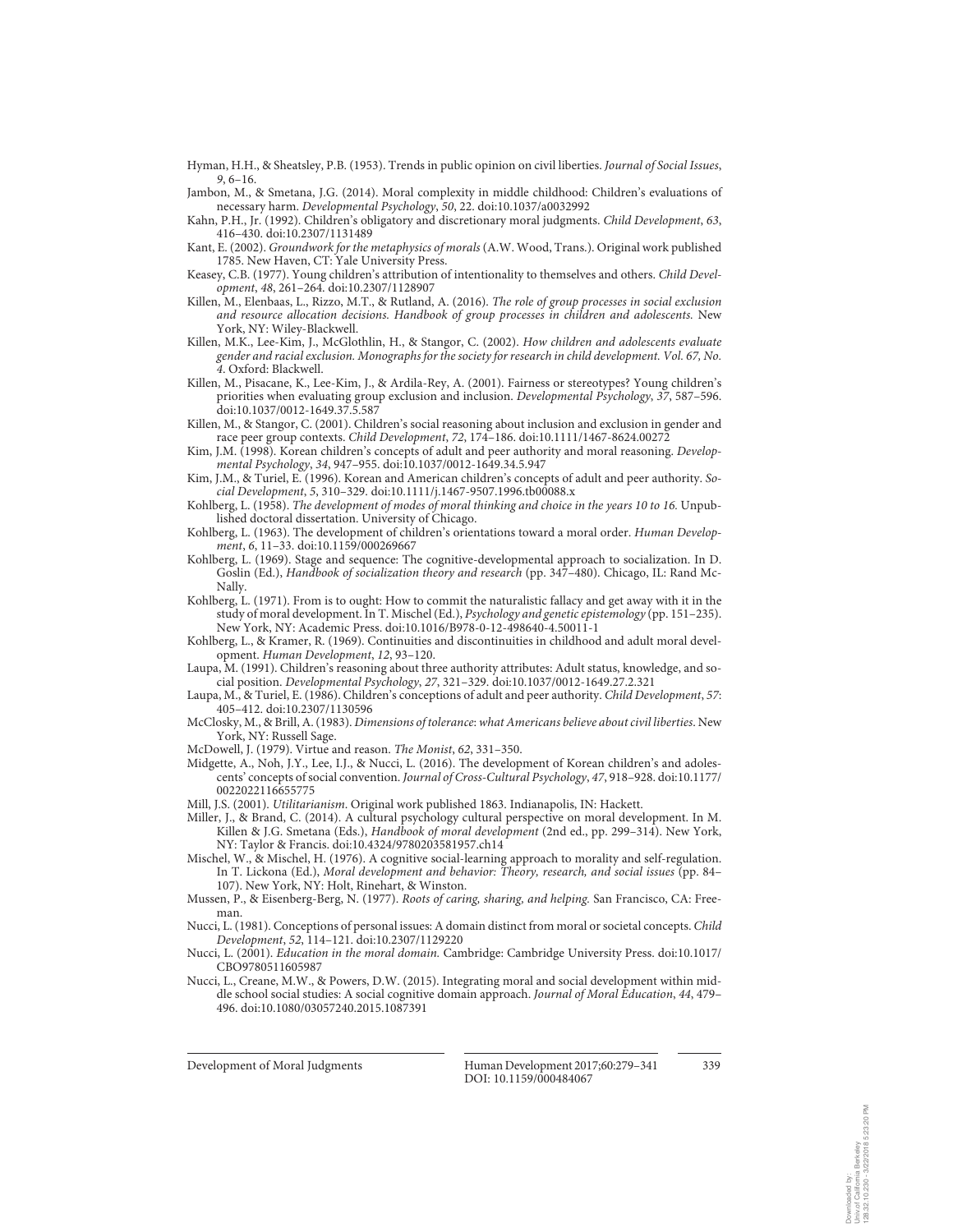- Nucci, L., & Nucci, M.S. (1982). Children's responses to moral and social-conventional transgressions in free-play settings. *Child Development* , *53* , 1337–1342. doi:10.2307/1129024
- Nucci, L., & Smetana, J. (1996). Mothers' concepts of young children's areas of personal freedom. *Child Development* , *67* , 1870–1886. doi:10.2307/1131737
- Nucci, L.P., & Turiel, E. (1978). Social interactions and the development of social concepts in preschool children. *Child Development* , *49* , 400–407. doi:10.2307/1128704
- Nussbaum, M.C. (1999). *Sex and social justice.* Oxford, Oxford University Press.
- Nussbaum, M. (2000). Women's capabilities and social justice. *Journal of Human Development*, 1, 219– 247. doi:10.1080/713678045
- Perkins, S.A., & Turiel, E. (2007). To lie or not to lie: To whom and under what circumstances. *Child Development* , *78* , 609–621. doi:10.1111/j.1467-8624.2007.01017.x
- Piaget, J. (1932). *The moral development of the child.* London: Kegan Paul.
- Piaget, J. (1995). Problems of the social psychology of childhood. In J. Piaget (Ed.), *Sociological studies* (pp. 287–318) *.* Original work published 1960. London: Routledge & Kegan Paul.
- Posada, R., & Wainryb, C. (2008). Moral development in a violent society: Colombian children's judgments in the context of survival and revenge. *Child Development* , *79* , 882–898. doi:10.1111/j.1467- 8624.2008.01165.x
- Rawls, J. (1971). *A theory of justice.* Cambridge, MA: Harvard University Press.
- Rawls, J. (1993). *Political liberalism.* New York, NY: Columbia University Press.
- Recchia, H.E., Wainryb, C., Bourne, S., & Pasupathi, M. (2015). Children's and adolescents' accounts of helping and hurting others: Lessons about the development of moral agency. *Child Development* , *86* , 864–876. doi:10.1111/cdev.12349
- Recchia, H., Wainryb, C., & Pasupathi, M. (2013). "Two for flinching": Children's and adolescents' narrative accounts of harming their friends and siblings. *Child Development* , *84* , 1459–1474. doi:10.1111/ cdev.12059
- Rizzo, M.T., Elenbaas, L., Cooley, S., & Killen, M. (2016). Children's recognition of fairness and others' welfare in a resource allocation task: Age related changes. *Developmental Psychology* , *8* , 1307–1317. doi:10.1037/dev0000134
- Seldman, J. (2005). Two sides of silencing. *Philosophical Quarterly* , *55* , 68–77. doi:10.1111/j.0031-8094. 2005.00385.x
- Sen, A. (1999). *Development as freedom* . New York, NY: Knopf.
- Sen, A. (2009). *The idea of justice* . Cambridge, MA: Harvard University Press.
- Skinner, B.F. (1971). *Beyond freedom and dignity.* New York, NY: Hackett.
- Smetana, J.G. (1989). Adolescents' and parents' reasoning about actual family conflict. *Child Development* , *60* , 1052–1067. doi:10.2307/1130779
- Smetana, J.G. (2011). Adolescents' social reasoning and relationships with parents: Conflicts and coordinations within and across domains. In E. Amsel & J. Smetana (Eds.), *Adolescent vulnerabilities and opportunities: Constructivist and developmental perspectives* (pp. 139–158). Cambridge: Cambridge University Press. doi:10.1017/CBO9781139042819.009
- Smetana, J.G., Jambon, M., & Ball, C. (2014). The social domain approach to children's moral and social judgments. In M. Killen & J.G. Smetana (Eds.), *Handbook of moral development* (2nd ed., pp. 23–45). New York, NY: Taylor & Francis. doi:10.4324/9780203581957.ch2
- Smetana, J.G., Rote, W.M., Jambon, M., Tasopoulos-Chan, M., Villalobos, M., & Comer, J. (2012). Developmental changes and individual differences in young children's moral judgments. *Child Development* , *83* , 683–696. doi:10.1111/j.1467-8624.2011.01714.x
- Stavy, R. (Ed.). (2012). *U-shaped behavioral growth* . New York, NY: Elsevier.
- Stouffer, S.A. (1955). *Communism, conformity, and civil liberties: A cross-section of the nation speaks its mind*. New York, NY: Doubleday.
- Strauss, S., & Stavy, R. (1982). U-shaped behavioral growth: Implications for theories of development. In W.W. Hartup (Ed.), *Review of child development research. Vol. 6* (pp. 547–599). Chicago, IL: University of Chicago Press.
- Thompson, R. (2014). Conscience development in early childhood. In M. Killen & J.G. Smetana (Eds.), *Handbook of moral development* (2nd ed., pp. 73–93). New York, NY: Taylor & Francis. doi: 10.4324/9780203581957.ch4
- Tisak, M.S. (1986). Children's conceptions of parental authority. *Child Development* , *57* , 166–176. doi:10.2307/1130648
- Tisak, M.S., & Turiel, E. (1988). Variation in seriousness of transgressions and children's moral and conventional concepts. *Developmental Psychology* , *24* , 352–357. doi:10.1037/0012–1649.24.3.352
- Turiel, E. (1966). An experimental test of the sequentiality of developmental stages in the child's moral judgments. *Journal of Personality and Social Psychology* , *3* , 611–618. doi:10.1037/h0023280

Downloaded by:<br>Univ.of California Berkeley<br>128.32.10.230 - 3/22/2018 5:23:20 PM 128.32.10.230 - 3/22/2018 5:23:20 PMUniv.of California Berkeley Downloaded by:

Turiel, E. (1974). Conflict and transition in adolescent moral development. *Child Development* , *45* , 14–29. doi:10.2307/1127745

Human Development 2017;60:279–341 340 Nucci/Turiel/Roded DOI: 10.1159/000484067